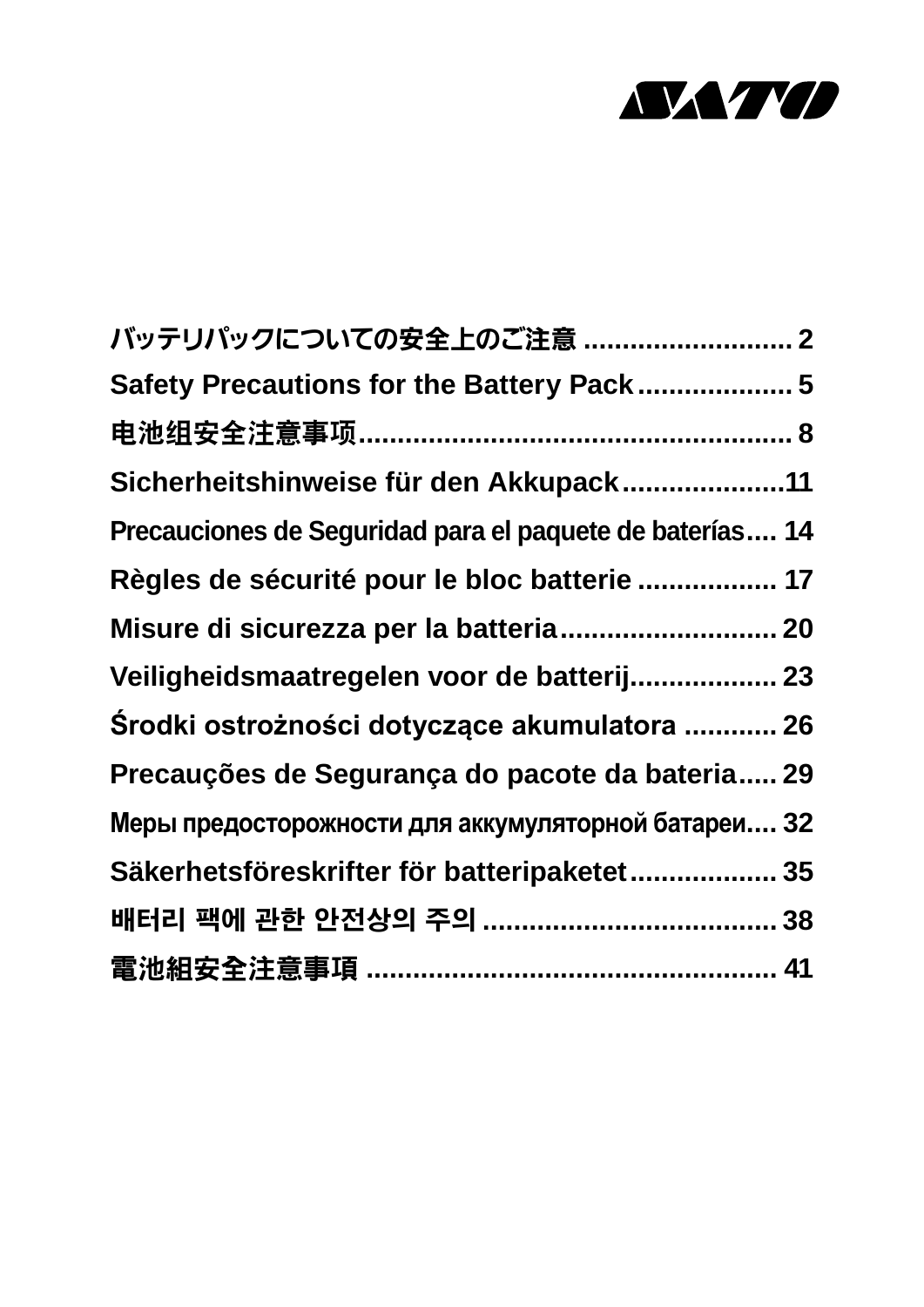### 日本語

バッテリパックを安全にお使いいただくために次のことを必ず守ってください。 取り扱いを誤ると、感電、漏液、発熱、発煙、破裂、発火の原因となります。

#### 絵表示について

この取扱説明書と製品には、いろいろな絵表示が記載されています。これらは、製品を安全に正しくお使い いただき、お客様や他の人々への危害、財産への損害を未然に防止するための表示です。絵表示の意味をよ く理解してから本文をお読みください。



この表示を無視して、誤った取り扱い をすると、人が死亡または重傷を負 う可能性が想定される内容を示して います。



この表示を無視して、誤った取り扱いを すると、人が傷害を負う可能性が想定さ れる内容および物的損害のみの発生が想 定される内容を示しています。

#### 絵表示の説明



△の絵表示は、気をつけていただきたい「注意喚起」です。

の絵表示は、してはいけない「禁止」内容です。

● の絵表示は、必ず実行していただきたい「強制」内容です。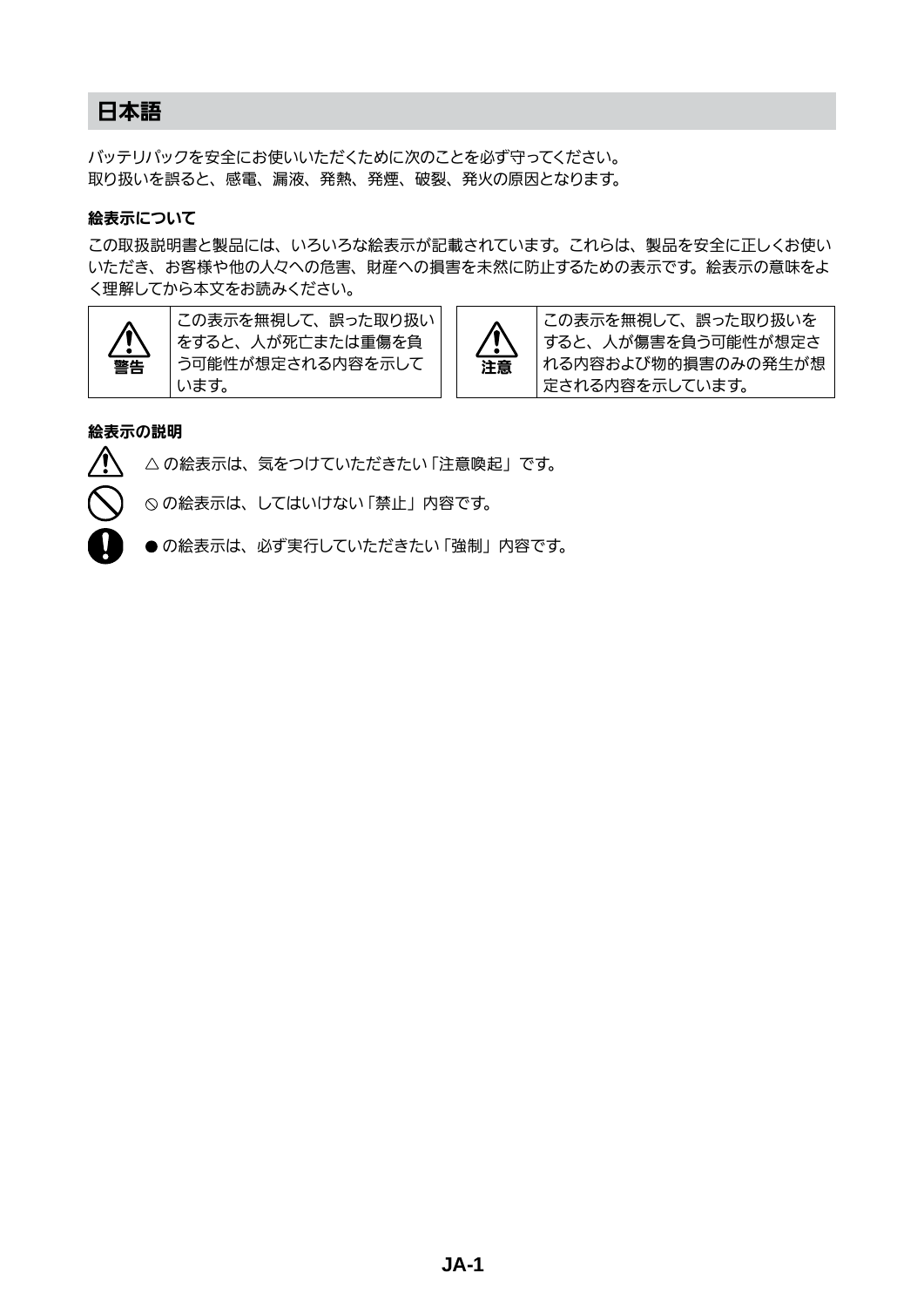| 警告                                                                                                                                                                                                                     |
|------------------------------------------------------------------------------------------------------------------------------------------------------------------------------------------------------------------------|
| リチウムイオンバッテリパックには寿命があります。充電回数が約 300 回、または使用開始から<br>約3年のどちらか早い方を目安にお取替えください。                                                                                                                                             |
| バッテリパックに強い衝撃が加わり、打痕・外観破損(ひび割れなど)がある場合は、すぐに使<br>用を中止し、新しいバッテリパックへ交換してください。そのまま使用するとバッテリパックの異常<br>発熱・発火の原因とになります。                                                                                                        |
| バッテリパックを分解したり、改造したりしないでください。                                                                                                                                                                                           |
| 必ず指定のバッテリパックを使用してください。                                                                                                                                                                                                 |
| バッテリパックを製品本体で充電するときは、 必ず指定の AC アダプタを使用してください。                                                                                                                                                                          |
| バッテリパックを加熱したり、火の中に投入したりしないでください。                                                                                                                                                                                       |
| バッテリパックを発熱するもの(加熱調理器具やストーブなど)のそば、炎天下の車中など、<br>60℃以上の高温になる場所で使用したり放置したりしないでください。破裂の原因になります。                                                                                                                             |
| 充電中や放電中に、可燃物をバッテリパックの上に載せたり、布などでバッテリパックを覆ったり<br>しないでください。                                                                                                                                                              |
| プラス(+)端子とマイナス(ー)端子を針金などの金属で接続しないでください。また、金属製<br>のネックレスやヘアピンなどと一緒に持ち運んだり、保管したりしないでください。 バッテリパッ<br>クがショートする原因になります。                                                                                                      |
| バッテリパックを電源コンセントや車のシガレットコンセントなどに接続するときは、必ず専用の<br>バッテリチャージャーを使用してください。                                                                                                                                                   |
| バッテリパックを水・海水・飲料・調味料などの液体につけたり、濡らしたりしないでください。                                                                                                                                                                           |
| バッテリパックをハンマーで叩いたり、踏みつけたり、投げつけたり、落下させたりしないでくだ<br>さい。                                                                                                                                                                    |
| バッテリパックに釘などの金属物を刺さないでください。                                                                                                                                                                                             |
| バッテリパックから漏れた液が目に入った場合は、こすらずに、すぐに水道水などのきれいな水で<br>充分に洗い流したあと、医師の治療を受けてください。放置すると目に障害を与える原因になり<br>ます。                                                                                                                     |
| 所定の充電時間を越えても充電が完了しない場合は、バッテリパックを製品本体またはバッテリ<br>チャージャーから取り外して充電を中止してください。また、販売店、ディーラーまたはお客さま<br>ヘルプデスクにご連絡ください。                                                                                                         |
| 異臭・発熱・変色・変形・液漏れなどの異常に気がついたときは、すぐに使用を中止した上で以下<br>の操作をしてください。また、販売店、ディーラーまたはお客さまヘルプデスクにご連絡ください。<br>そのまま使用すると火災・火傷・ケガ・感電の原因になります。<br>• 製品本体の電源を切る。<br>• 電源コードのプラグをコンセントから抜く。<br>• バッテリパックを製品本体またはバッテリチャージャーから取り外し、火気から離す。 |

**JA-2**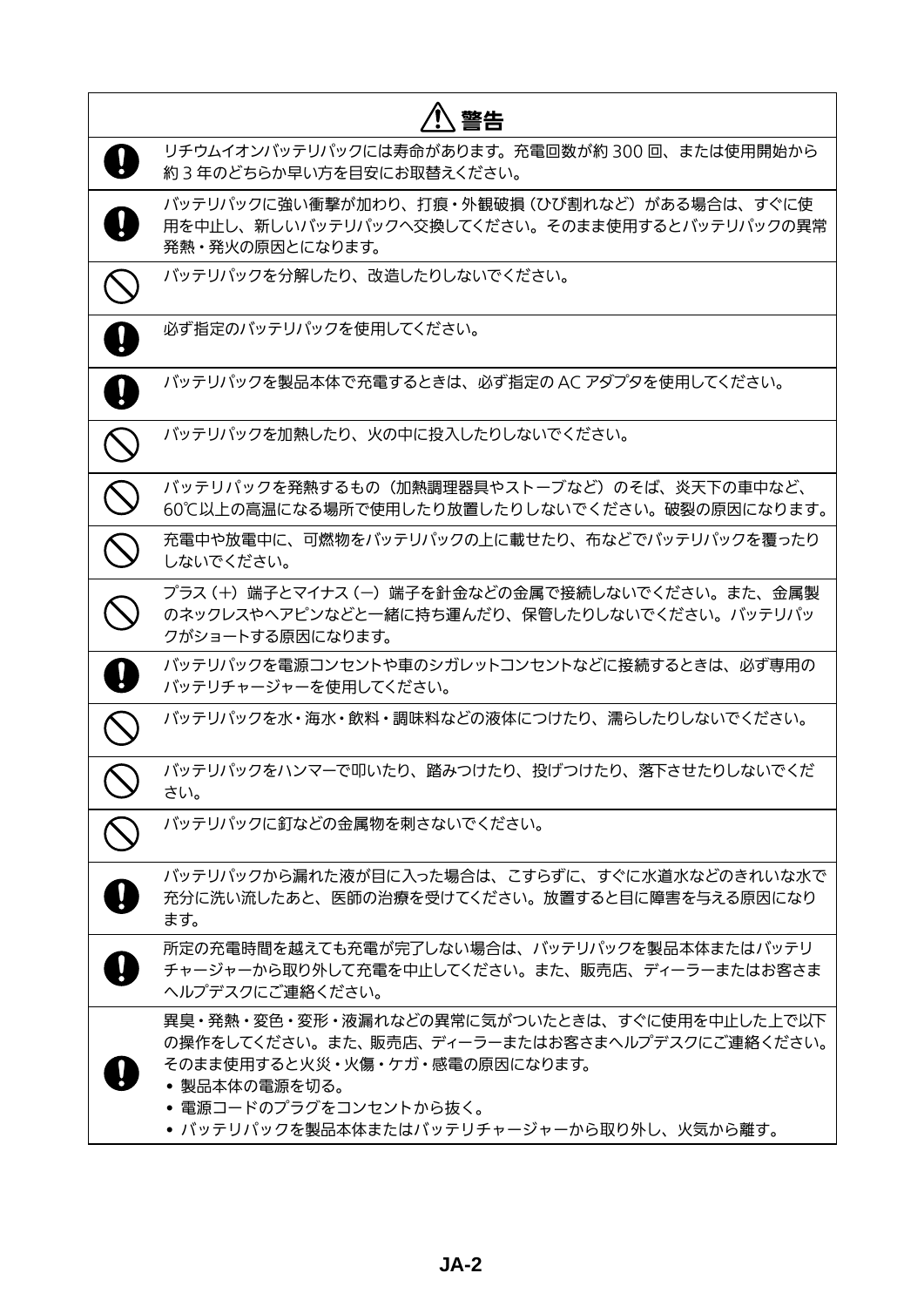| 注意                                                                                                                                                |
|---------------------------------------------------------------------------------------------------------------------------------------------------|
| バッテリパックは、5~35℃の温度範囲で充電してください。                                                                                                                     |
| バッテリパックをはじめて使用する場合や長時間使用しなかった場合は、必ず充電してください。                                                                                                      |
| バッテリパックは小さなお子様の手の届かない場所に保管してください。また、口に入れたり舐め<br>たりしないでください。                                                                                       |
| バッテリパックの端子が汚れると、製品との接触不良を起こして電池が切れたり、充電されなくなっ<br>たりします。乾いた布などで拭き、端子をきれいにしてからご使用ください。                                                              |
| バッテリパックを保管する場合は、以下の状態を避けてください。性能や寿命を低下させる原因に<br>なります。<br>• 満充電状態 (充電完了後すぐの状態)<br>• 電池残量なしの状態(製品本体の電源が入れられないほど消耗している状態)<br>保管に適した電池残量は、40%程度が目安です。 |
| バッテリパックは、電池の液漏れやサビを避けるため、湿気の少ない場所で保管してください。                                                                                                       |
| 長期間使用しない場合でも、機能を維持するために、半年に1回程度満充電して、製品で電池<br>残量が40%程度になるまで使用してください。その後は取り外して、湿度が低く涼しい場所で<br>保管してください。                                            |
| バッテリパックを交換するときは、端子の向きに注意し、正しく入れてください。間違えるとバッ<br>テリ挿入口の周囲を破損する原因になります。                                                                             |
| 使用済みのバッテリパックは、希少資源の有効利用のために、接点をテープでシールするなどの<br>絶縁処理をしてから、処分方法を販売店、ディーラーまたはお客さまへルプデスクへご相談くだ<br>さい。また、乾電池などの他の電池とは混ぜないでください。                        |
|                                                                                                                                                   |

# ご使用の前のお願い

バッテリパックに貼られたステッカに使用開始日を記入することで、バッテリパック交換時期の目安になり ます。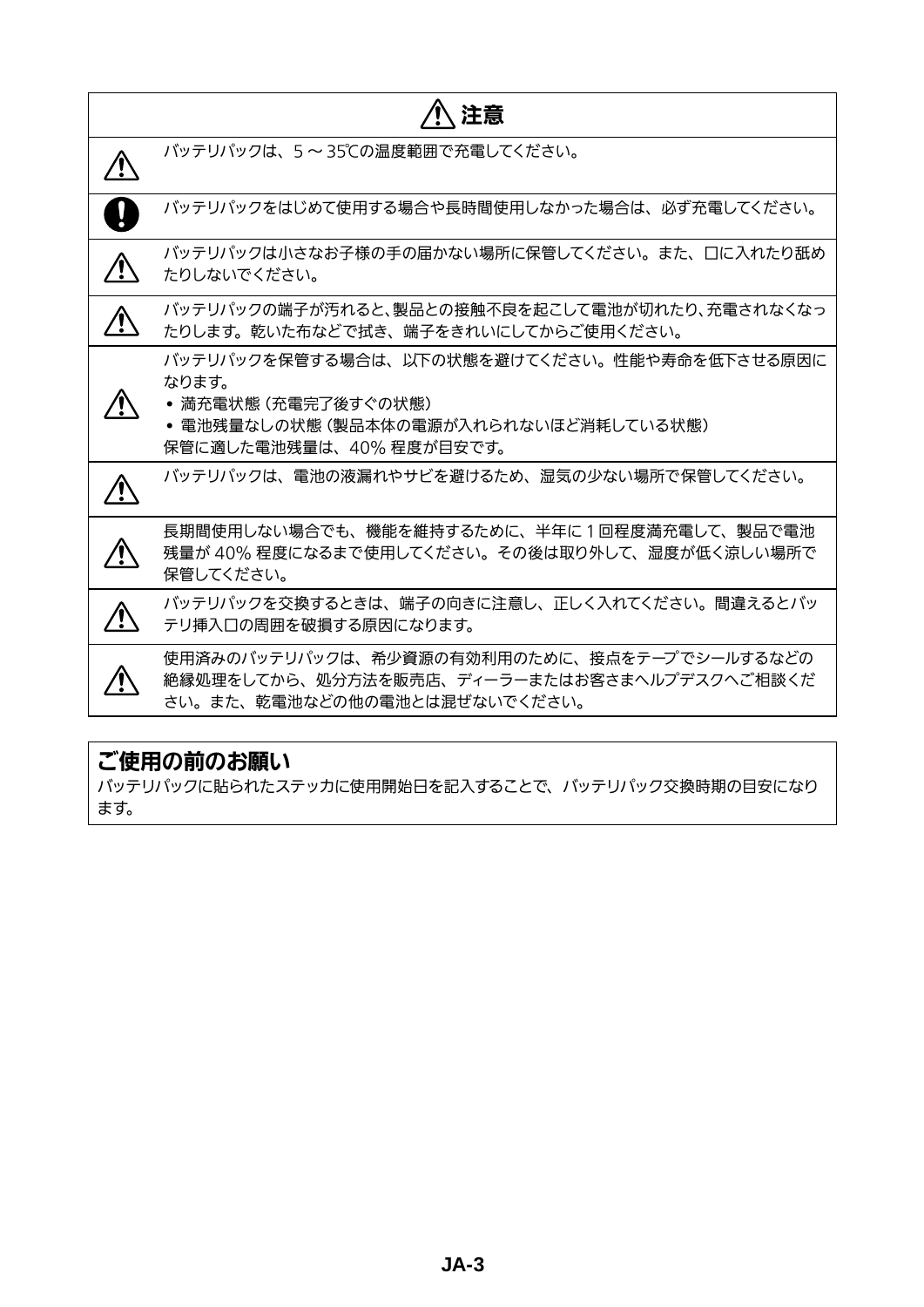# **English**

Always observe the following safety precautions for battery use. Mishandling the battery may cause electric shock, battery leakage, overheating, smoke, rupture, or fire.

#### **Pictographic Symbols**

This document and the product labels use a variety of pictographic symbols. These symbols emphasize the safe and correct use of the product and to prevent injury to others and property damage. The explanation of the symbols is as follows. Be sure to understand these symbols well before you read the main text.



Ignoring the instructions marked by this symbol and erroneously operating the product could result in death or serious injury.



Ignoring the instructions marked by this symbol and erroneously operating the product could result in injury or property damage.

#### **Example Pictographs**



The  $\triangle$  pictograph means "Caution is required".



The ● pictograph means "Must be done".

The  $\odot$  pictograph means "Must not be done".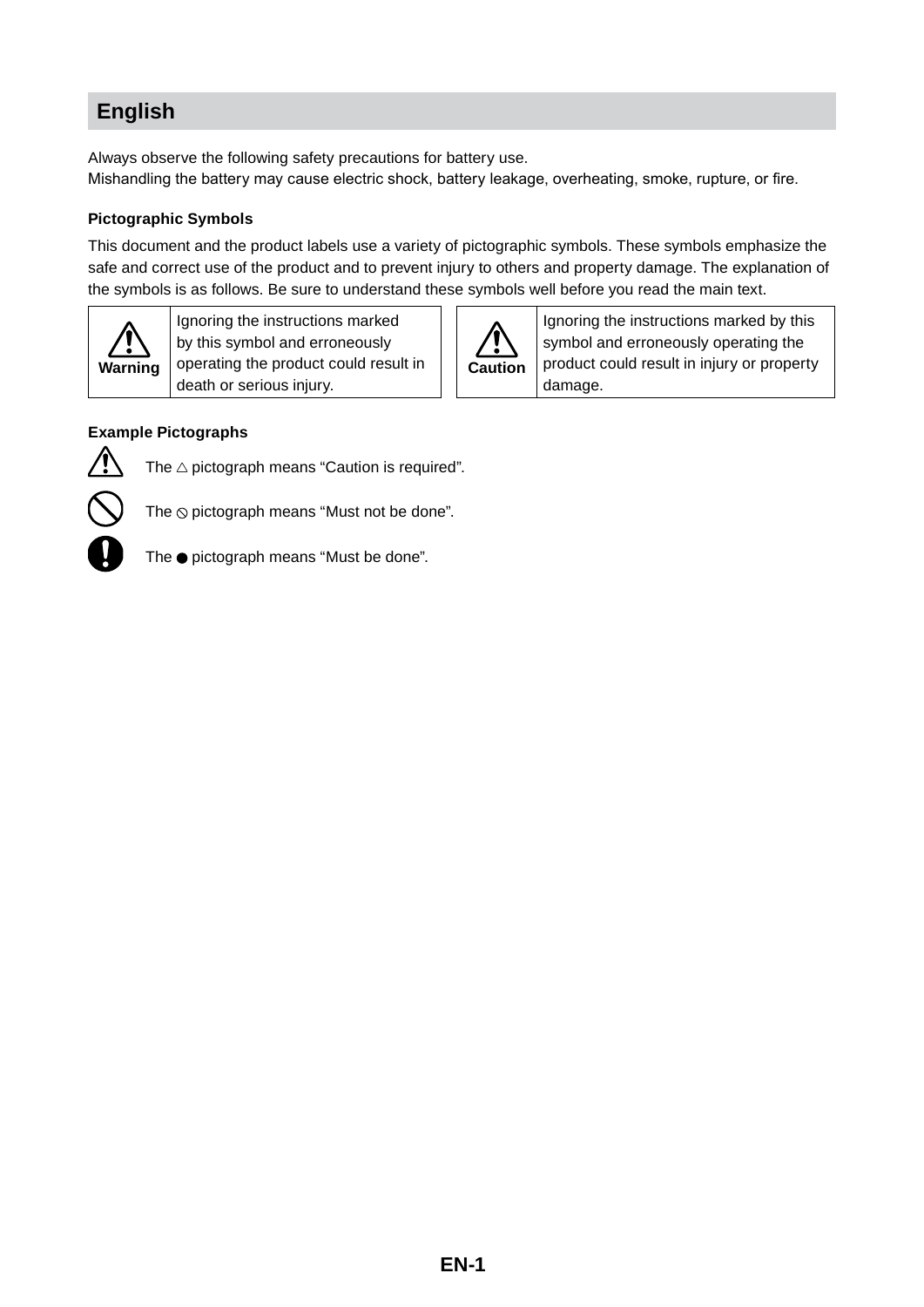| Warning                                                                                                                                                                                                                                                                                                                                                                                                                                                                                                                            |
|------------------------------------------------------------------------------------------------------------------------------------------------------------------------------------------------------------------------------------------------------------------------------------------------------------------------------------------------------------------------------------------------------------------------------------------------------------------------------------------------------------------------------------|
| The lithium ion battery pack has a finite lifespan. We recommend that you replace the battery<br>after 300 charge cycles or 3 years from the date of first use, whichever comes first.                                                                                                                                                                                                                                                                                                                                             |
| If you notice any dents or cracks on your battery pack caused by a strong impact or shock,<br>stop using the battery immediately and replace it with a new one. Using the battery pack in this<br>condition could lead to abnormal overheating or fire.                                                                                                                                                                                                                                                                            |
| Do not disassemble or modify the battery pack.                                                                                                                                                                                                                                                                                                                                                                                                                                                                                     |
| Use only the specified battery pack.                                                                                                                                                                                                                                                                                                                                                                                                                                                                                               |
| When charging the battery pack while in the product, use an AC adapter specified by us.                                                                                                                                                                                                                                                                                                                                                                                                                                            |
| Never apply heat or place the battery pack in the fire.                                                                                                                                                                                                                                                                                                                                                                                                                                                                            |
| Do not place the battery pack near heating equipment such as cooking appliances or a heater,<br>inside a car under the blazing sun, or in other high-temperature locations (above 60°C or 140°F).<br>Doing so could cause the battery pack to rupture.                                                                                                                                                                                                                                                                             |
| While charging or discharging the battery pack, do not put any flammable material on the battery<br>pack or cover the battery pack with a cloth or other materials.                                                                                                                                                                                                                                                                                                                                                                |
| Do not connect the positive (+) and negative (-) terminal of the battery pack with any conductive<br>materials such as metal wires. Do not carry or store the battery pack together with necklaces,<br>hairpins, or other metal objects. Doing so could result in accidental short-circuiting of the battery<br>pack.                                                                                                                                                                                                              |
| When connecting the battery pack to an outlet such as a car cigarette lighter outlet, always use<br>the dedicated battery charger.                                                                                                                                                                                                                                                                                                                                                                                                 |
| Do not wet or immerse the battery pack in liquids such as water, seawater, beverages, and<br>seasoning agents.                                                                                                                                                                                                                                                                                                                                                                                                                     |
| Do not beat the battery pack with a hammer, and do not step on, throw, or drop it.                                                                                                                                                                                                                                                                                                                                                                                                                                                 |
| Do not pierce the battery pack with a nail or other metal objects.                                                                                                                                                                                                                                                                                                                                                                                                                                                                 |
| Do not rub your eyes if the liquid from the battery pack leaks and comes into contact with your<br>eyes. Rinse well with clean water such as tap water, and seek medical attention immediately.<br>Otherwise, it could impair your vision.                                                                                                                                                                                                                                                                                         |
| If charging is not completed even after a specified time elapses, remove the battery pack from<br>the product or battery charger and stop charging. Then, contact your SATO reseller or technical<br>support.                                                                                                                                                                                                                                                                                                                      |
| If any abnormality is detected (such as a strange odor, overheating, discoloration, deformation,<br>leakage, etc.), stop using the product immediately and perform the following. Then, contact<br>your SATO reseller or technical support. Using the product in this condition could result in a fire,<br>injuries, or electric shock.<br>• Power off the product.<br>Unplug the power cord from the outlet.<br>• Remove the battery pack from the product or battery charger, and place it away from any<br>flammable materials. |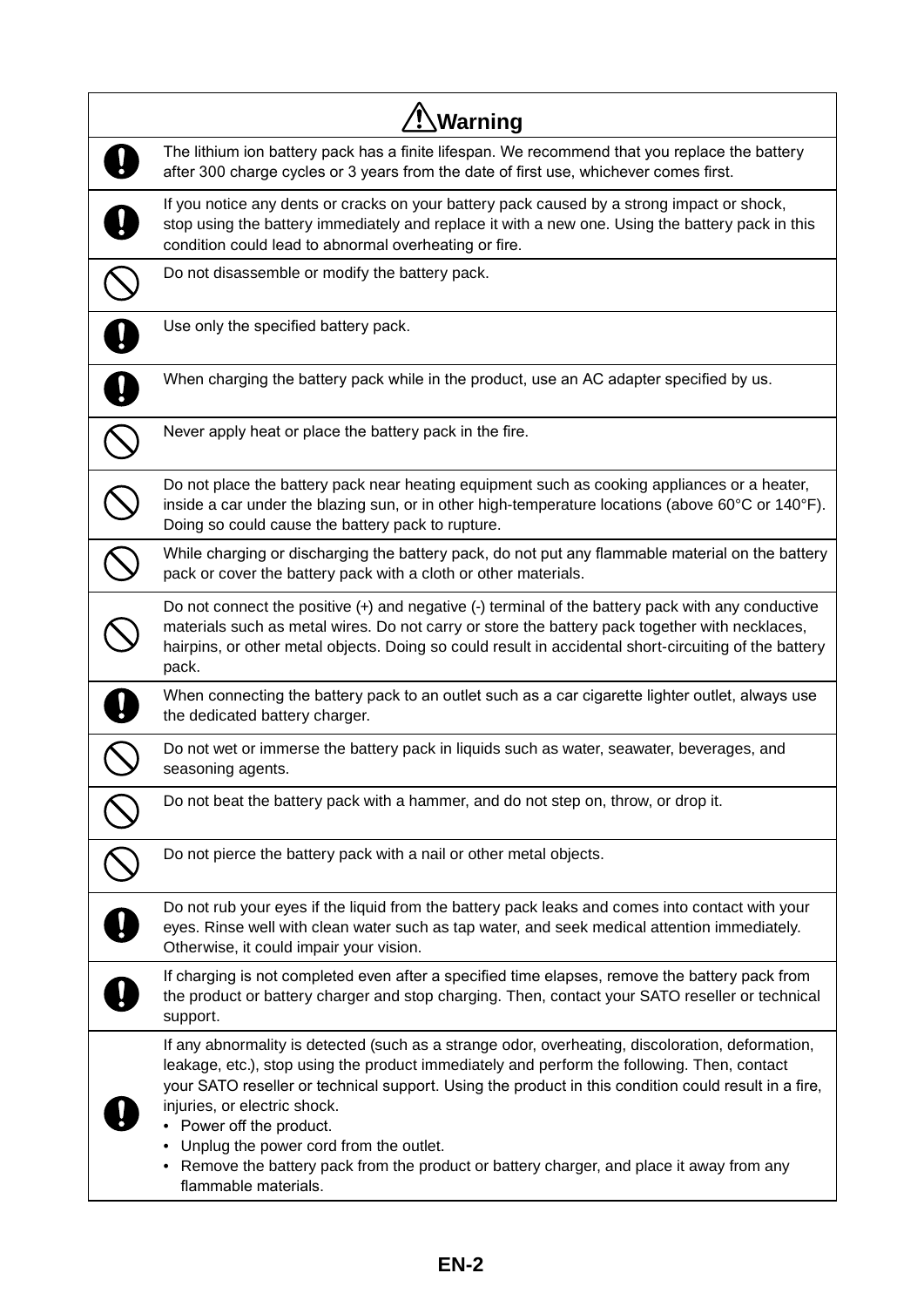| <b>Caution</b> |                                                                                                                                                                                                                                                                                                                                                                                                                                                        |
|----------------|--------------------------------------------------------------------------------------------------------------------------------------------------------------------------------------------------------------------------------------------------------------------------------------------------------------------------------------------------------------------------------------------------------------------------------------------------------|
|                | Charge the battery pack in the recommended temperature range from 5°C to 35°C (41°F to<br>$95^{\circ}$ F).                                                                                                                                                                                                                                                                                                                                             |
|                | Be sure to charge the battery pack before its first use or when it has not been used for a long<br>time.                                                                                                                                                                                                                                                                                                                                               |
|                | Store the battery pack in a location out of reach of young children. Also, do not lick the battery<br>pack or put it in your mouth.                                                                                                                                                                                                                                                                                                                    |
|                | Dirty terminals on the battery pack could result in an unstable connection, battery exhaustion, or<br>an inability to charge. Clean the terminals of the battery pack with a dry cloth before use.                                                                                                                                                                                                                                                     |
|                | When storing the battery pack, avoid storing in the following state. Doing so could result in a<br>degraded battery performance or reduced lifespan.<br>In a fully charged state (a state immediately following the completion of charging)<br>• In a state with no remaining capacity (the battery is so exhausted that it is even impossible to<br>power on the product)<br>An optimal remaining capacity to store the battery is approximately 40%. |
|                | When not using the battery pack, store it in a location with low humidity to prevent the battery<br>from leaking or rusting.                                                                                                                                                                                                                                                                                                                           |
|                | Even when not using the battery for a long time, to enable the battery to maintain its<br>performance, have it fully charged every six months and use it to run your product until its<br>remaining capacity is approximately down to 40%. Then, remove the battery from the product<br>and store it in a cool room with low humidity.                                                                                                                 |
|                | When replacing the battery pack, be sure to install it in the correct orientation. Incorrectly<br>inserting the battery could damage the periphery of the battery insertion slot.                                                                                                                                                                                                                                                                      |
|                | If you have an old battery pack to dispose, to ensure the efficient use of scarce resources,<br>seal the contact with tape or with a similar material, and consult with your reseller or technical<br>support on how to dispose them. Do not place the battery pack together with other batteries<br>such as dry batteries.                                                                                                                            |

# **A tip before use**

If you write down the start date on the sticker on the battery, you will know when to replace the battery.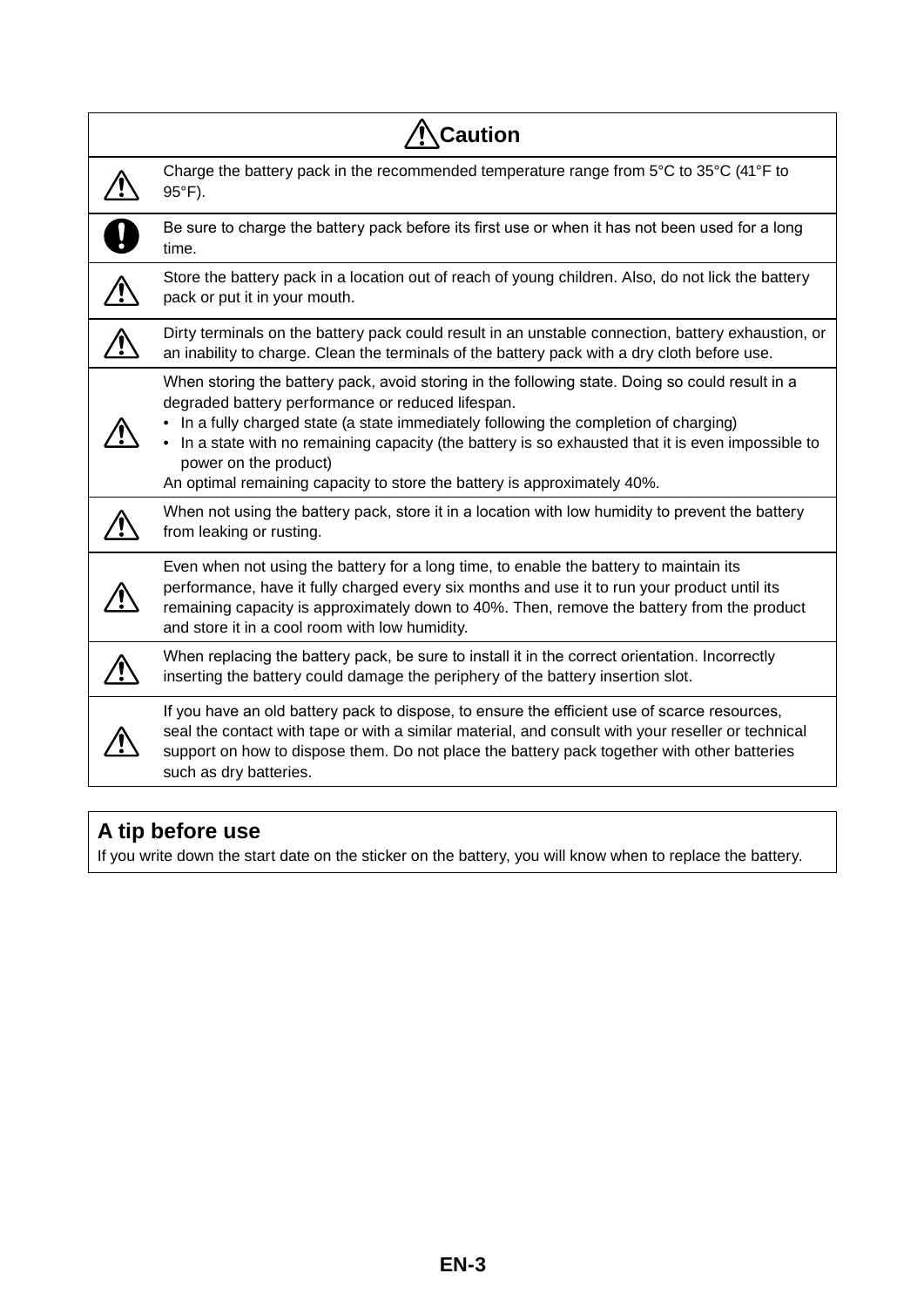## 简体中文

请始终遵守以下电池使用安全注意事项。 电池使用不当可能导致触电、电池泄漏、过热、冒烟、破裂或起火。

#### 符号标记

本文件和产品标签使用了各种符号标记。这些符号强调了产品的安全和正确使用,防止对他人造成伤害和财产损 失。符号的说明如下所示。在阅读正文前,请务必充分理解这些符号的含义。



无视此符号标记的说明,错误地操作 无视此符号标记的说明,错误地操作 <br>产品可能导致死亡或严重受伤。 注意



无视此符号标记的说明,错误地操作产品 可能导致受伤或财产损失。

#### 符号标记示例



表示"禁止事项"。



表示"必须事项"。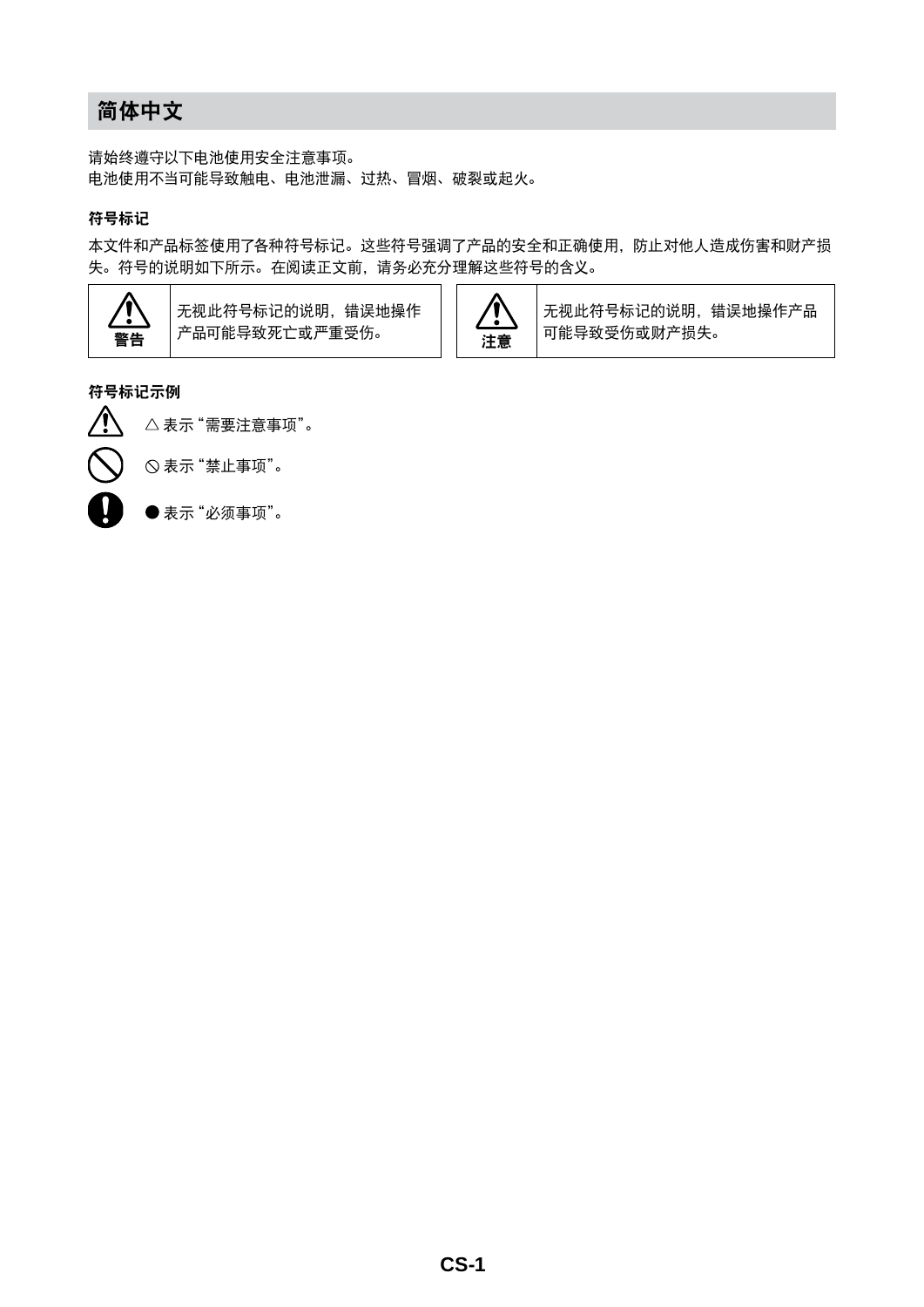| 警告                                                                                                                                                              |
|-----------------------------------------------------------------------------------------------------------------------------------------------------------------|
| 锂离子电池组的寿命有限。我们建议您自首次使用日期起充电 300 次或使用 3 年后更换电池,以先<br>到者为准。                                                                                                       |
| 如果发现电池组上存在因强冲击或振动引起的任何凹痕或裂纹,请立即停用并采用新电池组更换。<br>如继续在这种状况下使用电池组,可能会引起异常过热甚至起火。                                                                                    |
| 请勿拆卸或改装电池组。                                                                                                                                                     |
| 仅可采用指定的电池组进行更换。                                                                                                                                                 |
| 对本产品中的电池组充电时,请使用我们指定的 AC 电源适配器。                                                                                                                                 |
| 切勿加热电池组或将其投入火中。                                                                                                                                                 |
| 请勿将电池组放置在加热设备(如烹饪器具或加热器)附近、烈日照射的汽车内或其他高温场所<br>(60° C 以上)。否则, 可能会导致电池组破裂。                                                                                        |
| 对电池组进行充电或放电时,请勿在电池组上放置任何易燃材料或是用布或其他材料盖住电池组。                                                                                                                     |
| 请勿使用金属线等导电材料连接电池组的正极 (+) 和负极 (-)。请勿将电池组与项链、发夹或其他金<br>属物品一起携带或存放。否则,可能会导致电池组发生意外短路。                                                                              |
| 将电池组连接到汽车点烟器插座等插座时,请务必使用专用充电器。                                                                                                                                  |
| 请勿将电池组浸湿或浸入水、海水、饮料和调味剂等液体中。                                                                                                                                     |
| 请勿用锤子敲击电池组,也请勿随意踩踏、扔掷或丢弃。                                                                                                                                       |
| 请勿用钉子或其他金属物品刺穿电池组。                                                                                                                                              |
| 如果电池组中的液体泄漏并不慎接触到眼睛,请勿揉搓眼睛。用自来水等清水冲洗干净,并立即就医。<br>否则,可能会损害您的视力。                                                                                                  |
| 如果即使在指定的时间过后仍未完成充电,请从本产品或充电器中取出电池组并停止充电。然后,<br>请联系佐藤销售商或技术支持寻求协助。                                                                                               |
| 如检测到任何异常(例如异味、过热、变色、变形、泄漏等),请立即停用本产品并执行以下操作。 然后,<br>请联系佐藤销售商或技术支持寻求协助。在这种情况下使用本产品可能会导致火灾、受伤或触电。<br>• 切断本产品的电源。<br>• 从插座上拔下电源线。<br>• 从本产品或充电器中取出电池组,并使其远离任何易燃材料。 |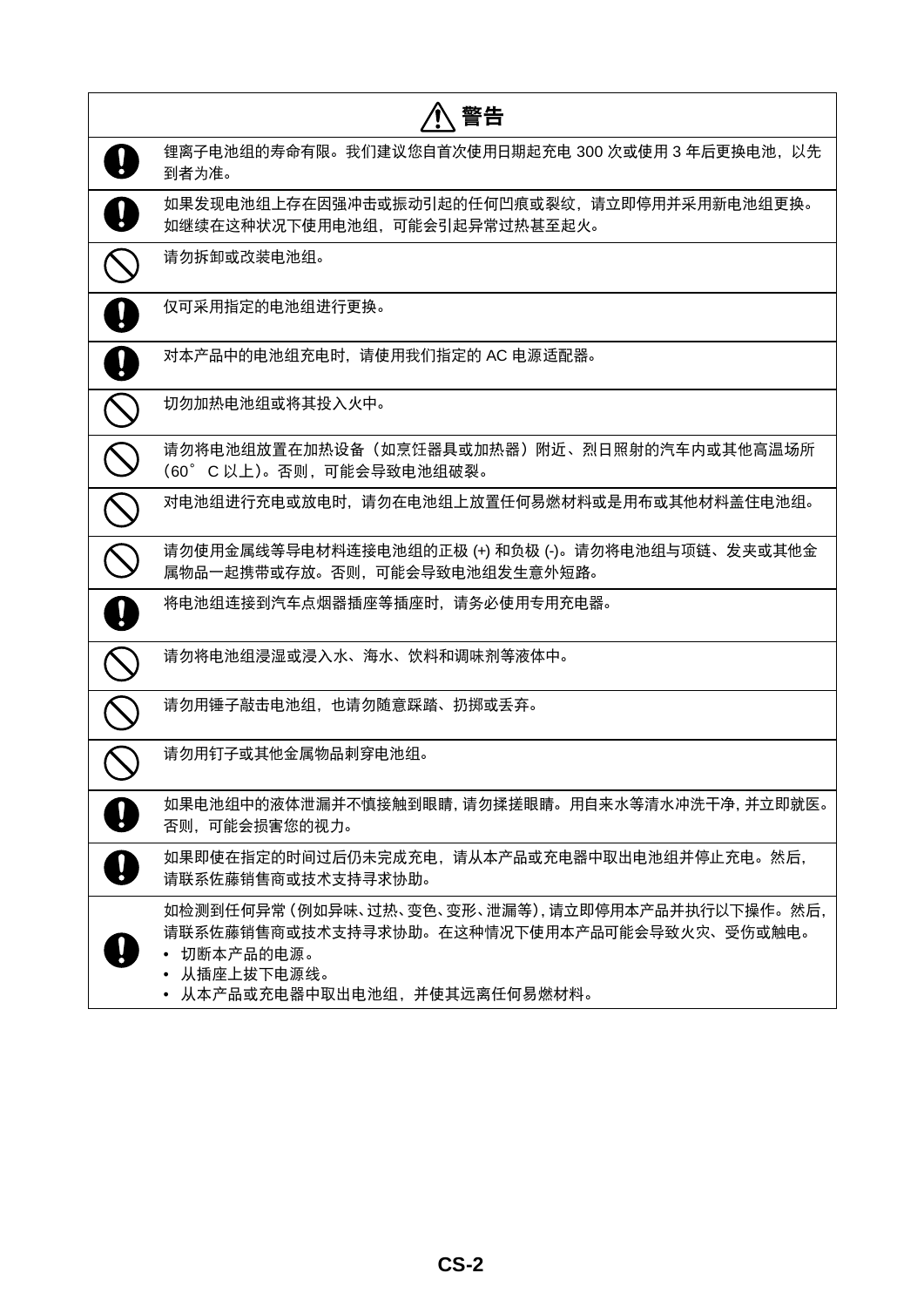| 注意                                                                                                                       |
|--------------------------------------------------------------------------------------------------------------------------|
| 请在建议的 5°C 至 35°C 温度范围内为电池组充电。                                                                                            |
| 请务必在首次使用之前或长期未使用的情况下为电池组充电。                                                                                              |
| 将电池组存放在儿童不易接触的地方。此外,请勿舐舔电池组或将其放入口中。                                                                                      |
| 如电池组的端子脏污,可能会导致连接不稳定、电池电量不足或无法充电。使用前,请用干布清洁<br>电池组的端子。                                                                   |
| 存放电池组时,请避免以下列状态存放。否则,可能会导致电池性能下降或使用寿命缩短。<br>• 处于满电状态 (充电完成后的状态)<br>• 没有剩余电量的状态 (电池电量耗尽甚至无法开启本产品)<br>用于存放电池的最佳剩余电量约为 40%。 |
| 不使用电池组时,请将其存放在湿度较低的地方,以防止电池漏液或生锈。                                                                                        |
| 即使长期不使用电池,为了使电池能够保持其性能,应每六个月充满电一次,并用它来运行本产品,<br>直到其剩余电量降至大约 40%。然后,从本产品中取出电池并将其存放在湿度较低的阴凉房间内。                            |
| 更换电池组时,请务必按正确方向安装。如电池插入不当,可能会损坏电池插槽的外周。                                                                                  |
| 如果要处置旧电池组,为了确保稀缺资源的有效利用,请用胶带或类似材料封住触头,同时,请向<br>佐藤销售商或服务中心咨询相关的处置措施。请勿将电池组与其他电池(如干电池)放在一起。                                |

# 使用前的提示

如果在电池标签上写下开始使用的日期,您就可以知道何时该更换电池。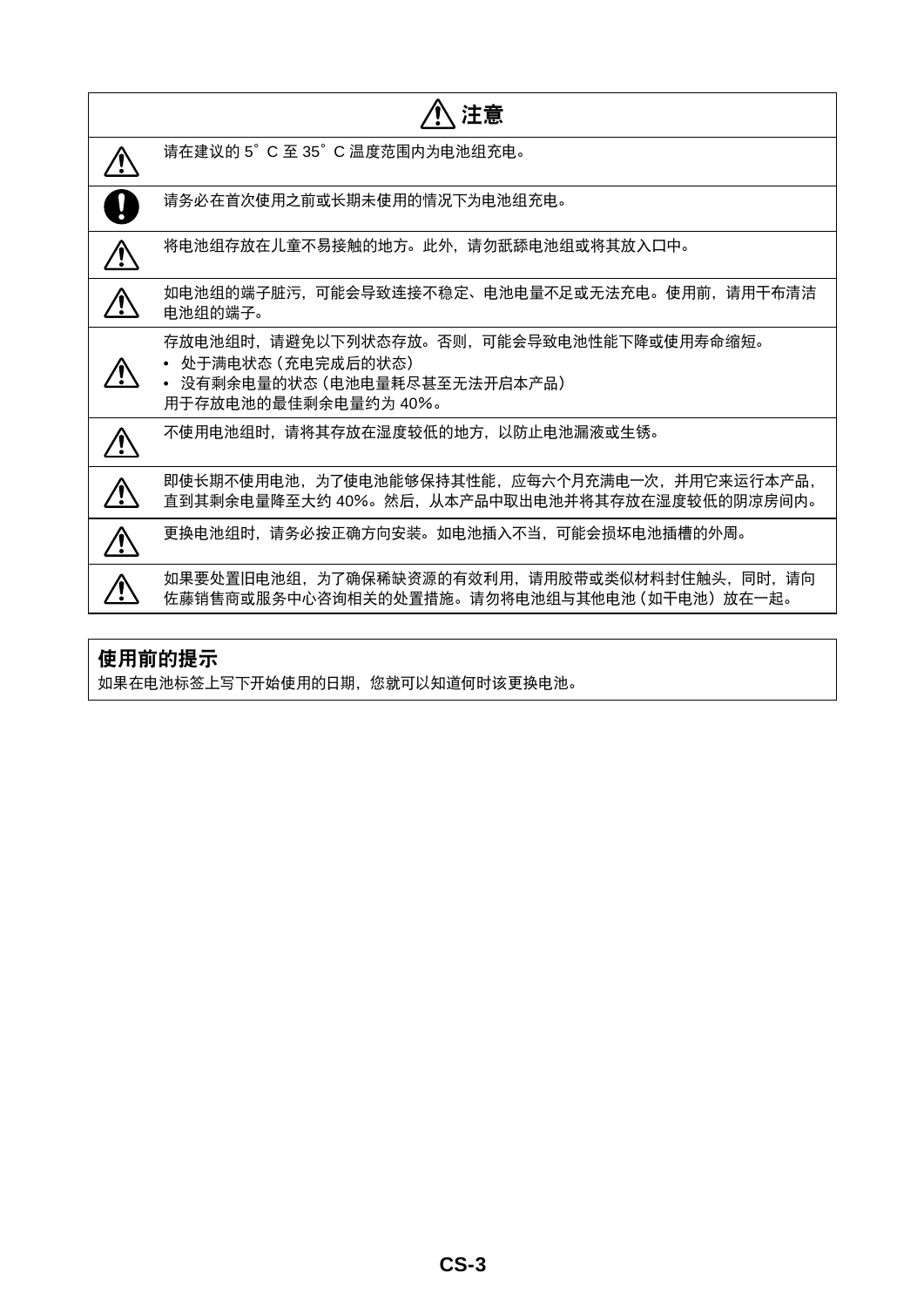## **Deutsch**

Beachten Sie zum Akkugebrauch stets die folgenden Sicherheitshinweise.

Ein falscher Umgang mit dem Akku kann zu Stromschlag, Auslaufen des Akkus, Überhitzung, Rauch, Bruch oder Feuer führen.

#### **Piktographische Symbole**

In diesem Dokument und auf den Aufklebern am Produkt werden verschiedene piktogphische Symbole verwendet, um die Sicherheit und den richtigen Gebrauch des Produkts zu gewährleisten und somit Verletzungen und Sachschäden zu vermeiden. Die Symbole und deren Bedeutungen werden unten erläutert. Bitte machen Sie sich mit diesen Symbolen vertraut, bevor Sie den Hauptteil lesen.



Außerachtlassung der mit diesem Symbol gekennzeichneten Anleitungen und falsche Bedienung des Produkts könnten zu tödlichen Unfällen oder schweren Verletzungen führen.



Außerachtlassung der mit diesem Symbol gekennzeichneten Anleitungen und falsche Bedienung des Produkts könnten zu Verletzungen oder Sachschäden führen.

#### **Beispielbilder**



Das Piktogramm  $\triangle$  bedeutet "Vorsicht geboten".

Das Piktogramm  $\odot$  bedeutet "Darf nicht ausgeführt werden".

Das Piktogramm  $\bullet$  bedeutet "Muss ausgeführt werden".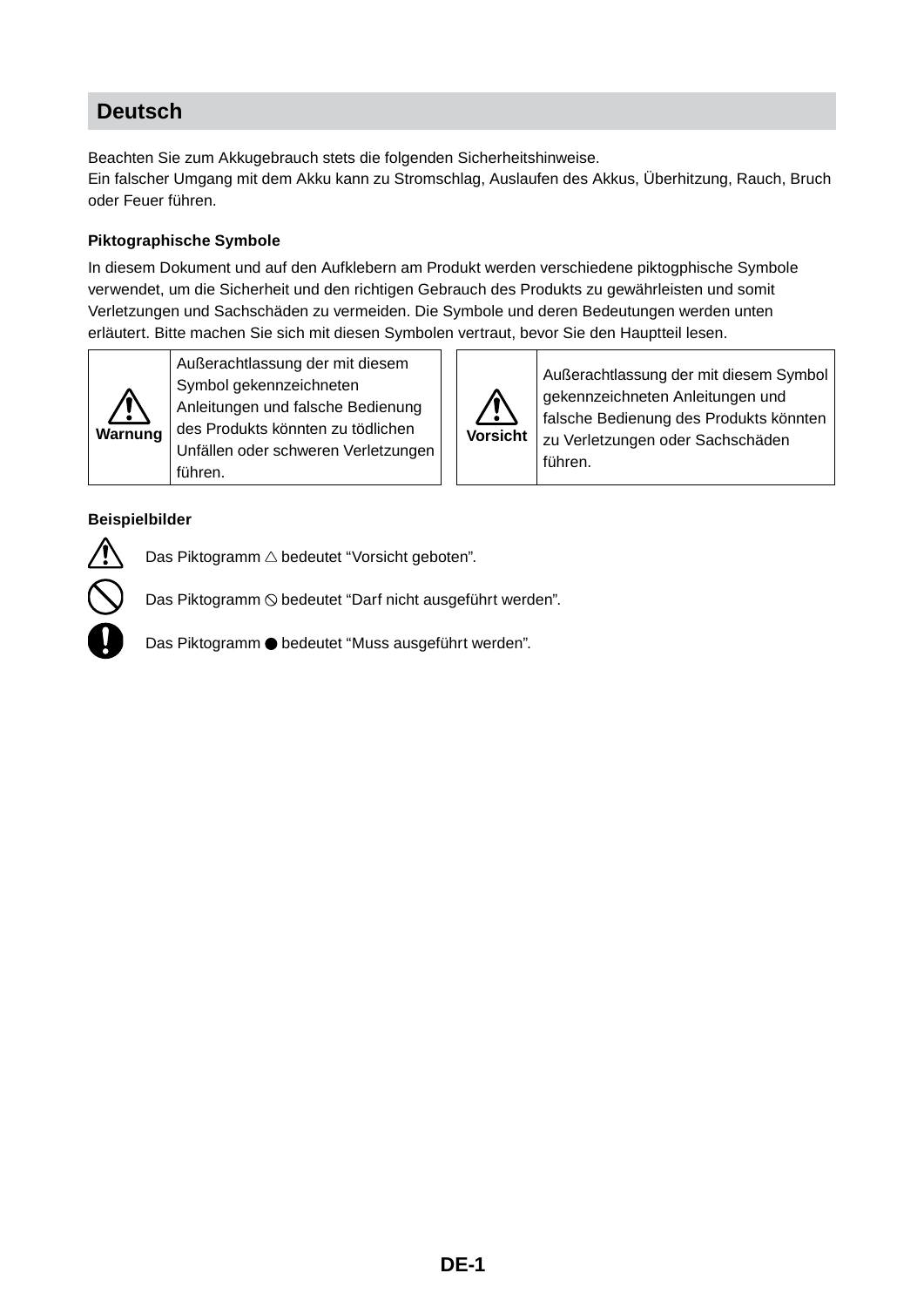| '!∖Warnung                                                                                                                                                                                                                                                                                                                                                                                                                                                                                                                                                                                                                                                                                 |  |
|--------------------------------------------------------------------------------------------------------------------------------------------------------------------------------------------------------------------------------------------------------------------------------------------------------------------------------------------------------------------------------------------------------------------------------------------------------------------------------------------------------------------------------------------------------------------------------------------------------------------------------------------------------------------------------------------|--|
| Das Li-Ion-Akkupack hat eine begrenzte Lebensdauer. Wir empfehlen Ihnen, das Akkupack<br>nach etwa 300 Ladezyklen beziehungsweise 3 Jahren nach der ersten Inbetriebnahme<br>auszutauschen.                                                                                                                                                                                                                                                                                                                                                                                                                                                                                                |  |
| Falls Ihnen an dem Akkupack aufgrund einer Stoß- oder Schlageinwirkung Risse oder Dellen<br>auffallen, stellen Sie den Gebrauch des Akkus umgehend ein und ersetzen Sie ihn durch einen<br>neuen. Wenn Sie das Akkupack weiterhin in diesem Zustand verwenden, können Überhitzung<br>oder Brand die Folge sein.                                                                                                                                                                                                                                                                                                                                                                            |  |
| Bauen Sie das Akkupack nicht auseinander oder um.                                                                                                                                                                                                                                                                                                                                                                                                                                                                                                                                                                                                                                          |  |
| Verwenden Sie nur das vom Hersteller angegebene Akkupack.                                                                                                                                                                                                                                                                                                                                                                                                                                                                                                                                                                                                                                  |  |
| Um das Akkupack aufzuladen, während es im Produkt eingelegt ist, verwenden Sie den vom<br>Hersteller angegebenen Netzadapter.                                                                                                                                                                                                                                                                                                                                                                                                                                                                                                                                                              |  |
| Erwärmen Sie das Akkupack nicht, und legen Sie es nicht in offenes Feuer.                                                                                                                                                                                                                                                                                                                                                                                                                                                                                                                                                                                                                  |  |
| Legen Sie das Akkupack nicht in die Nähe von Heizgeräten wie zum Beispiel Kochgeräten oder<br>eine Heizung, in das Innere eines Fahrzeugs, das der Sonne ausgesetzt ist, oder an andere<br>heiße Orte (mit Temperaturen über 60 °C). Anderenfalls kann das Akkupack beschädigt werden.                                                                                                                                                                                                                                                                                                                                                                                                     |  |
| Während das Akkupack aufgeladen oder entladen wird, darf kein brennbares Material auf das<br>Akkupack gelegt werden und dieses auch nicht mit einem Tuch oder anderen Gegenständen<br>abgedeckt werden.                                                                                                                                                                                                                                                                                                                                                                                                                                                                                    |  |
| Schließen Sie den Plus- (+) und Minuspol (-) des Akkupacks niemals mit leitenden<br>Gegenständen wie zum Beispiel Metalldrähten kurz. Transportieren oder lagern Sie das<br>Akkupack niemals zusammen mit Halsketten, Haarklammern oder anderen Metallgegenständen.<br>Anderenfalls kann das Akkupack versehentlich kurzgeschlossen werden.                                                                                                                                                                                                                                                                                                                                                |  |
| Wenn Sie das Akkupack mit einer Spannungsquelle wie zum Beispiel dem Zigarettenanzünder<br>eines Kraftfahrzeugs verbinden, verwenden Sie hierzu das geeignete Akkuladegerät.                                                                                                                                                                                                                                                                                                                                                                                                                                                                                                               |  |
| Befeuchten oder tauchen Sie das Akkupack nicht in Flüssigkeiten wie Wasser, Meerwasser,<br>Getränke oder Gewürze.                                                                                                                                                                                                                                                                                                                                                                                                                                                                                                                                                                          |  |
| Schlagen Sie nicht mit einem Hammer auf das Akkupack, stellen Sie sich nicht darauf, und<br>werfen Sie es nicht weg oder herunter.                                                                                                                                                                                                                                                                                                                                                                                                                                                                                                                                                         |  |
| Perforieren Sie das Akkupack niemals mit Nägeln oder anderen Metallgegenständen.                                                                                                                                                                                                                                                                                                                                                                                                                                                                                                                                                                                                           |  |
| Sollte das Akkupack auslaufen und die Flüssigkeit mit Ihren Augen in Kontakt geraten, reiben<br>Sie sich nicht die Augen. Spülen Sie sie mit reichlich klarem Wasser aus, und wenden Sie sich<br>umgehend an einen Arzt. Anderenfalls kann Ihr Augenlicht beeinträchtigt werden.                                                                                                                                                                                                                                                                                                                                                                                                           |  |
| Sollte es nicht möglich sein, das Akkupack innerhalb der angegebenen Ladezeit voll aufzuladen,<br>entnehmen Sie das Akkupack aus dem Produkt oder Akkuladegerät, und laden Sie es<br>nicht weiter auf. Wenden Sie sich anschließend an Ihren SATO-Vertriebspartner oder den<br>Kundendienst.                                                                                                                                                                                                                                                                                                                                                                                               |  |
| Falls sie etwas Ungewöhnliches feststellen (zum Beispiel ungewöhnlichen Geruch, Überhitzung,<br>Verfärbung, Verformung, Verlust von Akkuflüssigkeit usw.), verwenden Sie das Produkt nicht<br>mehr weiter, und unternehmen Sie Folgendes. Wenden Sie sich anschließend an Ihren SATO-<br>Vertriebspartner oder den Kundendienst. Wenn Sie das Produkt weiterhin in diesem Zustand<br>verwenden, können Brand, Verletzungen oder Stromschläge die Folge sein.<br>Schalten Sie das Produkt aus.<br>$\bullet$<br>Ziehen Sie das Netzkabel aus der Steckdose.<br>Entnehmen Sie das Akkupack aus dem Produkt oder Akkuladegerät, und lagern Sie es<br>٠<br>entfernt von brennbaren Materialien. |  |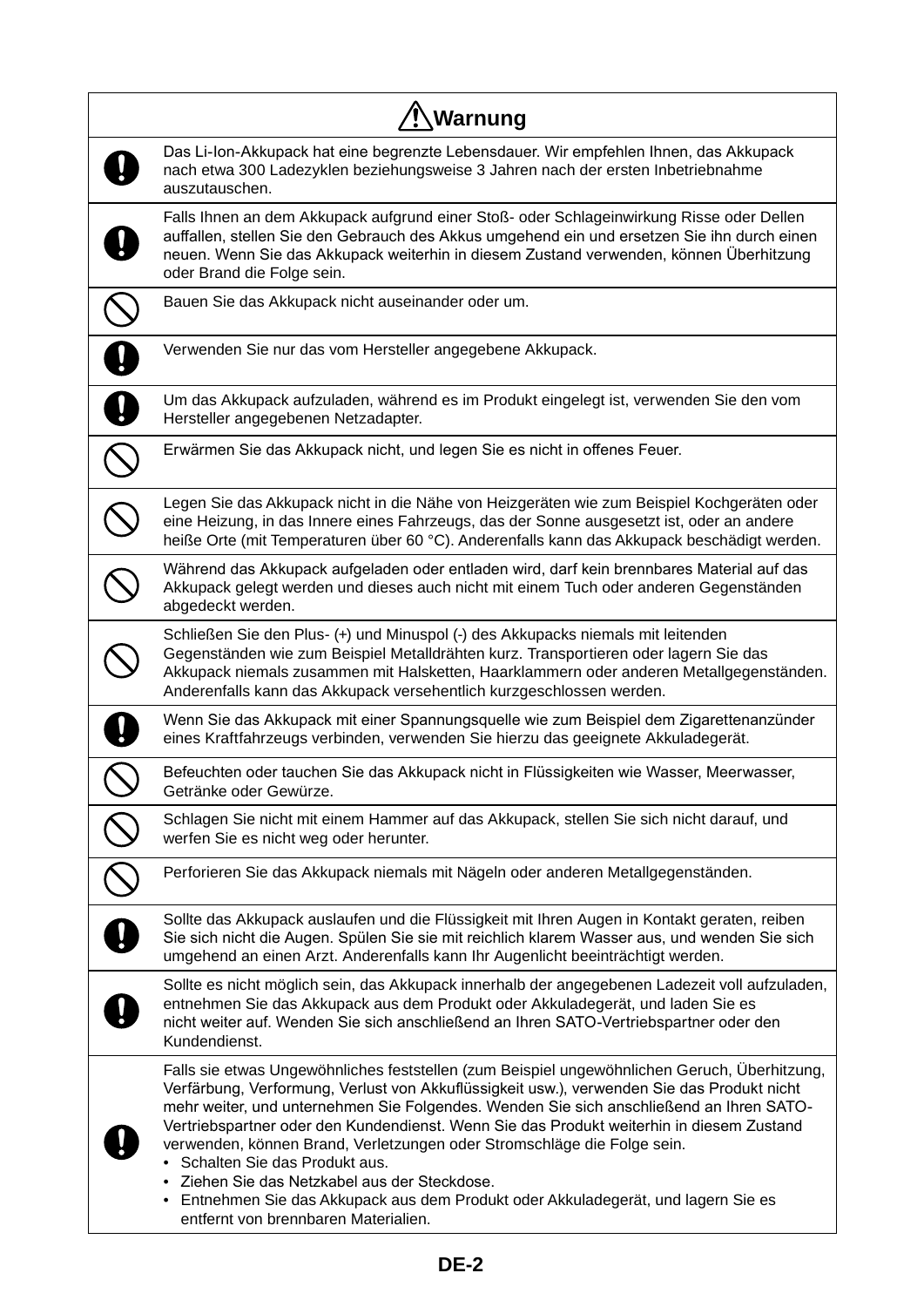| Vorsicht                                                                                                                                                                                                                                                                                                                                                                                                                                                                                                                |
|-------------------------------------------------------------------------------------------------------------------------------------------------------------------------------------------------------------------------------------------------------------------------------------------------------------------------------------------------------------------------------------------------------------------------------------------------------------------------------------------------------------------------|
| Laden Sie das Akkupack nur innerhalb des empfohlenen Temperaturbereich zwischen 5 °C und<br>35 °C auf.                                                                                                                                                                                                                                                                                                                                                                                                                  |
| Wenn Sie das Produkt zum ersten Mal verwenden oder Sie dieses über einen längeren Zeitraum<br>hinweg nicht benutzt haben, laden Sie das Akkupack vollständig auf.                                                                                                                                                                                                                                                                                                                                                       |
| Lagern Sie das Akkupack außerhalb der Reichweite von Kleinkindern. Lecken Sie nicht am<br>Akkupack, und nehmen Sie es auch nicht in den Mund.                                                                                                                                                                                                                                                                                                                                                                           |
| Wenn die Anschlussklemmen am Akkupack verschmutzt sind, ist es möglich, dass es zu einem<br>Wackelkontakt kommt, das Akkupack vorzeitig entladen wird oder es gar unmöglich ist, es<br>aufzuladen. Reinigen Sie die Klemmen des Akkupacks vor dem Gebrauch mit einem trockenen<br>Tuch.                                                                                                                                                                                                                                 |
| Wenn Sie das Akkupack lagern, achten Sie darauf, dass Sie es nicht wie nachfolgend<br>angegeben lagern. Anderenfalls kann die Leistungsfähigkeit des Akkupacks beeinträchtigt<br>beziehungsweise seine Lebensdauer reduziert werden.<br>• wenn es voll aufgeladen ist (zum Beispiel unmittelbar nach dem Aufladen)<br>• wenn es vollständig entladen ist (das Akkupack ist so leer, dass sich das Produkt nicht einmal<br>mehr einschalten lässt)<br>Der optimale Ladepegel zum Lagern des Akkupacks beträgt etwa 40 %. |
| Wenn Sie das Akkupack nicht gebrauchen, lagern Sie es an einem Ort mit geringer Feuchtigkeit,<br>um zu verhindern, dass es Akkuflüssigkeit verliert oder korrodiert.                                                                                                                                                                                                                                                                                                                                                    |
| Wenn Sie das Akkupack über einen langen Zeitraum nicht benötigen, sollten Sie es trotzdem<br>alle sechs Monate voll aufladen, damit es seine Leistungsfähigkeit behält. Ebenso sollten Sie<br>es während des Gebrauchs mit dem Produkt nur bis auf einen Pegel von etwa 40 % entladen.<br>Anschließend entnehmen Sie das Akkupack aus dem Produkt und lagern es an einem kühlen<br>und trockenen Ort.                                                                                                                   |
| Wenn Sie das Akkupack austauschen, stellen Sie sicher, dass Sie es anschließend wieder<br>richtig herum einlegen. Wenn Sie das Akkupack falsch herum einlegen, können die umgebenden<br>Bauteile im Akkuschacht beschädigt werden.                                                                                                                                                                                                                                                                                      |
| Wenn Sie ein ausgedientes Akkupack entsorgen möchten, tragen Sie bitte dazu bei, die<br>knappen Ressourcen unserer Erde möglichst effizient zu nutzen. Kleben Sie die Klemmen<br>mit Isolierband oder einem anderen geeigneten Material ab, und wenden Sie sich an Ihren<br>Vertriebspartner oder Kundendienst, um herauszufinden, wie Sie es ordnungsgemäß entsorgen<br>können. Lagern Sie das Akkupack niemals zusammen mit anderen Batterien wie zum Beispiel<br>Trockenbatterien.                                   |

# **Ein Tipp vor der Benutzung**

Wenn Sie das Startdatum auf dem Aufkleber auf dem Akku notieren, werden Sie wissen, wann der Akku zu ersetzen ist.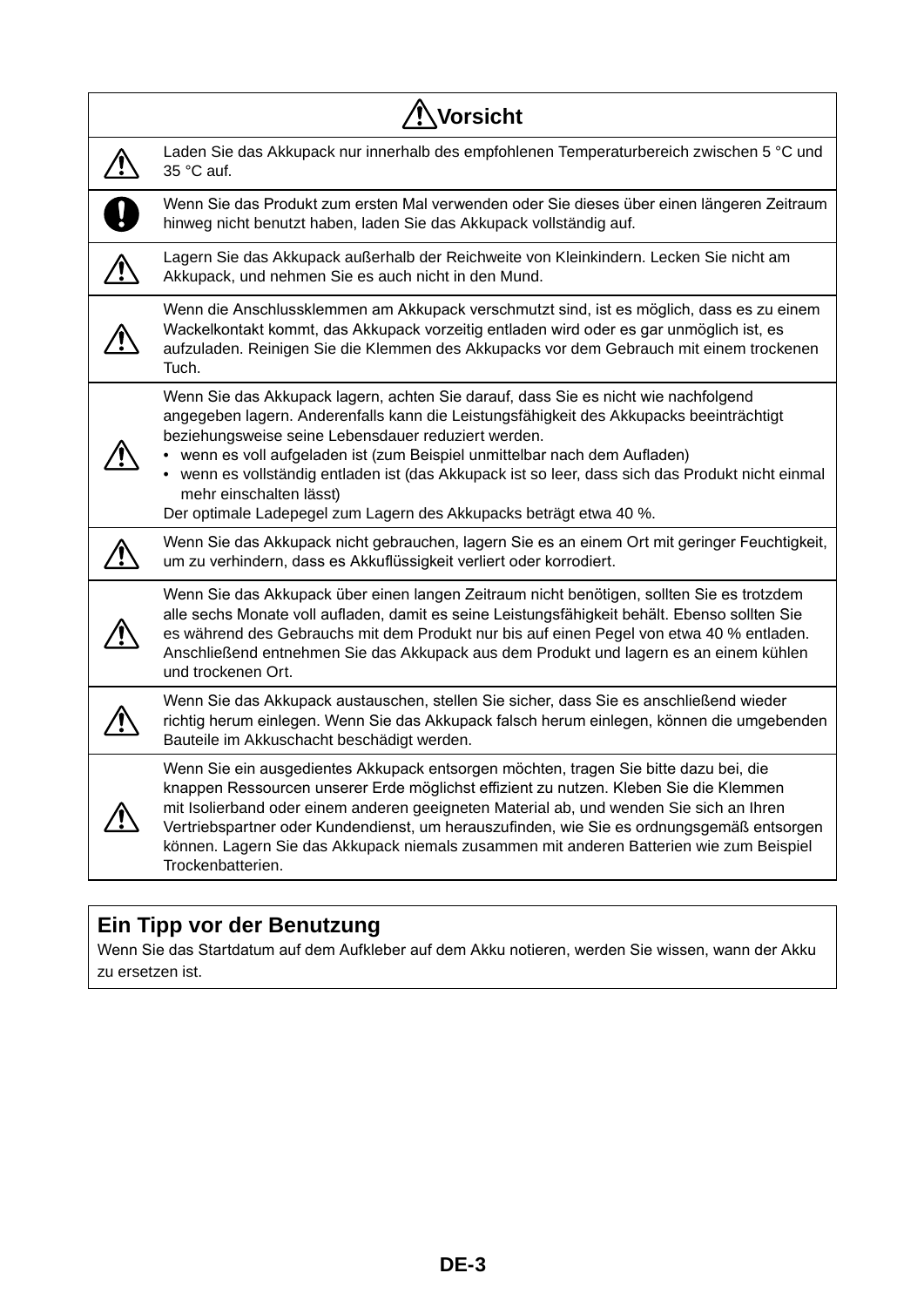## **Español**

Tenga siempre en cuenta las siguientes precauciones de seguridad para utilizar la batería. La manipulación incorrecta de la batería puede provocar descargas eléctricas, fugas en la batería, sobrecalentamiento, humo, rotura o incendio.

#### **Símbolos Pictográficos**

Este documento y las etiquetas del producto utilizan una variedad de símbolos pictográficos. Estos símbolos aseguran el uso seguro y correcto del producto y previenen de daños a otros y a la propiedad. Los símbolos y significados para estos se tratarán a continuación. Asegúrese de entender bien estos símbolos antes de leer el texto principal.



Ignorar las instrucciones indicadas por este símbolo y operar erróneamente el producto podría provocar la muerte o heridas graves.



Ignorar las instrucciones indicadas por este símbolo y operar erróneamente el producto podría provocar heridas y daño a la propiedad.

#### **Ejemplos de pictogramas**



El pictograma  $\triangle$  significa "Se requiere tener precaución".



El pictograma  $\odot$  significa "No debe hacerse".

El pictograma · significa "Debe realizarse".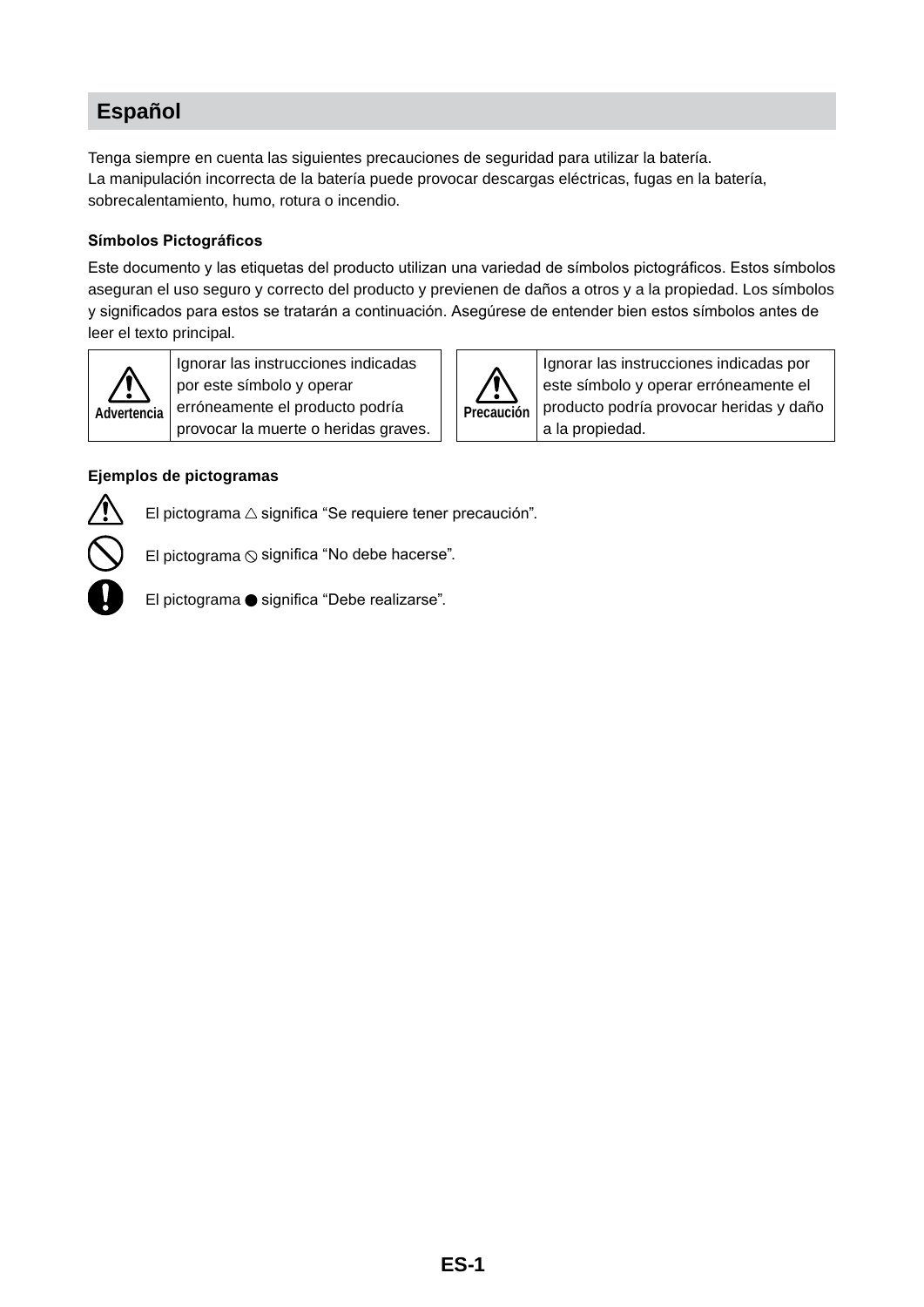| Advertencia                                                                                                                                                                                                                                                                                                                           |
|---------------------------------------------------------------------------------------------------------------------------------------------------------------------------------------------------------------------------------------------------------------------------------------------------------------------------------------|
| El paquete de baterías de ion-litio tiene un ciclo de vida limitado. Recomendamos que<br>reemplace la batería después de 300 ciclos de carga o 3 años después a partir de la fecha del<br>primer uso, lo que ocurra primero.                                                                                                          |
| Si nota cualquier cuarteadura o abolladura en el paquete de baterías provocado por un fuerte<br>impacto o golpe, deje de usar la batería de inmediato y reemplácela por una nueva. Usar el<br>paquete de baterías en estas condiciones podría derivar en un sobrecalentamiento anormal o<br>un incendio.                              |
| No desarme ni modifique el paquete de baterías.                                                                                                                                                                                                                                                                                       |
| Use solo el paquete de baterías especificado.                                                                                                                                                                                                                                                                                         |
| Durante la carga del paquete de baterías mientras se encuentra en el producto, utilice un<br>adaptador de CA especificado por nosotros.                                                                                                                                                                                               |
| Nunca aplique calor ni coloque el paquete de baterías en el fuego.                                                                                                                                                                                                                                                                    |
| No coloque el paquete de baterías cerca de equipo calefactor, como aparatos de cocina o<br>un calefactor, dentro de un auto bajo la luz directa del sol o en otras ubicaciones con altas<br>temperaturas (superiores a los 60 °C o 140 °F). Hacer esto podría derivar en la rotura del<br>paquete de baterías.                        |
| Durante la carga o descarga del paquete de baterías, no coloque ningún material inflamable<br>sobre el paquete de baterías ni lo cubra con una tela u otros materiales.                                                                                                                                                               |
| No conecte los terminales positivo (+) y negativo (-) del paquete de baterías con materiales<br>conductores como alambres metálicos. No transporte ni almacene el paquete de baterías junto<br>con collares, horquillas u otros objetos metálicos. Hacer esto podría provocar un cortocircuito<br>accidental del paquete de baterías. |
| Al conectar el paquete de baterías a un tomacorriente como el del encendedor del auto, siempre<br>use el cargador de baterías exclusivo.                                                                                                                                                                                              |
| No moje ni sumerja el paquete de baterías en líquidos como agua, agua salina, bebidas o<br>agentes de condimentación.                                                                                                                                                                                                                 |
| No golpeé el paquete de baterías con un martillo y no lo pise, aviente o tire.                                                                                                                                                                                                                                                        |
| No perfore el paquete de baterías con un clavo u otros objetos metálicos.                                                                                                                                                                                                                                                             |
| No se talle los ojos si el líquido del paquete de baterías se escurre y entra en contacto con<br>los ojos. Enjuague bien con agua limpia como agua de la llave y busque atención médica de<br>inmediato. De lo contrario, esto podría afectar su vista.                                                                               |
| Si no se completa la carga incluso después de que transcurra un tiempo específico, retire el<br>paquete de baterías del producto o el cargador de baterías y detenga la carga. Posteriormente,<br>póngase en contacto con su distribuidor SATO o con el centro de soporte técnico.                                                    |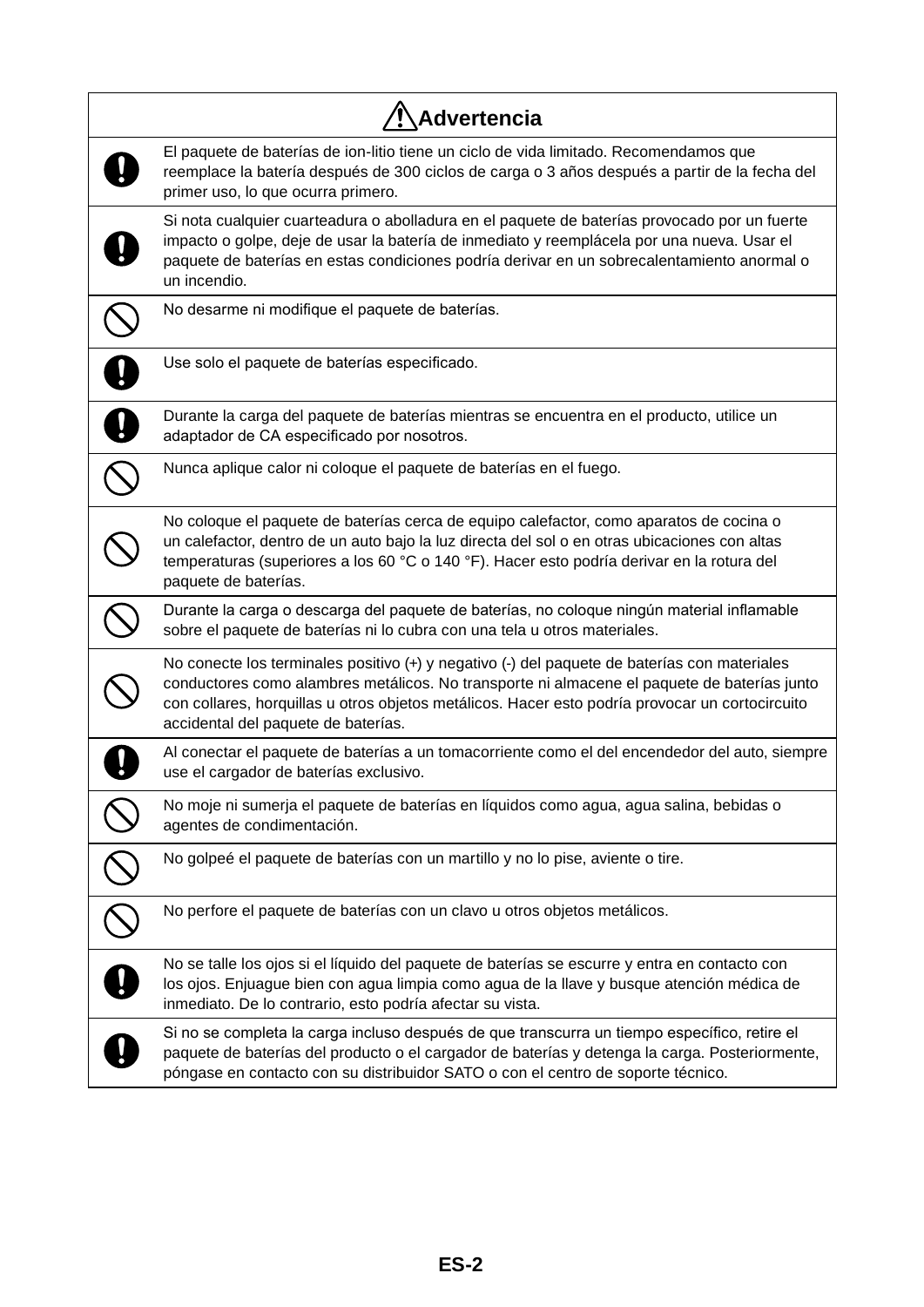# **Advertencia**

Si se detecta alguna anomalía (como un olor extraño, sobrecalentamiento, decoloración, deformación, fugas, etc.), deje de usar el producto de inmediato y realice lo siguiente. Posteriormente, póngase en contacto con su distribuidor SATO o con el centro de soporte técnico. Usar el producto en estas condiciones podría derivar en un incendio, lesiones o descarga eléctrica.

• Apague el producto.

**L** 

- Desconecte el cable de corriente del tomacorriente.
- Retire el paquete de baterías del producto o del cargador de baterías y colóquelo lejos de cualquier material inflamable.

| Precaución                                                                                                                                                                                                                                                                                                                                                                                                                                                                                                   |
|--------------------------------------------------------------------------------------------------------------------------------------------------------------------------------------------------------------------------------------------------------------------------------------------------------------------------------------------------------------------------------------------------------------------------------------------------------------------------------------------------------------|
| Cargue el paquete de baterías en el rango de temperatura recomendado de 5 °C a 35 °C (41 °F<br>a 95 °F).                                                                                                                                                                                                                                                                                                                                                                                                     |
| Asegúrese de cargar el paquete de baterías antes del primer uso o cuando no se haya usado<br>durante mucho tiempo.                                                                                                                                                                                                                                                                                                                                                                                           |
| Almacene el paquete de baterías en una ubicación fuera del alcance de los niños. Además, no<br>chupe ni ponga en su boca el paquete de baterías.                                                                                                                                                                                                                                                                                                                                                             |
| Si los terminales del paquete de baterías están sucios, esto podría derivar en una conexión<br>inestable, consumo de batería o incapacidad para cargar. Limpie los terminales del paquete de<br>baterías con un paño limpio antes de usar el producto.                                                                                                                                                                                                                                                       |
| Al almacenar el paquete de baterías, evite almacenarlo en el siguiente estado. Hacer esto<br>podría derivar en un deterioro del rendimiento de la batería o reducir el tiempo de vida útil.<br>En un estado de carga completa (un estado inmediato posterior a la finalización de la carga)<br>• En un estado sin capacidad restante (la batería está tan descargada que incluso es imposible<br>encender el producto)<br>La capacidad restante óptima para almacenar la batería es de aproximadamente 40 %. |
| Cuando no se use el paquete de baterías, almacénelo en una ubicación con baja humedad para<br>evitar que la batería tenga fugas u óxido.                                                                                                                                                                                                                                                                                                                                                                     |
| Incluso cuando no se use la batería durante mucho tiempo, para permitir que esta mantenga<br>su rendimiento, cárguela completamente cada seis meses y úsela para hacer funcionar su<br>producto hasta que la capacidad restante sea de aproximadamente 40 %. Posteriormente, retire<br>la batería del producto y almacénela en una habitación fresca con baja humedad.                                                                                                                                       |
| Al reemplazar el paquete de baterías, asegúrese de instalarla en la posición correcta. Si las<br>baterías se colocan de forma incorrecta, podría dañarse el borde de la ranura de inserción de la<br>batería.                                                                                                                                                                                                                                                                                                |
| Si tiene un paquete de baterías viejo que vaya a desechar, para asegurar el uso eficiente<br>de recursos limitados, selle el contacto con cinta o con un material similar y consulte a su<br>distribuidor o al centro de soporte técnico para saber cómo desecharlos. No coloque el paquete<br>de baterías junto a otras baterías, como baterías secas.                                                                                                                                                      |

#### **Un consejo antes del uso**

Si escribe la fecha de inicio de uso en la etiqueta de la batería, sabrá cuándo sustituirla.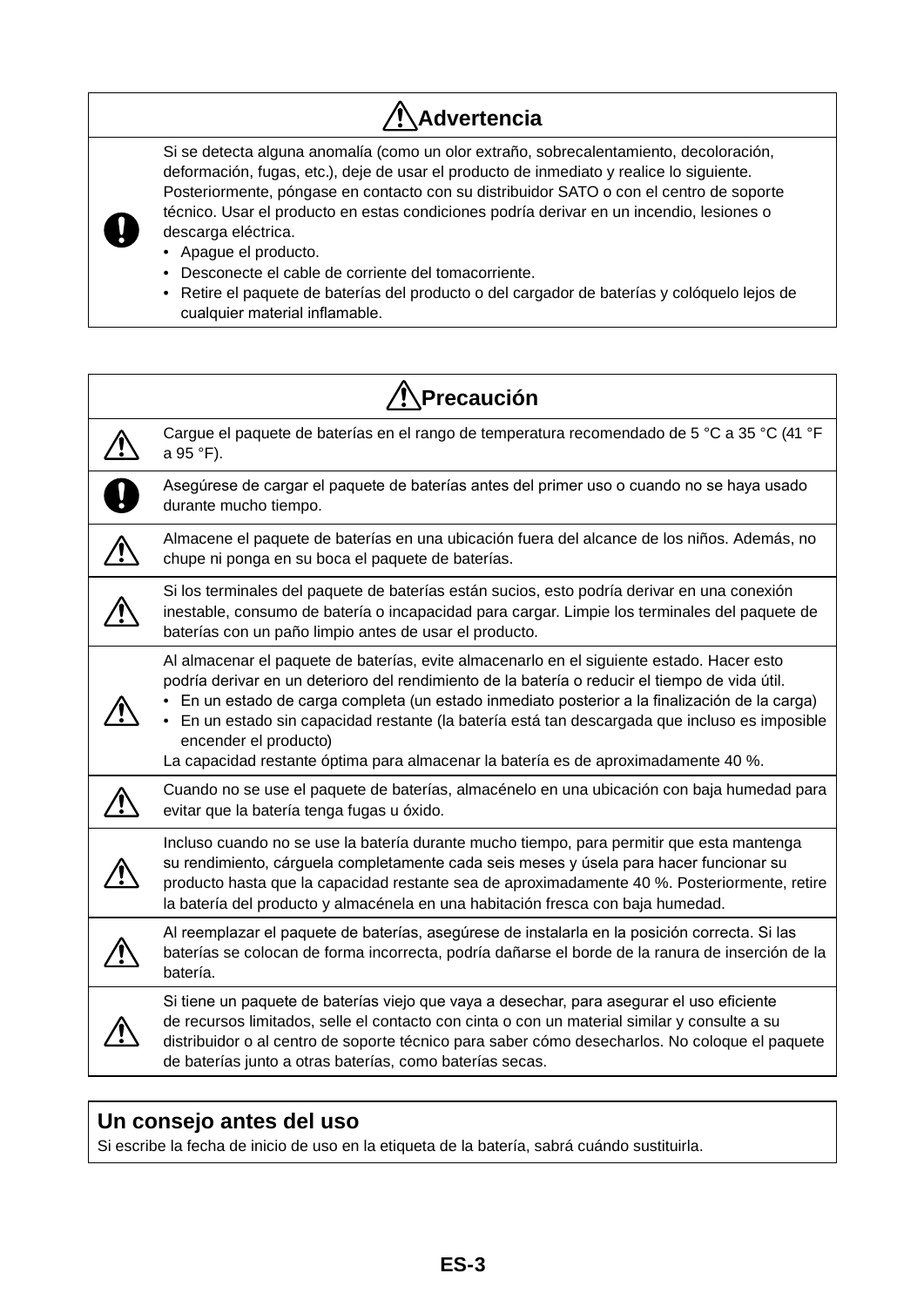## **Français**

Respectez toujours les règles de sécurité suivantes pour l'utilisation de la batterie. Une mauvaise manipulation de la batterie peut provoquer un choc électrique, une fuite de la batterie, une surchauffe, de la fumée, une rupture ou un incendie.

#### **Symboles graphiques**

Ce document ainsi que les étiquettes de produit contiennent plusieurs symboles graphiques. Ces symboles ont pour but de favoriser une utilisation correcte et sûre du produit afin d'éviter toute blessure aux personnes et tout dégât matériel. Les symboles sont expliqués ci-après. Assurez-vous de bien comprendre ces symboles avant de lire le texte principal.



Ne pas respecter les instructions contresignées par ce symbole et faire fonctionner le produit de manière erronée peut être à l'origine de blessures graves voire mortelles.

#### **Exemple de pictogrammes**



Le  $\triangle$  pictogramme signifie « Attention requise ».

Le  $\odot$  pictogramme indique «  $\dot{A}$  ne pas faire ».



Le  $\bullet$  pictogramme indique «  $\land$  faire ».



**Attention**

Un défaut d'utilisation du produit sans respecter les indications sous forme de symbole risque d'entraîner des blessures

ou des dégâts matériels.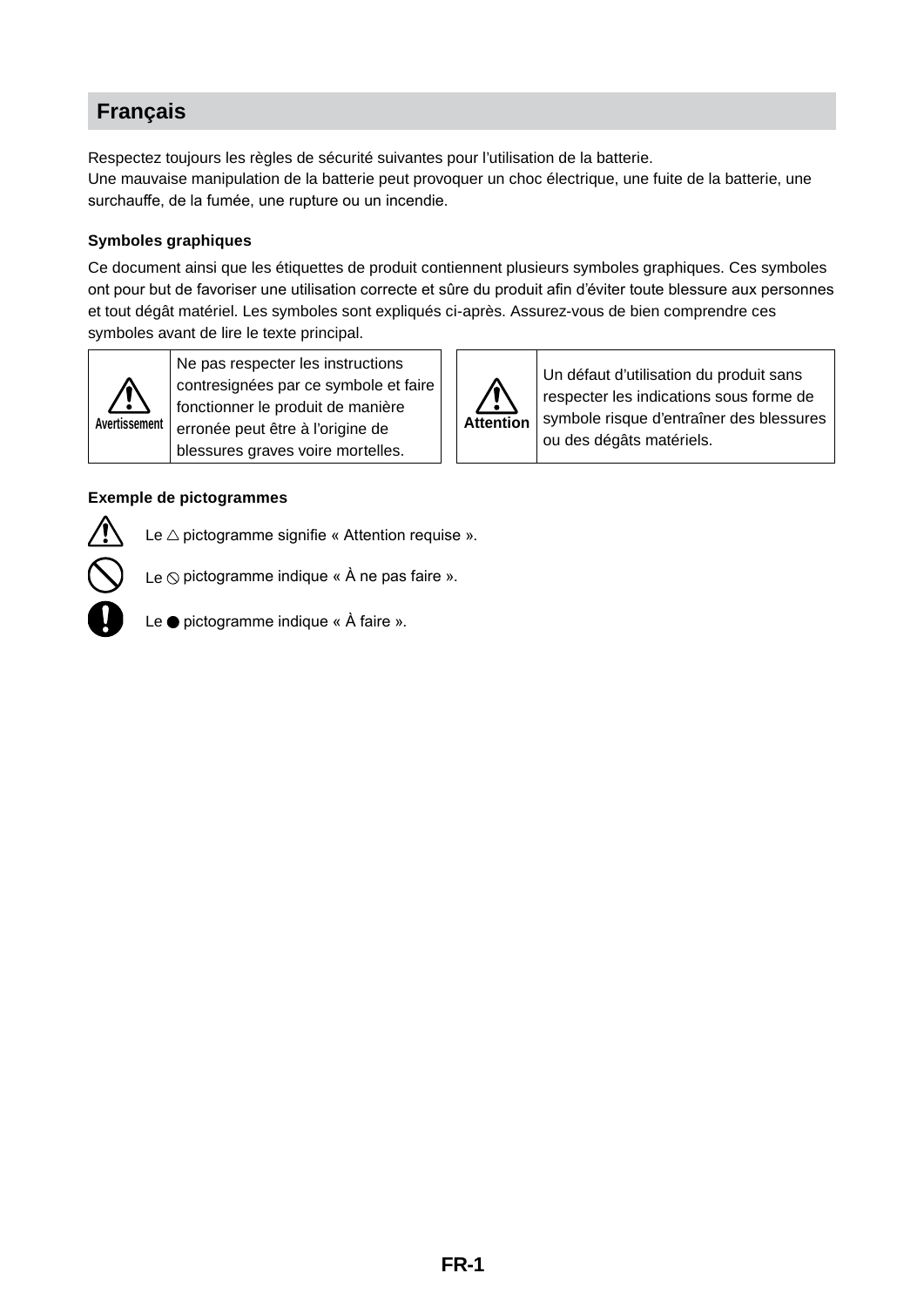| Avertissement                                                                                                                                                                                                                                                                                                                                              |
|------------------------------------------------------------------------------------------------------------------------------------------------------------------------------------------------------------------------------------------------------------------------------------------------------------------------------------------------------------|
| Le bloc batterie lithium-ion a une durée de vie limitée. Nous vous recommandons de remplacer<br>la batterie après 300 cycles de charge ou 3 ans à compter de la date de la première utilisation,<br>selon ce qui survient en premier.                                                                                                                      |
| Si vous constatez des bosses ou des craquelures quelconques sur votre bloc batterie, causées<br>par des impacts ou des chocs violents, cessez immédiatement d'utiliser la batterie et remplacez-<br>la par une neuve. Utiliser le bloc batterie dans ces conditions pourrait conduire à une surchauffe<br>anormale ou à un incendie.                       |
| Ne démontez pas et ne modifiez pas le bloc batterie.                                                                                                                                                                                                                                                                                                       |
| N'utilisez que le bloc batterie spécifié.                                                                                                                                                                                                                                                                                                                  |
| Lors de la charge du bloc batterie pendant qu'il se trouve dans le produit, utilisez un adaptateur<br>secteur spécifié par nos soins.                                                                                                                                                                                                                      |
| N'exposez jamais le bloc batterie à une source de chaleur et ne le mettez jamais au feu.                                                                                                                                                                                                                                                                   |
| Ne placez pas le bloc batterie à proximité de systèmes de chauffage tels que des appareils<br>de cuisson ou un appareil de chauffage, à l'intérieur d'une voiture sous un soleil intense ou<br>dans d'autres endroits à température élevée (supérieure à 60 °C ou 140 °F). Cela risquerait de<br>provoquer la rupture du bloc batterie.                    |
| Lors de la charge ou de la décharge du bloc batterie, ne posez aucun matériau inflammable sur<br>le bloc batterie et ne couvrez pas le bloc batterie avec un chiffon ou un autre matériau.                                                                                                                                                                 |
| Ne connectez pas les bornes positive (+) et négative (-) du bloc batterie avec des matériaux<br>conducteurs tels que des fils métalliques. Ne transportez pas et ne rangez pas le bloc batterie<br>avec des colliers, des épingles à cheveux ou d'autres objets métalliques. Cela risquerait de<br>provoquer un court-circuit accidentel du bloc batterie. |
| Lorsque vous branchez le bloc batterie sur une prise comme l'allume-cigare d'une voiture,<br>utilisez toujours le chargeur de batterie prévu à cet effet.                                                                                                                                                                                                  |
| Ne mouillez pas et n'immergez le bloc batterie dans des liquides tels que de l'eau, de l'eau de<br>mer, des boissons et des sauces.                                                                                                                                                                                                                        |
| Ne frappez pas le bloc batterie avec un marteau et ne marchez pas dessus, ne le jetez pas et<br>ne le laissez pas tomber.                                                                                                                                                                                                                                  |
| Ne percez pas le bloc batterie avec un clou ou d'autres objets métalliques.                                                                                                                                                                                                                                                                                |
| Si le liquide du bloc batterie fuit et entre en contact avec vos yeux, ne vous frottez pas les<br>yeux. Rincez abondamment à l'eau claire, avec de l'eau du robinet par exemple, et consultez<br>immédiatement un médecin. Sinon, cela pourrait nuire à votre vision.                                                                                      |
| Si la charge n'est pas terminée même après un certain temps, retirez le bloc batterie du produit<br>ou du chargeur de batterie et arrêtez la charge. Ensuite, contactez votre revendeur SATO ou le<br>centre d'assistance technique.                                                                                                                       |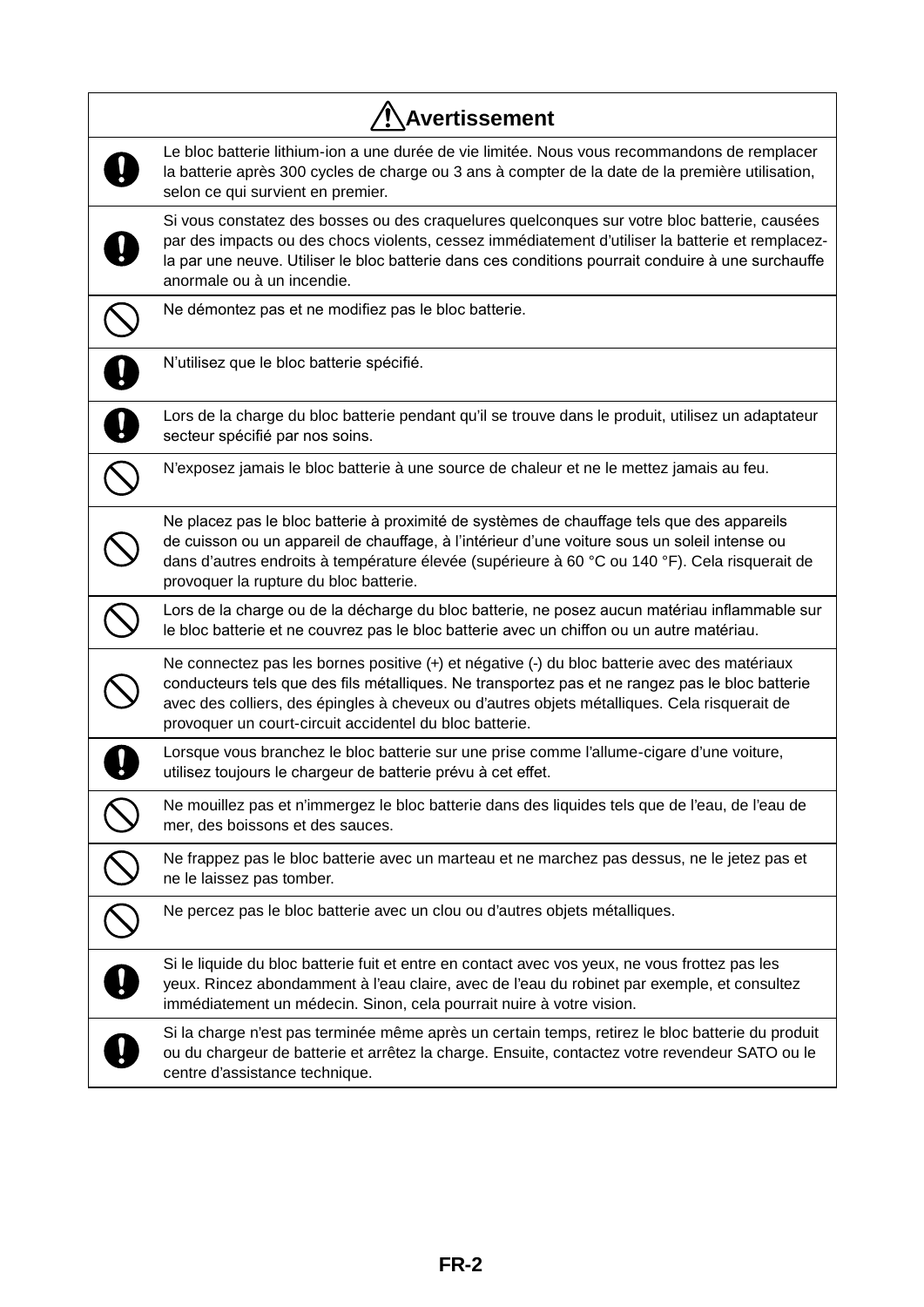# **Avertissement**

Si une anomalie est détectée (odeur étrange, surchauffe, décoloration, déformation, fuite, etc.), cessez immédiatement d'utiliser le produit et procédez comme suit. Ensuite, contactez votre revendeur SATO ou le centre d'assistance technique. Utiliser le produit dans ces conditions



• Éteignez le produit.

J

- Débranchez le cordon d'alimentation de la prise.
- Retirez le bloc batterie du produit ou du chargeur de batterie et placez-le à l'écart de tout matériau inflammable.

| <b>Attention</b>                                                                                                                                                                                                                                                                                                                                                                                                                                                        |  |
|-------------------------------------------------------------------------------------------------------------------------------------------------------------------------------------------------------------------------------------------------------------------------------------------------------------------------------------------------------------------------------------------------------------------------------------------------------------------------|--|
| Chargez le bloc batterie dans la plage de températures recommandée allant de 5 °C à 35 °C<br>(41 °F à 95 °F).                                                                                                                                                                                                                                                                                                                                                           |  |
| Veillez à charger le bloc batterie avant sa première utilisation ou lorsqu'il n'a pas été utilisé<br>depuis longtemps.                                                                                                                                                                                                                                                                                                                                                  |  |
| Rangez le bloc batterie à un emplacement hors de portée des jeunes enfants. De plus, ne<br>léchez pas le bloc batterie et ne le mettez pas dans votre bouche.                                                                                                                                                                                                                                                                                                           |  |
| Des bornes sales sur le bloc batterie pourraient entraîner une connexion instable, l'épuisement<br>de la batterie ou l'impossibilité de la charger. Nettoyez les bornes du bloc batterie avec un<br>chiffon sec avant utilisation.                                                                                                                                                                                                                                      |  |
| Evitez de ranger le bloc batterie dans l'état suivant. Cela pourrait entraîner une dégradation des<br>performances de la batterie ou une réduction de sa durée de vie.<br>Dans un état de charge complète (état qui suit immédiatement la fin de la charge)<br>Dans un état sans capacité restante (la batterie est tellement déchargée qu'il est même<br>impossible d'allumer le produit)<br>La capacité restante optimale pour ranger la batterie est d'environ 40 %. |  |
| Lorsque vous n'utilisez pas le bloc batterie, rangez-le dans un endroit peu humide pour éviter<br>qu'il ne fuie ou ne rouille.                                                                                                                                                                                                                                                                                                                                          |  |
| Même si vous n'utilisez pas la batterie pendant une longue période, pour lui permettre de<br>maintenir ses performances, chargez-la complètement tous les six mois et utilisez-la pour faire<br>fonctionner votre produit jusqu'à ce que sa capacité restante soit d'environ 40 %. Ensuite, retirez<br>la batterie du produit et rangez-la dans un endroit frais et peu humide.                                                                                         |  |
| Lors du remplacement du bloc batterie, veillez à installer le bloc dans le sens correct. L'insertion<br>incorrecte de la batterie pourrait endommager la périphérie de la fente d'insertion de la batterie.                                                                                                                                                                                                                                                             |  |
| Si vous avez un vieux bloc batterie à jeter, pour assurer l'utilisation efficace des ressources<br>rares, couvrez hermétiquement le contact avec du ruban adhésif ou un matériau similaire,<br>et consultez votre revendeur ou le centre d'assistance technique pour savoir comment vous<br>en débarrasser. Ne placez pas le bloc batterie avec d'autres batterie telles que des batteries<br>sèches.                                                                   |  |

#### **Conseil avant utilisation**

Si vous écrivez la date de début sur l'autocollant sur la batterie, vous saurez quand remplacer la batterie.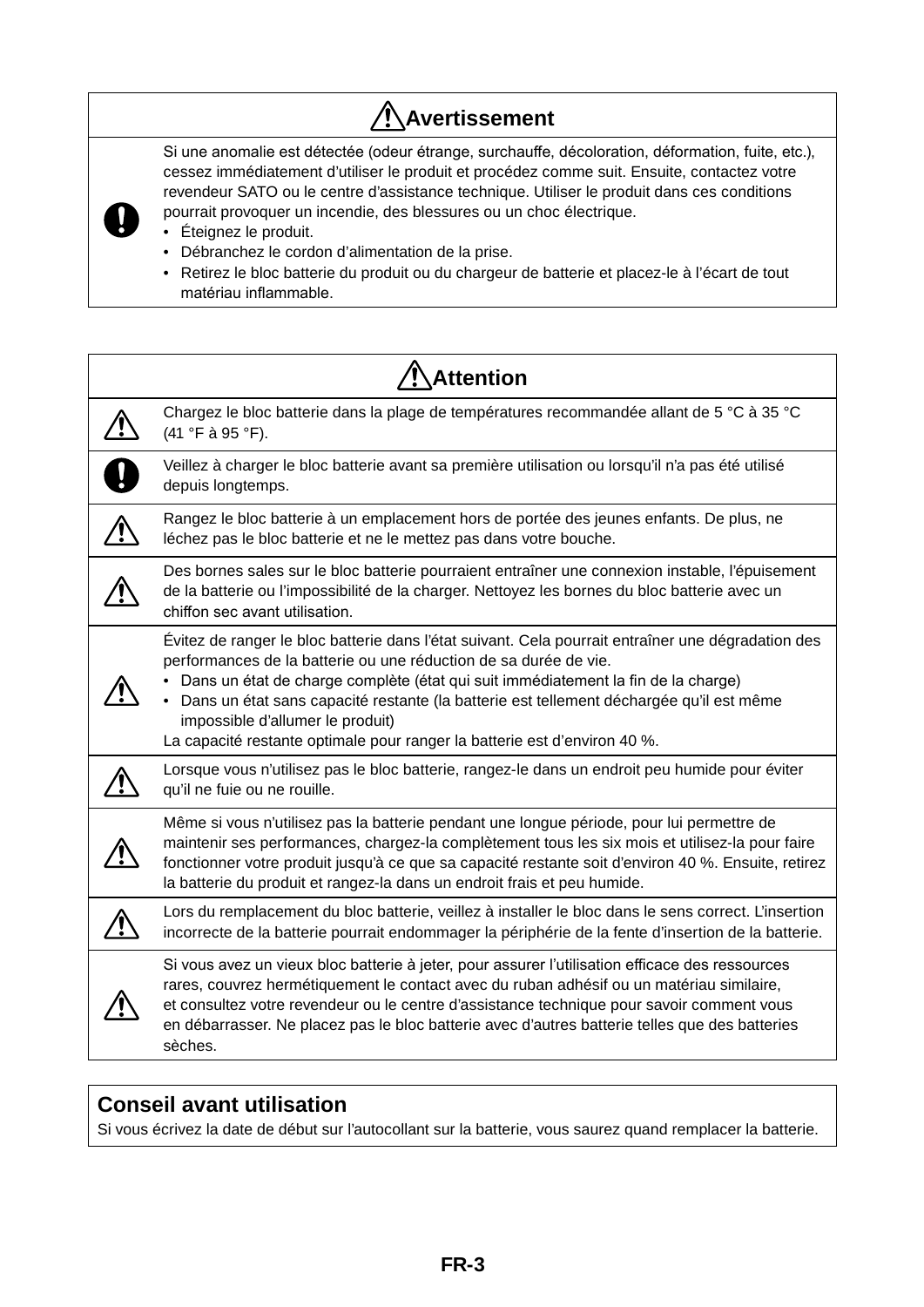## **Italiano**

Osservare sempre le seguenti misure di sicurezza per l'uso della batteria.

Un uso improprio della batteria potrebbe causare scosse elettriche, perdite dalla batteria, surriscaldamento, fumo, rottura o incendi.

#### **Simboli pittografici**

Questo documento e le etichette del prodotto utilizzano una varietà di simboli pittografici. Questi simboli enfatizzano l'uso corretto e sicuro del prodotto e l'evitare lesioni agli altri e danni alla proprietà. Le spiegazioni dei simboli sono i seguenti. Assicurarsi di capire bene questi simboli prima di leggere il testo principale.



Ignorare le istruzioni contrassegnate da questo simbolo e utilizzare erroneamente il prodotto può causare la morte o lesioni gravi.



**Attenzione** Ignorare le istruzioni contrassegnate da questo simbolo e utilizzare erroneamente il prodotto può provocare lesioni o danni materiali.

#### **Esempio pittografie**



Il simbolo  $\triangle$  significa "è necessaria Attenzione".



Il simbolo  $\Diamond$  significa "non si deve fare".



Il simbolo ● significa "Deve essere fatto".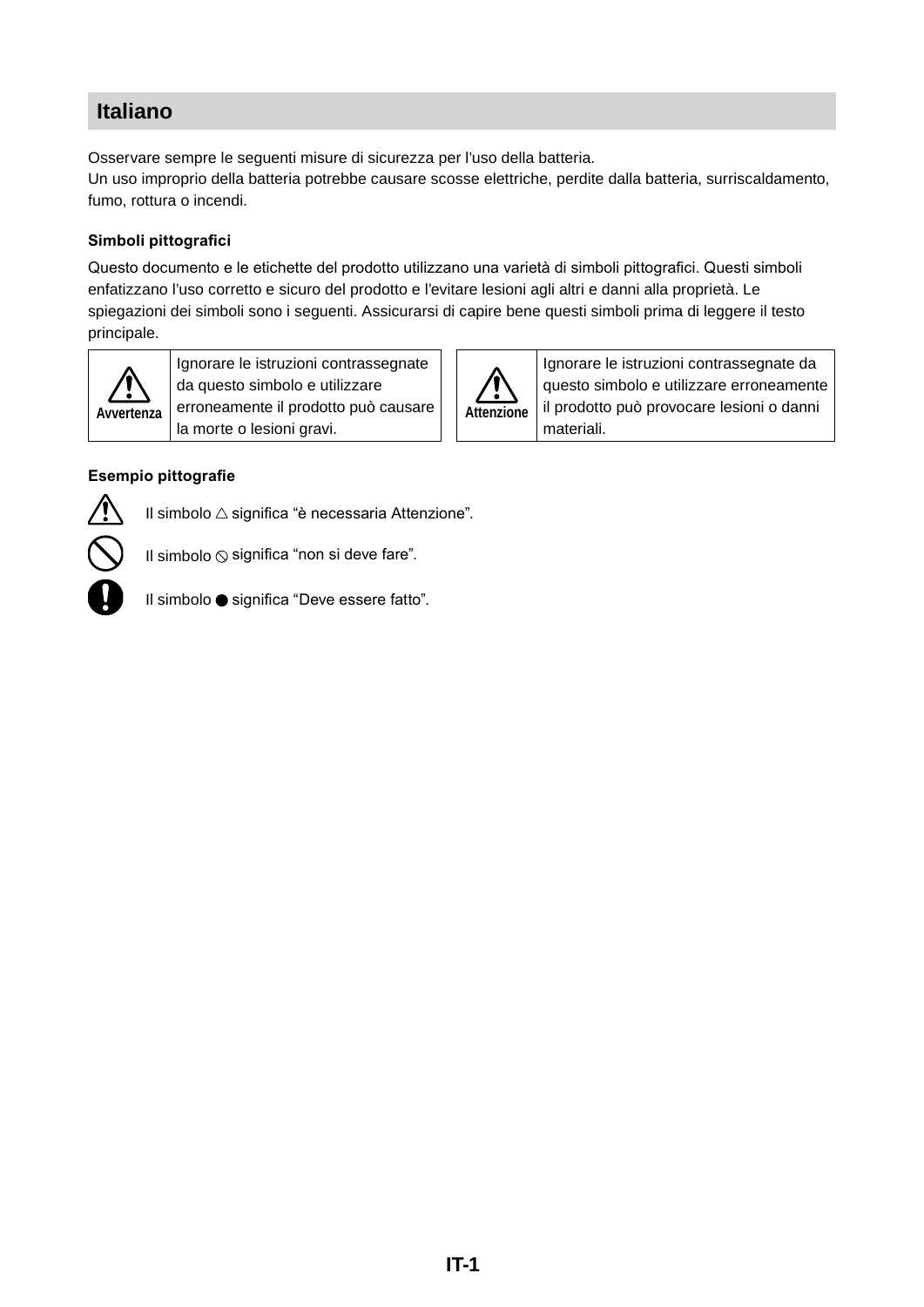| Avvertenza                                                                                                                                                                                                                                                                                                                                                                                                                                                                                                                                                                                                 |  |
|------------------------------------------------------------------------------------------------------------------------------------------------------------------------------------------------------------------------------------------------------------------------------------------------------------------------------------------------------------------------------------------------------------------------------------------------------------------------------------------------------------------------------------------------------------------------------------------------------------|--|
| La batteria agli ioni di litio ha un ciclo di vita limitato. Si consiglia di sostituire la batteria dopo<br>300 cicli di ricarica o 3 anni dalla data di primo utilizzo, a seconda dell'evento che si verificherà<br>per primo.                                                                                                                                                                                                                                                                                                                                                                            |  |
| Se si notano ammaccature o crepe sulla batteria causati da forti colpi o urti, interrompere<br>immediatamente l'uso della batteria e sostituirla con una nuova. Se si continua a usare la<br>batteria in queste condizioni si può incorrere in un surriscaldamento anomalo o in un incendio.                                                                                                                                                                                                                                                                                                               |  |
| Non smontare o modificare la batteria.                                                                                                                                                                                                                                                                                                                                                                                                                                                                                                                                                                     |  |
| Utilizzare solo la batteria specificata.                                                                                                                                                                                                                                                                                                                                                                                                                                                                                                                                                                   |  |
| Quando si carica la batteria mentre è all'interno del prodotto, utilizzare l'adattatore CA<br>specificato dal produttore.                                                                                                                                                                                                                                                                                                                                                                                                                                                                                  |  |
| Non riscaldare mai la batteria né avvicinarla al fuoco.                                                                                                                                                                                                                                                                                                                                                                                                                                                                                                                                                    |  |
| Non posizionare la batteria in prossimità di apparecchiature che emettono calore, come<br>attrezzature da cucina o caloriferi, all'interno di un'auto esposta al sole o in altri luoghi dalle<br>temperature elevate (superiori a 60 °C). In caso contrario la batteria potrebbe rompersi.                                                                                                                                                                                                                                                                                                                 |  |
| Mentre si sta caricando/scaricando la batteria, non avvicinare materiali infiammabili alla batteria<br>né coprirla con un panno o altri materiali.                                                                                                                                                                                                                                                                                                                                                                                                                                                         |  |
| Non collegare i terminali positivo (+) e negativo (-) della batteria ad altri materiali conduttori,<br>come ad esempio fili metallici. Non trasportare o conservare la batteria insieme a collane,<br>fermagli per capelli o altri oggetti metallici. Questi oggetti potrebbero creare un cortocircuito<br>accidentale della batteria.                                                                                                                                                                                                                                                                     |  |
| Quando si collega la batteria a una presa di alimentazione come quella dell'accendisigari<br>dell'auto, utilizzare sempre un caricabatterie dedicato.                                                                                                                                                                                                                                                                                                                                                                                                                                                      |  |
| Non bagnare o immergere la batteria in liquidi come acqua, acqua di mare, bevande e<br>condimenti.                                                                                                                                                                                                                                                                                                                                                                                                                                                                                                         |  |
| Non colpire la batteria con un martello e non calpestarla, lanciarla o lasciarla cadere.                                                                                                                                                                                                                                                                                                                                                                                                                                                                                                                   |  |
| Non perforare la batteria con un chiodo o con altri oggetti metallici.                                                                                                                                                                                                                                                                                                                                                                                                                                                                                                                                     |  |
| Non strofinarsi gli occhi se la batteria perde liquido e questo viene a contatto con le mani.<br>Risciacquare bene con acqua pulita, ad esempio del rubinetto, e consultare immediatamente un<br>medico. In caso contrario potrebbero verificarsi danni alla vista.                                                                                                                                                                                                                                                                                                                                        |  |
| Se la ricarica non viene completata anche al termine di un intervallo di tempo specificato,<br>rimuovere la batteria dal prodotto o dal caricabatterie e interrompere la ricarica. Quindi rivolgersi<br>al proprio rivenditore o al centro assistenza tecnica SATO.                                                                                                                                                                                                                                                                                                                                        |  |
| Se viene rilevata un'anomalia (come un odore strano, surriscaldamento, scolorimento,<br>deformazione, perdite, ecc.), interrompere immediatamente l'uso del prodotto ed eseguire le<br>operazioni indicate di seguito. Quindi rivolgersi al proprio rivenditore o al centro assistenza<br>tecnica SATO. L'uso del prodotto in queste condizioni potrebbe provocare incendi, infortuni o<br>scosse elettriche.<br>Spegnere il prodotto.<br>Scollegare il cavo di alimentazione dalla presa.<br>Rimuovere la batteria dal prodotto o dal caricabatterie e posizionarla lontano da materiali<br>infiammabili. |  |

 $\overline{\phantom{a}}$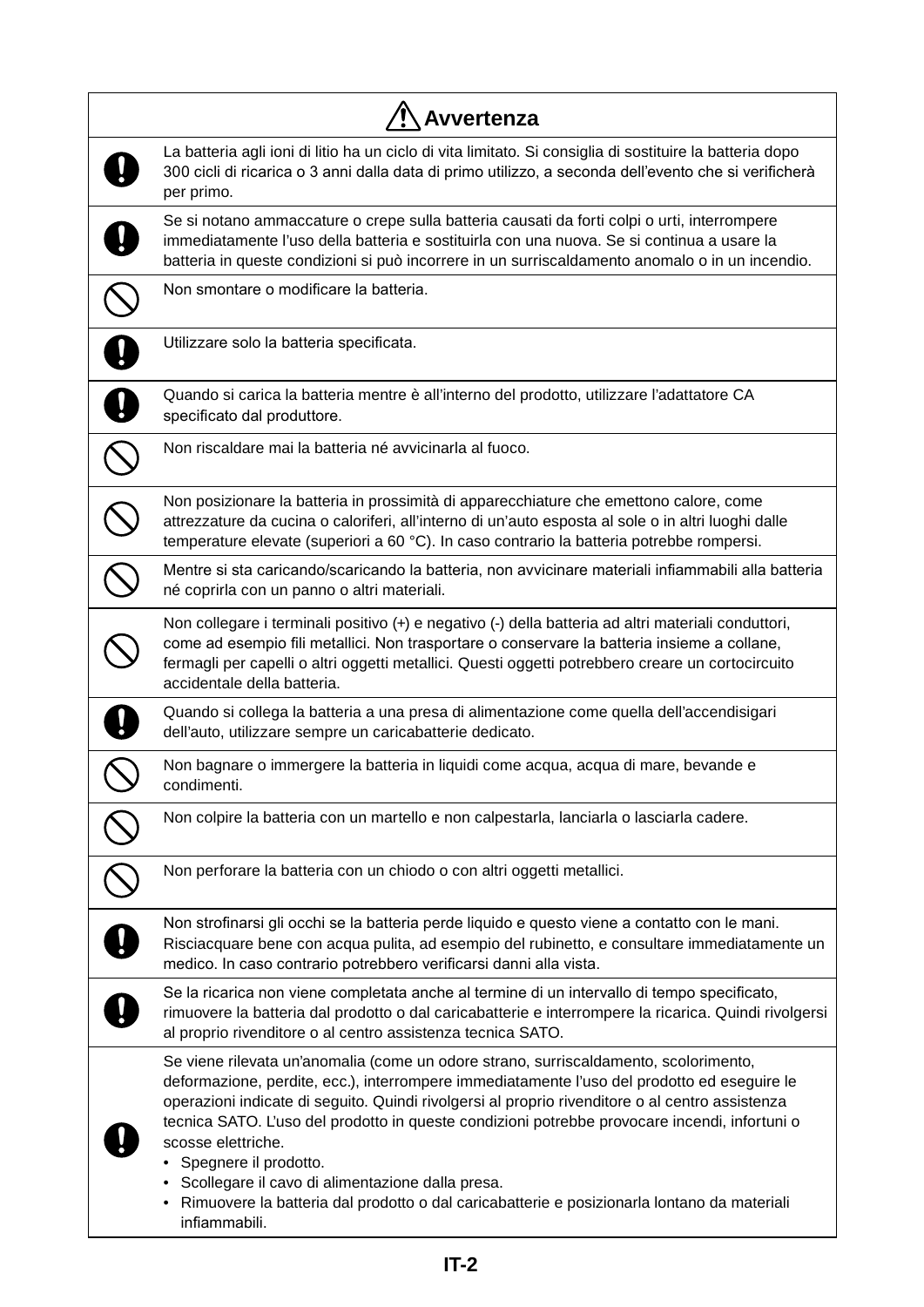| <b>Attenzione</b>                                                                                                                                                                                                                                                                                                                                                                                                                                                             |  |
|-------------------------------------------------------------------------------------------------------------------------------------------------------------------------------------------------------------------------------------------------------------------------------------------------------------------------------------------------------------------------------------------------------------------------------------------------------------------------------|--|
| Caricare la batteria nell'intervallo di temperatura consigliato, compreso tra 5 °C e 35 °C.                                                                                                                                                                                                                                                                                                                                                                                   |  |
| Assicurarsi di caricare la batteria prima di utilizzarla per la prima volta o quando non è stata<br>usata per molto tempo.                                                                                                                                                                                                                                                                                                                                                    |  |
| Conservare la batteria lontano dalla portata dei bambini. Inoltre non leccare né mettere in bocca<br>la batteria.                                                                                                                                                                                                                                                                                                                                                             |  |
| L'accumulo di sporcizia sulla batteria può comportare instabilità di collegamento, esaurimento<br>della batteria e impossibilità di ricaricarla. Pulire i terminali della batteria con un panno asciutto<br>prima dell'uso.                                                                                                                                                                                                                                                   |  |
| Quando si conserva la batteria, evitare le situazioni descritte di seguito. In caso contrario si<br>potrebbero ridurre le prestazioni della batteria o la sua vita utile.<br>In uno stato completamente carico (subito dopo il completamento della ricarica)<br>In uno stato senza capacità residua (la batteria è così scarica che è addirittura impossibile<br>accendere il prodotto)<br>Una capacità residua ottimale per immagazzinare la batteria è pari a circa il 40%. |  |
| Quando non la si utilizza, conservare la batteria in un luogo con bassi livelli di umidità per<br>evitare perdite o la formazione di ruggine sulla batteria stessa.                                                                                                                                                                                                                                                                                                           |  |
| Anche se non si utilizza la batteria per un lungo periodo di tempo, per far sì che mantenga le sue<br>prestazioni è necessario caricarla completamente ogni sei mesi e utilizzarla per far funzionare<br>il prodotto fino a quando la capacità residua sarà approssimativamente scesa al 40%. A quel<br>punto rimuovere la batteria dal prodotto e conservarla in un ambiente fresco e con bassi livelli di<br>umidità.                                                       |  |
| Quando si sostituisce la batteria, assicurarsi di installarla con l'orientamento corretto. Inserire<br>la batteria in maniera errata potrebbe danneggiare i componenti che circondano lo slot di<br>inserimento della batteria.                                                                                                                                                                                                                                               |  |
| Se si dispone di una vecchia batteria da smaltire, per garantire l'uso efficiente di risorse rare,<br>sigillare il contatto con nastro o con un materiale simile e consultare il proprio rivenditore o<br>l'assistenza tecnica per sapere come smaltirla. Non collocare la batteria insieme ad altre<br>batterie, come ad esempio pile a secco.                                                                                                                               |  |

## **Un consiglio prima dell'uso**

Se si annota la data di inizio sull'adesivo sulla batteria, si saprà quando sostituire la batteria.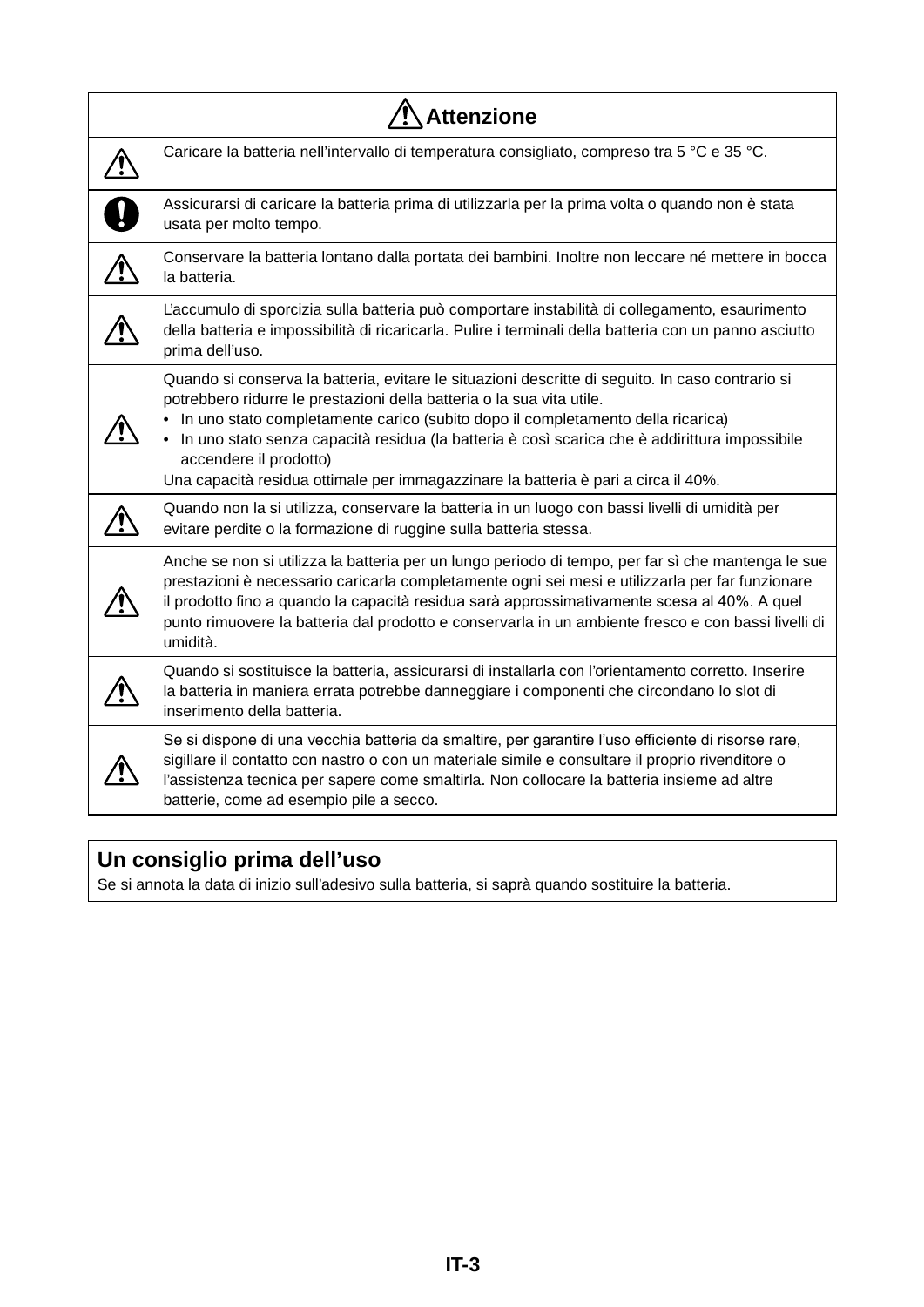## **Nederlands**

Neem altijd de volgende veiligheidsmaatregelen voor het gebruik van de batterij in acht. Verkeerde behandeling van de batterij kan elektrische schok, batterijlekkage, oververhitting, rook, barsten of brand veroorzaken.

#### **Pictografische symbolen**

In dit document en op de productlabels staan diverse, pictografische symbolen. Deze symbolen benadrukken het veilig en correct gebruiken van het product en het voorkomen van letsel aan anderen en schade aan eigendommen. De uitleg van de symbolen is als volgt: Zorg dat u deze symbolen goed begrijpt voordat u de hoofdtekst leest.



Het negeren van de instructies die door dit symbool benadrukt worden en het verkeerd bedienen van het product kan leiden tot ernstig letsel en zelfs de dood.



Het negeren van de instructies die door dit symbool benadrukt worden en het verkeerd bedienen van het product kan leiden tot letsel en schade aan eigendommen.

#### **Voorbeeldpictogrammen**



Het pictogram  $\triangle$  betekent "Voorzichtigheid is geboden".

Het pictogram  $\odot$  betekent "Mag niet worden gedaan".

Het pictogram ● betekent "Moet worden gedaan".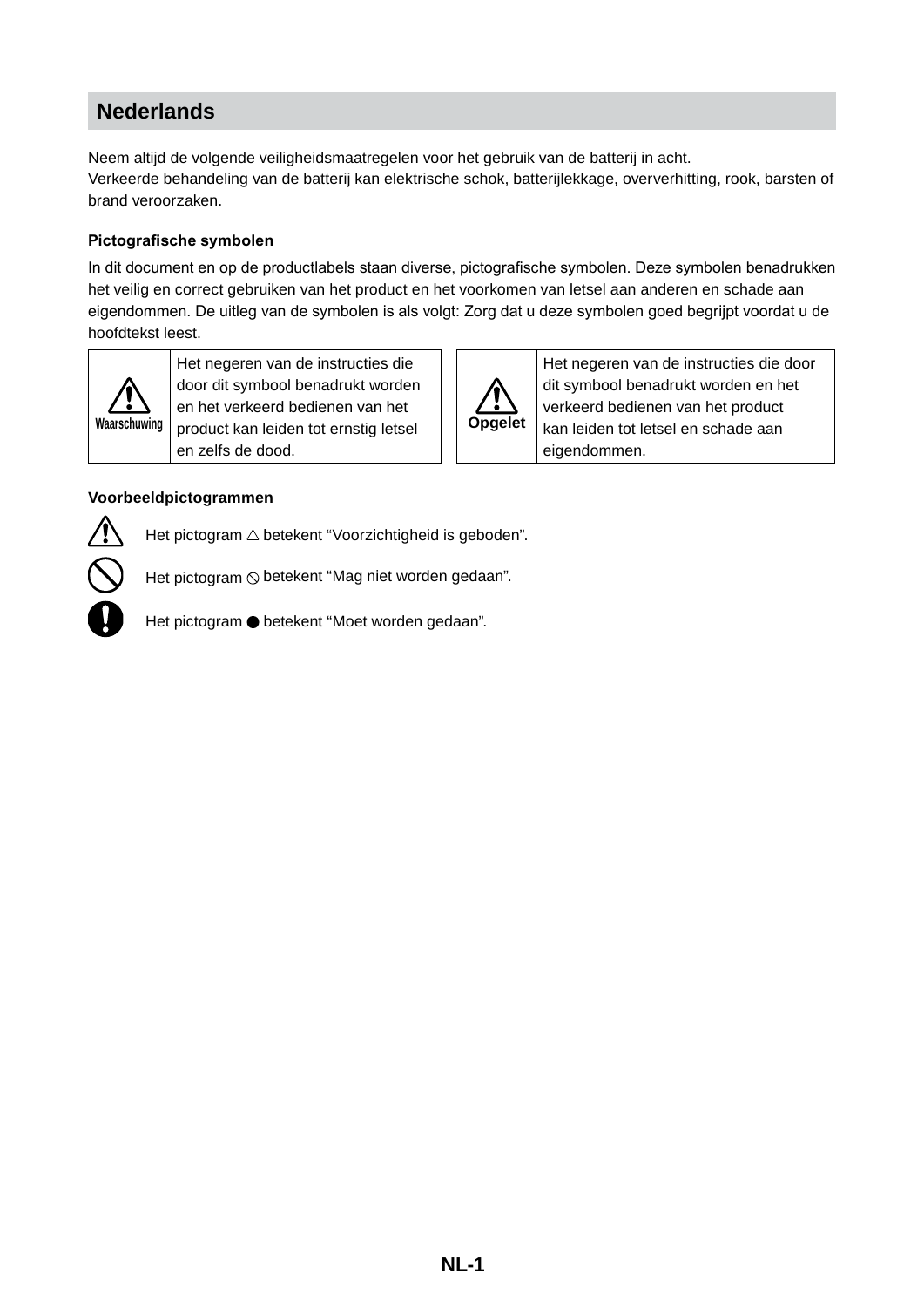| '!∖Waarschuwing                                                                                                                                                                                                                                                                                                                                                                                                                                                                                                                                                                                           |  |
|-----------------------------------------------------------------------------------------------------------------------------------------------------------------------------------------------------------------------------------------------------------------------------------------------------------------------------------------------------------------------------------------------------------------------------------------------------------------------------------------------------------------------------------------------------------------------------------------------------------|--|
| De lithium-ionbatterij heeft een beperkte levensduur. We raden aan dat u de batterij na 300<br>laadcycli of 3 jaar na de datum van het eerste gebruik vervangt, indien dat eerder is.                                                                                                                                                                                                                                                                                                                                                                                                                     |  |
| Als u deuken of barsten ziet op de batterij die zijn veroorzaakt door een harde klap of schok,<br>gebruik de batterij dan niet meer en vervang deze direct door een nieuwe. Als u de batterij in<br>deze omstandigheid gebruikt, kan dat leiden tot abnormale oververhitting of brand.                                                                                                                                                                                                                                                                                                                    |  |
| Probeer de batterij niet uit elkaar te halen of aan te passen.                                                                                                                                                                                                                                                                                                                                                                                                                                                                                                                                            |  |
| Gebruik alleen de opgegeven batterij.                                                                                                                                                                                                                                                                                                                                                                                                                                                                                                                                                                     |  |
| Wanneer u de batterij oplaadt terwijl deze in het product zit, gebruikt u een door ons opgegeven<br>netadapter.                                                                                                                                                                                                                                                                                                                                                                                                                                                                                           |  |
| Pas nooit warmte toe op de batterij en plaats deze nooit in vuur.                                                                                                                                                                                                                                                                                                                                                                                                                                                                                                                                         |  |
| Plaats de batterij niet in de buurt van verwarmingsapparatuur zoals kookapparatuur of een<br>verwarming, in een auto die in de volle zon staat of op andere locaties met hoge temperaturen<br>(hoger dan 60 °C). Als u dit wel doet, kan de batterij barsten.                                                                                                                                                                                                                                                                                                                                             |  |
| Zet tijdens het opladen of ontladen van de batterij geen ontvlambaar materiaal op de batterij en<br>bedek de batterij ook niet met een doek of andere materialen.                                                                                                                                                                                                                                                                                                                                                                                                                                         |  |
| Sluit de positieve (+) en negatieve (-) terminal van de batterij niet aan op geleidende materialen<br>zoals metalen draden. Draag de batterij niet samen met kettingen, haarspeldjes of andere<br>metalen voorwerpen en berg deze ook niet samen op. Als u dit wel doet, kan dat leiden tot<br>onopzettelijke kortsluiting van de batterij.                                                                                                                                                                                                                                                               |  |
| Wanneer u de batterij aansluit op een uitgang zoals een uitgang voor de aansteker in de auto,<br>gebruik dan altijd de speciale batterijlader.                                                                                                                                                                                                                                                                                                                                                                                                                                                            |  |
| Maak de batterij niet nat en dompel deze niet onder in vloeistoffen zoals water, zeewater,<br>dranken en kruidenpasta's.                                                                                                                                                                                                                                                                                                                                                                                                                                                                                  |  |
| Sla niet met een hamer op de batterij, ga er niet op staan, gooi er niet mee en laat deze niet<br>vallen.                                                                                                                                                                                                                                                                                                                                                                                                                                                                                                 |  |
| Doorboor de batterij niet met een schroef of andere metalen voorwerpen.                                                                                                                                                                                                                                                                                                                                                                                                                                                                                                                                   |  |
| Wrijf niet in uw ogen als de batterijvloeistof naar buiten lekt en in contact komt met uw ogen.<br>Spoel uw ogen goed met schoon water zoals kraanwater en vraag onmiddellijk om medische<br>hulp. Als u dit niet doet, kan uw zicht beschadigd raken.                                                                                                                                                                                                                                                                                                                                                    |  |
| Als de batterij niet volledig is opgeladen nadat een bepaalde tijd is verstreken, verwijdert u de<br>batterij uit het product of de batterijlader en stopt u met opladen. Neem vervolgens contact op<br>met uw SATO-leverancier of de technische ondersteuning.                                                                                                                                                                                                                                                                                                                                           |  |
| Als er ook maar enige afwijkingen worden vastgesteld (zoals een vreemde geur, oververhitting,<br>verkleuring, vervorming, lekkage etc.), stop dan met het gebruik van het product en doe het<br>volgende. Neem vervolgens contact op met uw SATO-leverancier of de technische ondersteuning.<br>Als u het product in deze omstandigheid gebruikt, kan dat leiden tot brand, letsel of elektrische<br>schok.<br>• Zet het product uit.<br>Haal het stroomsnoer uit het stopcontact.<br>• Verwijder de batterij uit het product of de batterijlader en leg deze uit de buurt van ontvlambare<br>materialen. |  |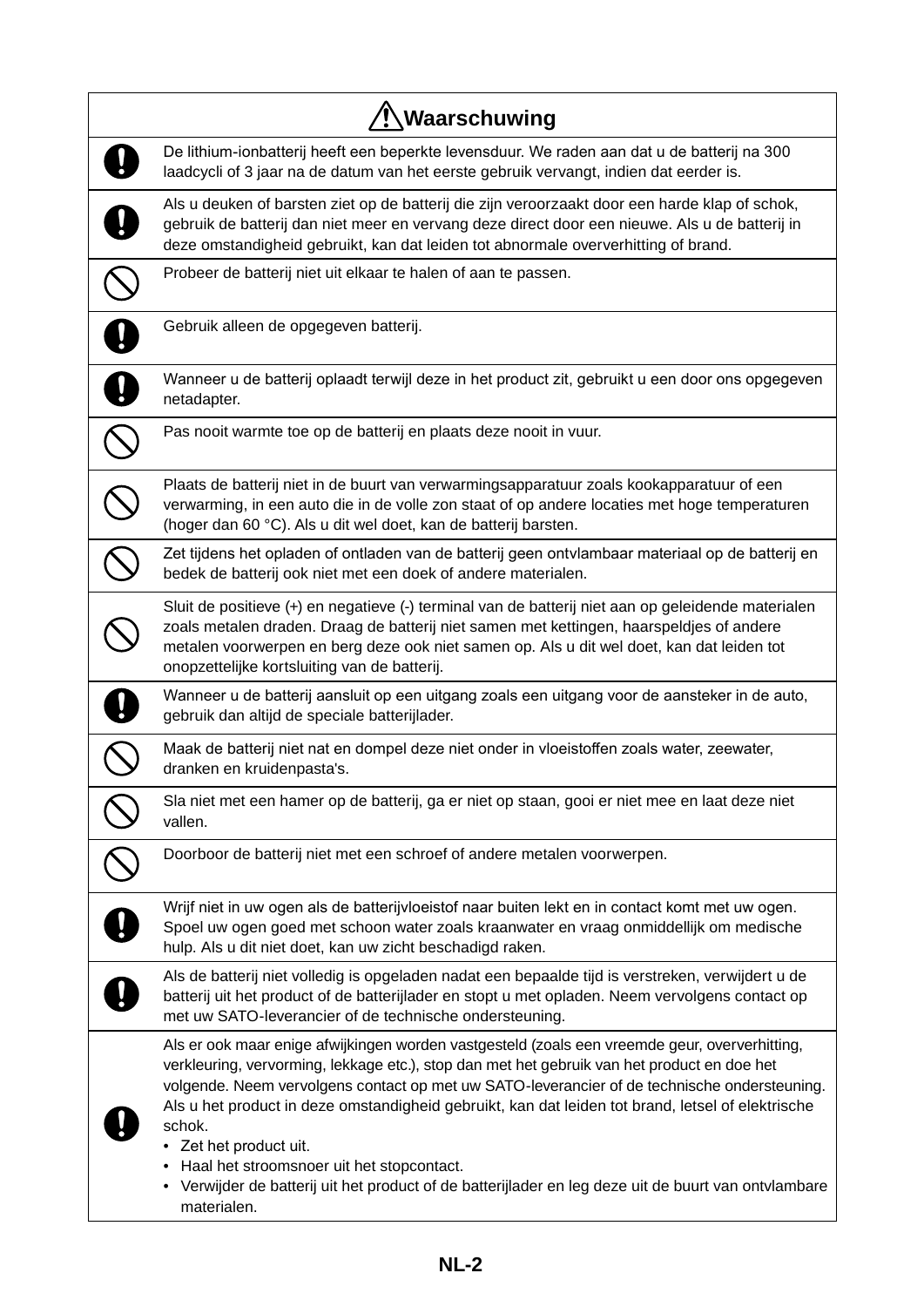| <b>Opgelet</b>                                                                                                                                                                                                                                                                                                                                                                                                                                                 |
|----------------------------------------------------------------------------------------------------------------------------------------------------------------------------------------------------------------------------------------------------------------------------------------------------------------------------------------------------------------------------------------------------------------------------------------------------------------|
| Laad de batterij op bij het aanbevolen temperatuurbereik van 5 °C tot 35 °C.                                                                                                                                                                                                                                                                                                                                                                                   |
| Zorg ervoor dat de batterij vóór het eerste gebruik, of wanneer deze gedurende lange tijd niet is<br>gebruikt, wordt opgeladen.                                                                                                                                                                                                                                                                                                                                |
| Bewaar de batterij buiten het bereik van jonge kinderen. Lik ook niet aan de batterij en stop deze<br>niet in uw mond.                                                                                                                                                                                                                                                                                                                                         |
| Vuile terminals op de batterij kunnen leiden tot een onstabiele verbinding, volledige ontlading<br>van de batterij of kunnen ervoor zorgen dat de batterij niet kan worden opgeladen. Maak de<br>terminals van de batterij vóór gebruik schoon met een droge doek.                                                                                                                                                                                             |
| Bewaar de batterij niet in de volgende staat. Als u dit wel doet, kan dat leiden tot slechtere<br>batterijprestaties of verminderde levensduur.<br>In een volledig opgeladen staat (direct nadat de batterij volledig is opgeladen)<br>In een staat waarbij er geen resterende capaciteit is (de batterij is zo leeg dat het product<br>zelfs niet kan worden aangezet)<br>De optimale resterende capaciteit voor het bewaren van de batterij is ongeveer 40%. |
| Als u de batterij niet gebruikt, bewaart u deze op een locatie met lage luchtvochtigheid om te<br>voorkomen dat de batterij gaat lekken of roesten.                                                                                                                                                                                                                                                                                                            |
| Zelfs wanneer de batterij gedurende lange tijd niet wordt gebruikt, moet u ervoor zorgen dat<br>deze elke zes maanden volledig wordt opgeladen en het product wordt gebruikt totdat de<br>resterende capaciteit ongeveer 40% is. Zo zorgt u voor optimale batterijprestaties. Verwijder de<br>batterij vervolgens uit het product en bewaar deze in een koele ruimte met lage luchtvochtigheid.                                                                |
| Zorg er bij het vervangen van de batterij voor dat u deze in de juiste richting plaatst. Als u de<br>batterij in de onjuiste richting plaatst, kan dat beschadiging veroorzaken aan de rand van de<br>plaatsingssleuf voor de batterij.                                                                                                                                                                                                                        |
| Als u een oude batterij moet weggooien, verzegel de contacten dan met tape of gelijksoortig<br>materiaal om ervoor te zorgen dat schaarse bronnen zo efficiënt mogelijk worden gebruikt.<br>Vraag aan uw leverancier of de technische ondersteuning hoe u de batterij moet verwijderen.<br>Voeg de batterij niet samen met andere batterijen zoals droge batterijen.                                                                                           |

## **Een tip voor gebruik**

Schrijf de startdatum op sticker van de batterij. Dan weet u wanneer u de batterij moet vervangen.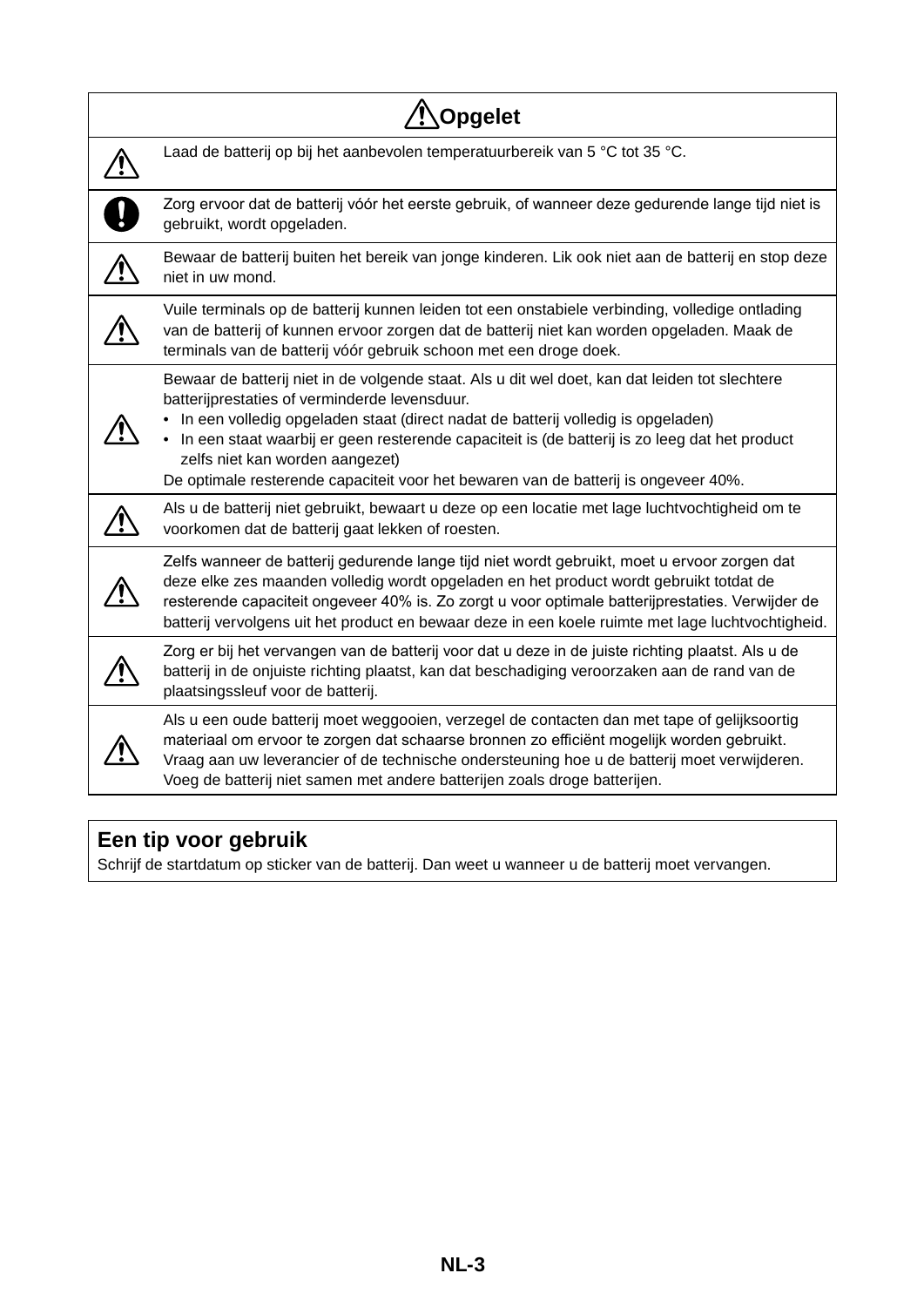## **Polski**

Podczas użytkowania akumulatora należy zawsze przestrzegać przedstawionych niżej środków ostrożności. Nieprawidłowe obchodzenie się z akumulatorem może skutkować porażeniem prądem elektrycznym, wyciekiem z akumulatora, przegrzaniem, wydobywaniem się dymu, rozerwaniem lub pożarem.

#### **Symbole piktograficzne**

W tym dokumencie i na etykietach produktu używane są różne symbole piktograficzne. Te symbole wskazują bezpieczny i prawidłowy sposób użycia produktu, a także pomagają zapobiec obrażeniom innych osób i uszkodzeniom własności. Poniżej przedstawiono wyjaśnienie tych symboli. Należy dokładnie zapoznać się ze znaczeniem tych symboli przed przeczytaniem głównego tekstu.

**Przestroga**

Zignorowanie instrukcji oznaczonych tym symbolem i nieprawidłowa obsługa produktu grozi obrażeniami ciała lub

uszkodzeniami własności.



Zignorowanie instrukcji oznaczonych tym symbolem i nieprawidłowa obsługa produktu grozi śmiercią lub poważnymi obrażeniami ciała.





Piktogram  $\triangle$  oznacza "Wymagana uwaga".

Piktogram  $\odot$  oznacza "Nie należy tego robić".



Piktogram  $\bullet$  oznacza "Należy to zrobić".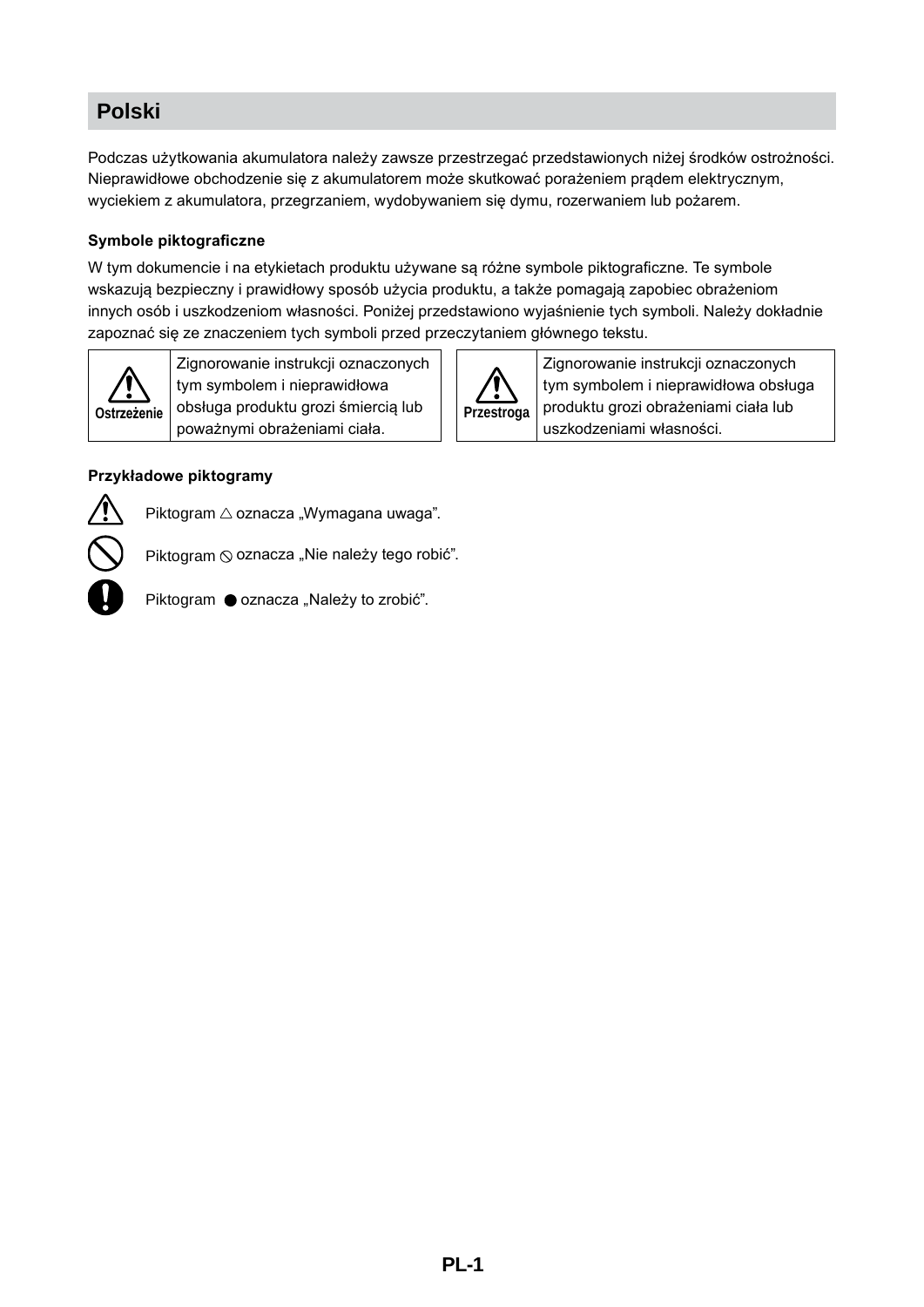| Ostrzeżenie                                                                                                                                                                                                                                                                                                                                                                     |  |
|---------------------------------------------------------------------------------------------------------------------------------------------------------------------------------------------------------------------------------------------------------------------------------------------------------------------------------------------------------------------------------|--|
| Akumulator litowo-jonowy ma ograniczoną żywotność. Zalecamy wymianę akumulatora po 300<br>cyklach ładowania lub po 3 latach od daty pierwszego użycia, w zależności od tego, co nastąpi<br>wcześniej.                                                                                                                                                                           |  |
| W przypadku zauważenia jakichkolwiek wgnieceń lub pęknięć akumulatora spowodowanych<br>silnym uderzeniem lub wstrząsem należy natychmiast zaprzestać korzystania z akumulatora<br>i wymienić go na nowy. Korzystanie z akumulatora w takim stanie może prowadzić do<br>nadmiernego przegrzania lub pożaru.                                                                      |  |
| Nie należy demontować ani przerabiać akumulatora.                                                                                                                                                                                                                                                                                                                               |  |
| Należy korzystać wyłącznie z określonego akumulatora.                                                                                                                                                                                                                                                                                                                           |  |
| Podczas ładowania akumulatora w urządzeniu należy korzystać z zasilacza sieciowego<br>określonego przez producenta.                                                                                                                                                                                                                                                             |  |
| Nigdy nie należy podgrzewać akumulatora ani umieszczać go w ogniu.                                                                                                                                                                                                                                                                                                              |  |
| Nie należy umieszczać akumulatora w pobliżu urządzeń grzewczych, takich jak urządzenia do<br>gotowania i grzejniki, w samochodzie wystawionym na działanie promieni słonecznych ani w<br>innych miejscach o wysokiej temperaturze (powyżej 60°C). Nieprzestrzeganie tego zalecenia<br>może doprowadzić do rozerwania akumulatora.                                               |  |
| Podczas ładowania lub rozładowywania akumulatora nie należy umieszczać żadnych materiałów<br>łatwopalnych na akumulatorze ani przykrywać akumulatora szmatką lub innymi materiałami.                                                                                                                                                                                            |  |
| Nie należy podłączać dodatniego (+) ani ujemnego (-) bieguna akumulatora do żadnych<br>materiałów przewodzących, na przykład metalowych przewodów. Nie należy przenosić ani<br>przechowywać akumulatora razem z naszyjnikami, wsuwkami do włosów ani innymi metalowymi<br>przedmiotami. Nieprzestrzeganie tego zalecenia może spowodować przypadkowe zwarcie w<br>akumulatorze. |  |
| Przy podłączaniu akumulatora do gniazda, na przykład do gniazda zapalniczki samochodowej,<br>należy zawsze korzystać z dedykowanej ładowarki.                                                                                                                                                                                                                                   |  |
| Nie należy zamaczać ani zanurzać akumulatora w płynach takich jak woda, woda morska,<br>napoje i przyprawy.                                                                                                                                                                                                                                                                     |  |
| Nie należy uderzać akumulatora młotkiem, stawać na nim, rzucać nim ani go upuszczać.                                                                                                                                                                                                                                                                                            |  |
| Nie należy przekłuwać akumulatora gwoździami ani innymi metalowymi przedmiotami.                                                                                                                                                                                                                                                                                                |  |
| Jeśli wyciekający z akumulatora płyn wejdzie w kontakt z oczami, nie należy trzeć oczu. Należy<br>je dobrze wypłukać czystą wodą, na przykład wodą z kranu, i natychmiast zwrócić się o pomoc<br>lekarską. Nieprzestrzeganie tego zalecenia może spowodować pogorszenie wzroku.                                                                                                 |  |
| Jeśli ładowanie nie zostało zakończone nawet po upływie określonego czasu, należy wyjąć<br>akumulator z urządzenia lub ładowarki i przerwać ładowanie. Następnie należy się skontaktować<br>ze sprzedawcą produktów firmy SATO lub z pomocą techniczną.                                                                                                                         |  |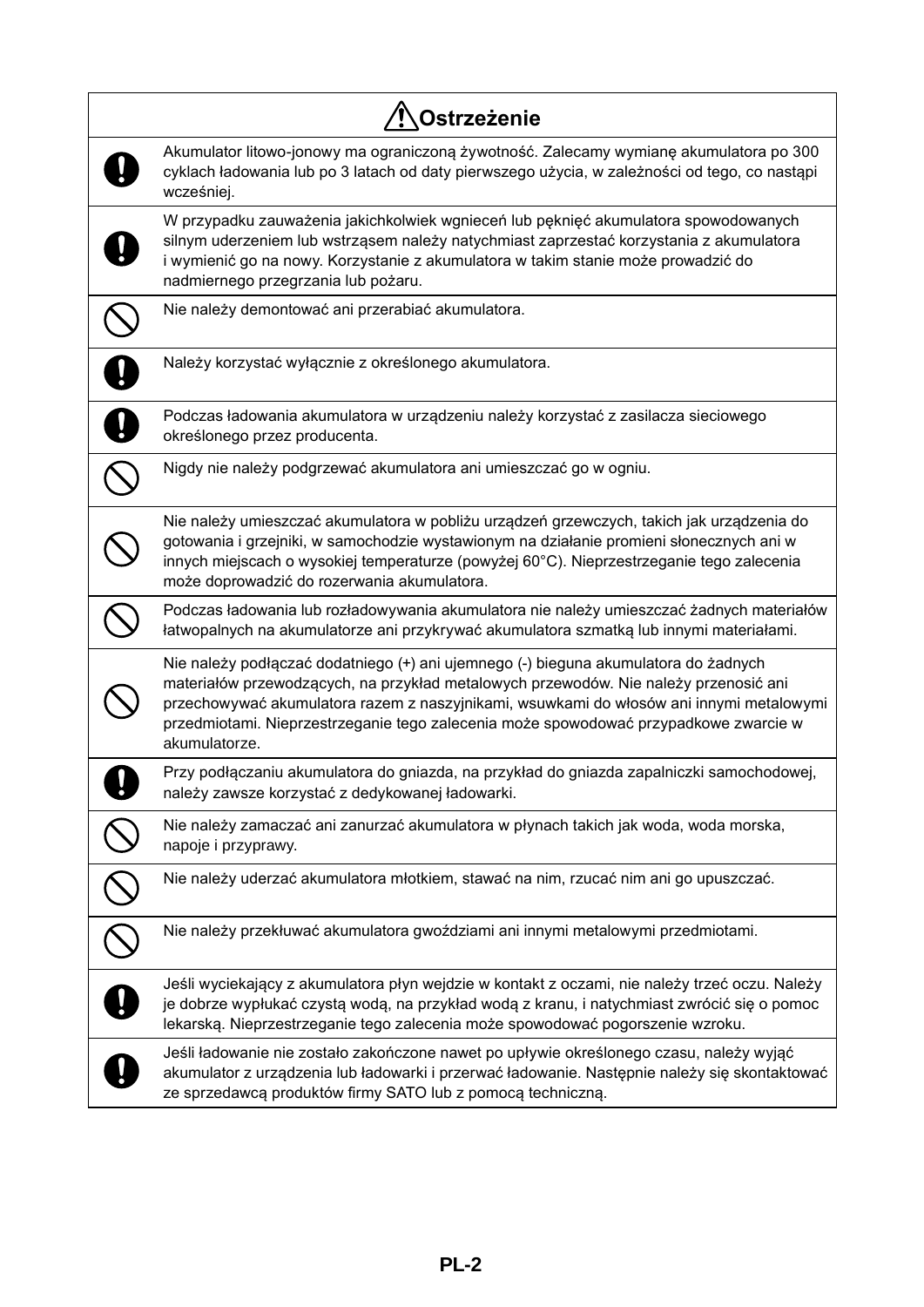# **Ostrzeżenie**

W przypadku wykrycia jakichkolwiek nieprawidłowości (takich jak dziwny zapach, przegrzanie, odbarwienie, deformacja, wyciek) należy natychmiast zaprzestać korzystania z urządzenia i wykonać poniższe kroki. Następnie należy się skontaktować ze sprzedawcą produktów firmy SATO lub z pomocą techniczną. Korzystanie z urządzenia w takim stanie może doprowadzić do pożaru, obrażeń ciała lub porażenia prądem elektrycznym.



- Wyłączyć urządzenie.
- Odłączyć przewód zasilający od gniazdka.
- Wyjąć akumulator z urządzenia lub ładowarki i umieścić go z dala od materiałów łatwopalnych.

| '!∖Przestroga                                                                                                                                                                                                                                                                                                                                                                                                                                                                                                   |
|-----------------------------------------------------------------------------------------------------------------------------------------------------------------------------------------------------------------------------------------------------------------------------------------------------------------------------------------------------------------------------------------------------------------------------------------------------------------------------------------------------------------|
| Akumulator należy ładować w zalecanym zakresie temperatur od 5°C do 35°C.                                                                                                                                                                                                                                                                                                                                                                                                                                       |
| Akumulator należy naładować przed pierwszym użyciem lub gdy nie był używany przez dłuższy<br>czas.                                                                                                                                                                                                                                                                                                                                                                                                              |
| Akumulator należy przechowywać w miejscu niedostępnym dla małych dzieci. Nie należy<br>również lizać akumulatora ani wkładać go do ust.                                                                                                                                                                                                                                                                                                                                                                         |
| Zanieczyszczone zaciski akumulatora mogą spowodować niestabilne połączenie, wyczerpanie<br>akumulatora lub niemożność jego naładowania. Przed użyciem należy oczyścić bieguny<br>akumulatora suchą szmatką.                                                                                                                                                                                                                                                                                                     |
| Podczas przechowywania akumulatora należy unikać przechowywania go w niżej opisanym<br>stanie. Nieprzestrzeganie tego zalecenia może spowodować pogorszenie wydajności<br>akumulatora lub skrócenie jego żywotności.<br>• W stanie pełnego naładowania (stan natychmiast po zakończeniu ładowania)<br>• W stanie bez naładowania (akumulator jest tak rozładowany, że niemożliwe jest nawet<br>włączenie urządzenia)<br>Optymalny poziom naładowania akumulatora, który ma być przechowywany, wynosi około 40%. |
| Jeśli akumulator nie jest używany, należy go przechowywać w miejscu o niskiej wilgotności, aby<br>zapobiec wyciekom lub rdzewieniu akumulatora.                                                                                                                                                                                                                                                                                                                                                                 |
| Nawet jeśli akumulator nie jest używany przez dłuższy czas, aby umożliwić utrzymanie jego<br>wydajności, należy go co sześć miesięcy w pełni naładować, a następnie korzystać z niego w<br>urządzeniu aż do momentu, gdy jego poziom naładowania spadnie do około 40%. Następnie<br>należy wyjąć akumulator z urządzenia i przechowywać go w chłodnym pomieszczeniu o niskiej<br>wilgotności.                                                                                                                   |
| Podczas wymiany akumulatora należy pamiętać o zwróceniu akumulatora w prawidłowym<br>kierunku. Nieprawidłowe włożenie akumulatora może spowodować uszkodzenie obwodu<br>gniazda akumulatora.                                                                                                                                                                                                                                                                                                                    |
| Jeśli posiadasz stary akumulator do utylizacji, aby zapewnić efektywne wykorzystanie<br>ograniczonych zasobów, zaklej styki taśmą lub podobnym materiałem, a następnie skonsultuj<br>się ze sprzedawcą lub z pomocą techniczną w sprawie jego utylizacji. Nie należy umieszczać<br>akumulatora razem z innymi bateriami takimi jak baterie suche.                                                                                                                                                               |

## **Wskazówka przed użyciem**

Jeśli na naklejce na akumulatorze zostanie zapisana data rozpoczęcia jego eksploatacji, będzie wiadomo, kiedy należy go wymienić.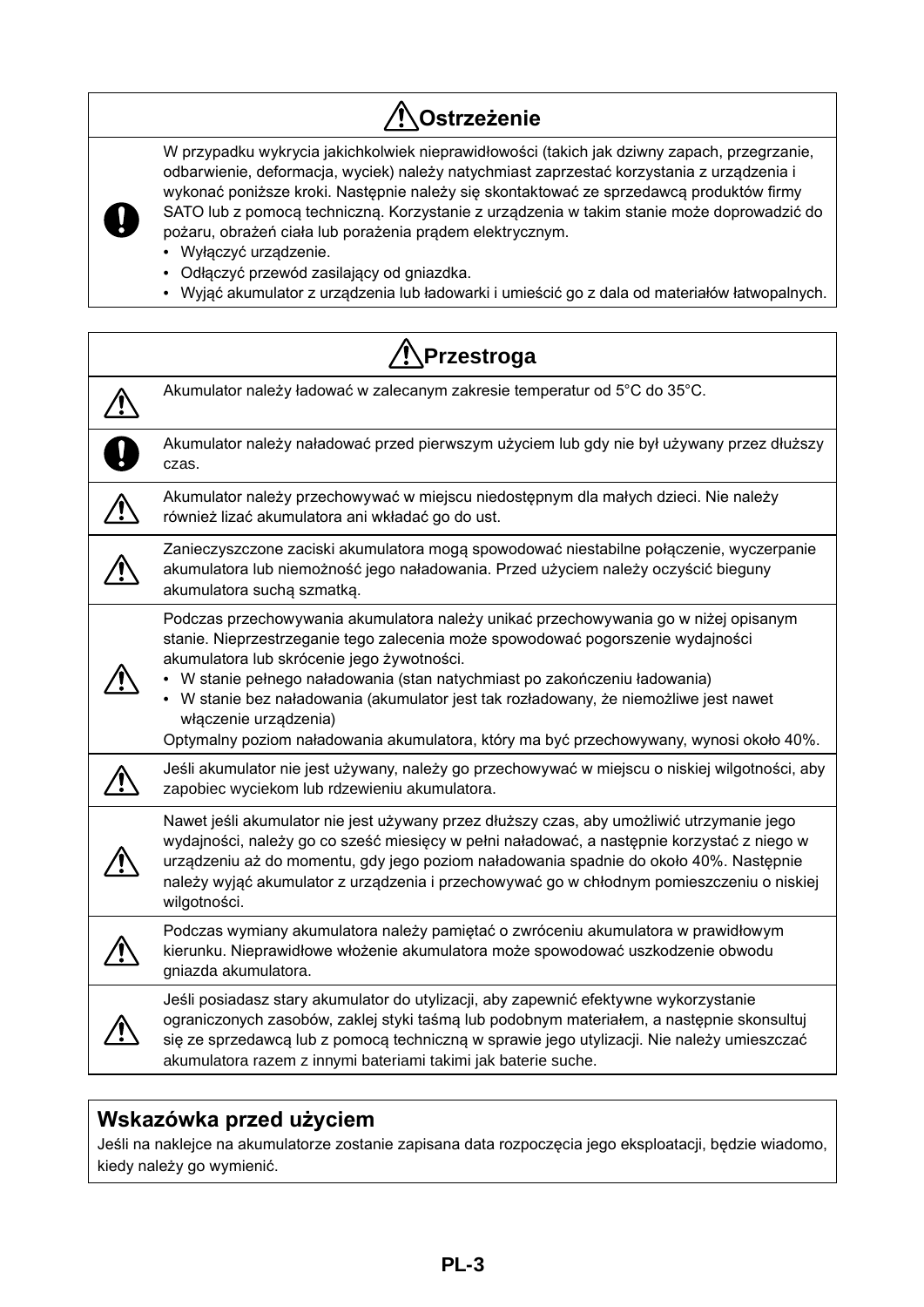## **Portuguese**

Siga sempre as precauções de segurança seguintes ao utilizar a bateria.

O manuseamento incorreto da bateria poderá provocar choques elétricos, extravasamento da bateria, sobreaquecimento, fumo, ruturas ou incêndios.

#### **Símbolos Pictográficos**

Este documento e as etiquetas do produto utilizam uma variedade de símbolos pictográficos que garante o uso seguro e correto do produto, evitando danos à propriedade e aos outros. Os símbolos e significados serão mostrados abaixo. Certifique-se de compreender estes símbolos antes de ler o texto principal.



Ignorar as instruções indicadas por este símbolo e operar o produto incorretamente pode acarretar em morte ou ferimentos graves.



Ignorar as instruções indicadas por este símbolo e operar o produto incorretamente pode acarretar em prejuízos ou danos materiais.

#### **Exemplo de Pictogramas**



O pictograma  $\triangle$  significa "Cautela necessária".

O pictograma  $\odot$  significa "Não deve ser feito".

O pictograma  $\bullet$  significa "Deve ser feito".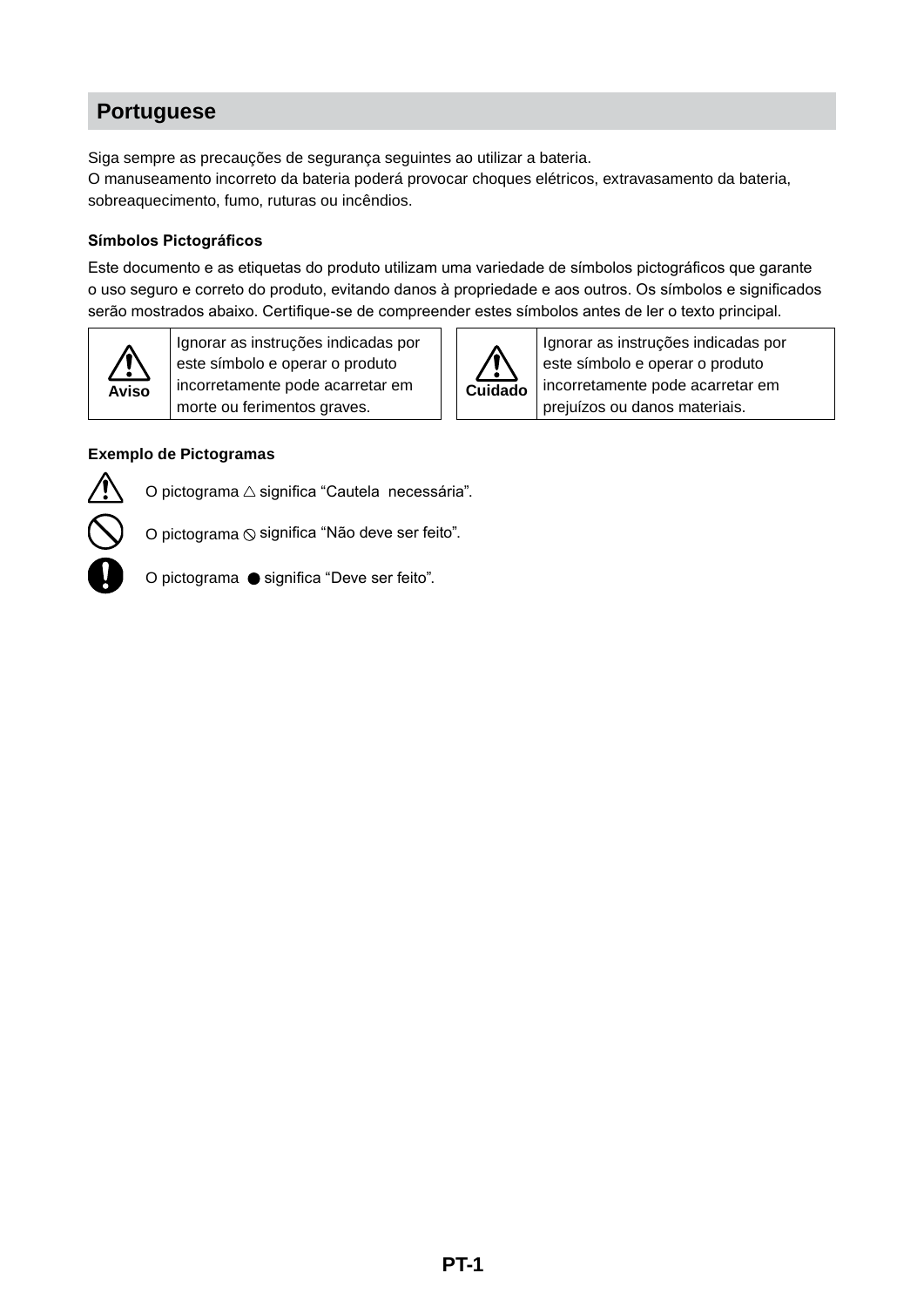| <b>Aviso</b> |                                                                                                                                                                                                                                                                                                                               |
|--------------|-------------------------------------------------------------------------------------------------------------------------------------------------------------------------------------------------------------------------------------------------------------------------------------------------------------------------------|
|              | O pacote da bateria de íons de lítio tem uma duração limitada. Recomendamos que você<br>substitua a bateria após 300 ciclos de recarregamento, ou após 3 anos desde o primeiro uso,<br>dependendo de qual condição acontecer primeiro.                                                                                        |
|              | Se notar algum amassado ou rachadura no seu pacote da bateria causados por impactos fortes,<br>pare de usar a bateria imediatamente e a substitua por uma nova. Usar um pacote da bateria<br>nessas condições pode causar superaquecimento anormal ou incêndio.                                                               |
|              | Não desmonte ou modifique o pacote da bateria.                                                                                                                                                                                                                                                                                |
|              | Use apenas o pacote da bateria especificado.                                                                                                                                                                                                                                                                                  |
|              | Quando carregar o pacote da bateria instalado no produto, use um adaptador CA que nós<br>especificamos.                                                                                                                                                                                                                       |
|              | Nunca exponha o pacote da bateria ao calor ou coloque-o perto do fogo.                                                                                                                                                                                                                                                        |
|              | Não posicione o pacote da bateria perto de equipamentos de aquecimento, como<br>eletrodomésticos de cozinha ou aquecedores, dentro de carros sob o sol quente ou em outros<br>locais com altas temperaturas (acima de 60°C). Fazer isso pode fazer com que o pacote da<br>bateria se rompa.                                   |
|              | Não coloque nenhum material inflamável sobre o pacote da bateria ou cubra o pacote da bateria<br>com panos ou outros materiais durante o carregamento ou descarregamento do pacote da<br>bateria.                                                                                                                             |
|              | Não conecte os terminais positivo (+) e negativo (-) do pacote da bateria a nenhum material<br>condutivo, como fios metálicos. Não mova ou armazene o pacote da bateria em conjunto com<br>colares, grampos de cabelo ou outros objetos metálicos. Fazer isso pode causar o curto-circuito<br>acidental do pacote da bateria. |
|              | Ao conectar o pacote da bateria a uma tomada, como o acendedor de cigarro de um carro,<br>sempre use o carregador de bateria dedicado.                                                                                                                                                                                        |
|              | Não molhe ou coloque o pacote da bateria em líquidos, como água, água do mar, bebidas e<br>condimentos.                                                                                                                                                                                                                       |
|              | Não bata com um martelo, não pise, jogue ou derrube o pacote da bateria.                                                                                                                                                                                                                                                      |
|              | Não perfure o pacote da bateria com pregos ou outros objetos metálicos.                                                                                                                                                                                                                                                       |
|              | Não esfregue seus olhos caso o líquido do pacote da bateria vaze e entre em contato com<br>eles. Lave bem com água limpa, de uma torneira, por exemplo, e busque atendimento médico<br>imediatamente. Caso contrário, sua visão poderá ser afetada.                                                                           |
|              | Se o carregamento não foi finalizado mesmo depois do tempo especificado, remova o pacote<br>da bateria do produto ou do carregador de bateria e interrompa o carregamento. Em seguida,<br>entre em contato com o seu revendedor SATO ou com o suporte técnico.                                                                |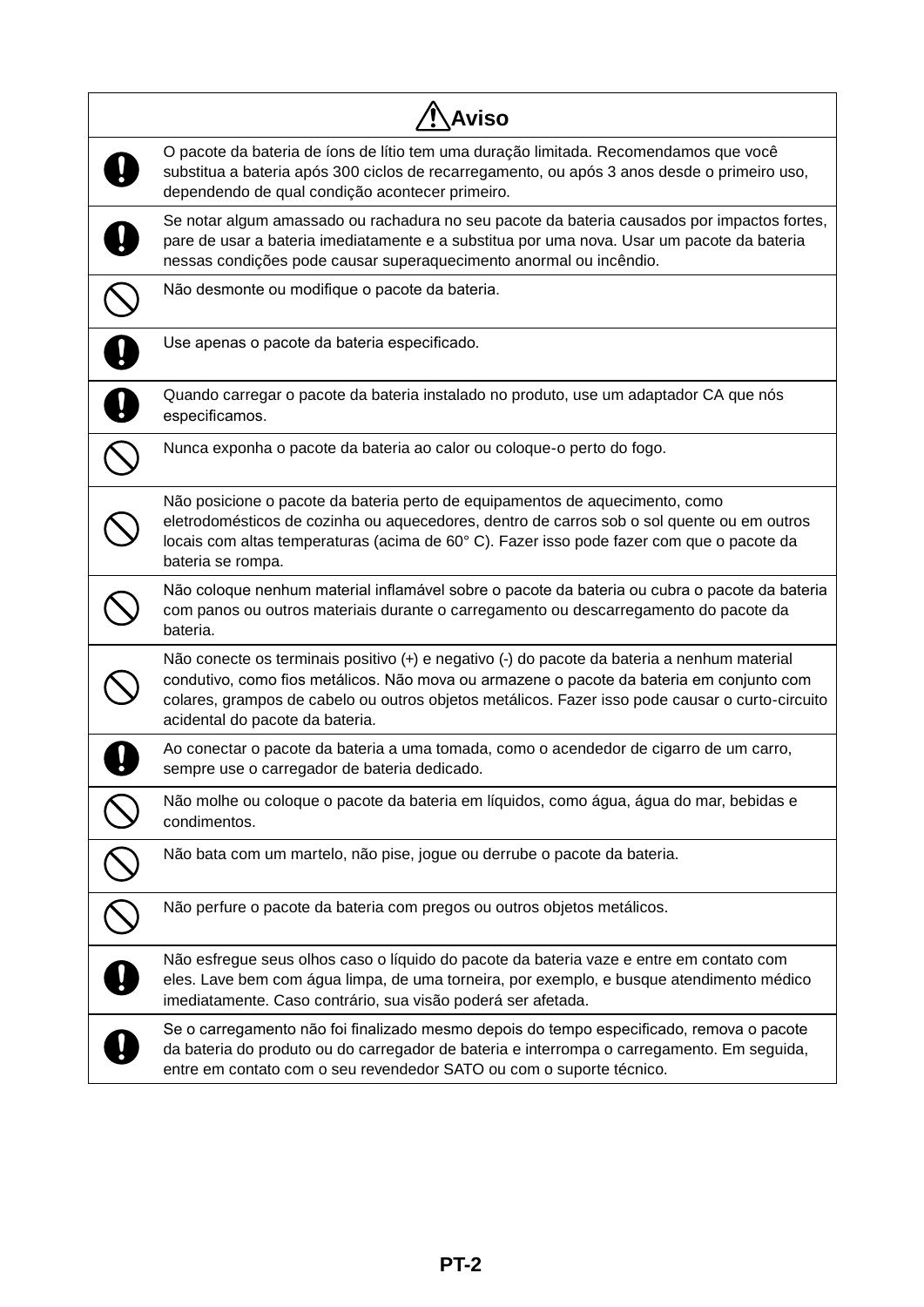# **Aviso**

Caso perceba qualquer anomalia (como odor incomum, superaquecimento, descoloração, deformação, vazamento, etc.), interrompa o uso do produto imediatamente e realize o procedimento a seguir. Em seguida, entre em contato com o seu revendedor SATO ou com o suporte técnico. O uso do produto nessa condição pode causar ferimentos, incêndio ou choque elétrico.

• Desligue o produto;

**V** 

- Retire o cabo de alimentação da tomada;
- Remova o pacote da bateria do produto ou do carregador de bateria e guarde-o longe de materiais inflamáveis.

| Cuidado                                                                                                                                                                                                                                                                                                                                                                                                                                               |
|-------------------------------------------------------------------------------------------------------------------------------------------------------------------------------------------------------------------------------------------------------------------------------------------------------------------------------------------------------------------------------------------------------------------------------------------------------|
| Carregue o pacote da bateria na faixa de temperatura recomendada, de 5° C a 35° C.                                                                                                                                                                                                                                                                                                                                                                    |
| Certifique-se de carregar o pacote da bateria antes do primeiro uso ou quando ele não tiver<br>sido usado por muito tempo.                                                                                                                                                                                                                                                                                                                            |
| Guarde o pacote da bateria em um local fora do alcance de crianças pequenas. Além disso,<br>não lamba ou coloque o pacote da bateria na boca.                                                                                                                                                                                                                                                                                                         |
| Terminais sujos no pacote da bateria podem acarretar conexão instável, esgotamento da bateria<br>ou impossibilidade de carregamento. Limpe os terminais do pacote da bateria com um pano<br>seco antes do uso.                                                                                                                                                                                                                                        |
| Ao guardar o pacote da bateria, evite as condições a seguir. Essas condições podem acarretar<br>a redução do desempenho da bateria ou duração reduzida.<br>• Com a bateria completamente carregada (imediatamente depois de finalizar o carregamento)<br>• Com a bateria sem nenhuma carga restante (a bateria está tão esgotada que não pode<br>alimentar o produto)<br>A capacidade ideal para o armazenamento da bateria é de aproximadamente 40%. |
| Quando o pacote da bateria não estiver sendo usado, ele deverá ser guardado em um local<br>com baixa umidade para evitar vazamentos ou enferrujamento da bateria.                                                                                                                                                                                                                                                                                     |
| Mesmo quando a bateria não será usada por muito tempo, siga carregando-a completamente<br>a cada seis meses e a use com o produto até que a capacidade restante seja reduzida até<br>aproximadamente 40% para preservar o desempenho da bateria. Em seguida, remova a bateria<br>do produto e guarde-a em um local fresco e com baixa luminosidade.                                                                                                   |
| Quando substituir o pacote da bateria, certifique-se de instalá-lo na orientação correta. Inserir a<br>bateria de maneira incorreta pode danificar a área em torno da ranhura de inserção da bateria.                                                                                                                                                                                                                                                 |
| Caso tenha um pacote da bateria antigo para descarte, feche a área de contato com fita ou<br>outro material similar e consulte o seu revendedor ou o suporte técnico sobre como descartá-lo<br>para assegurar o uso eficiente de recursos limitados. Não coloque o pacote da bateria junto de<br>outras baterias, como pilhas e baterias secas.                                                                                                       |

### **Uma dica antes da utilização**

Se escrever a data inicial no autocolante da bateria, saberá quando substituí-la.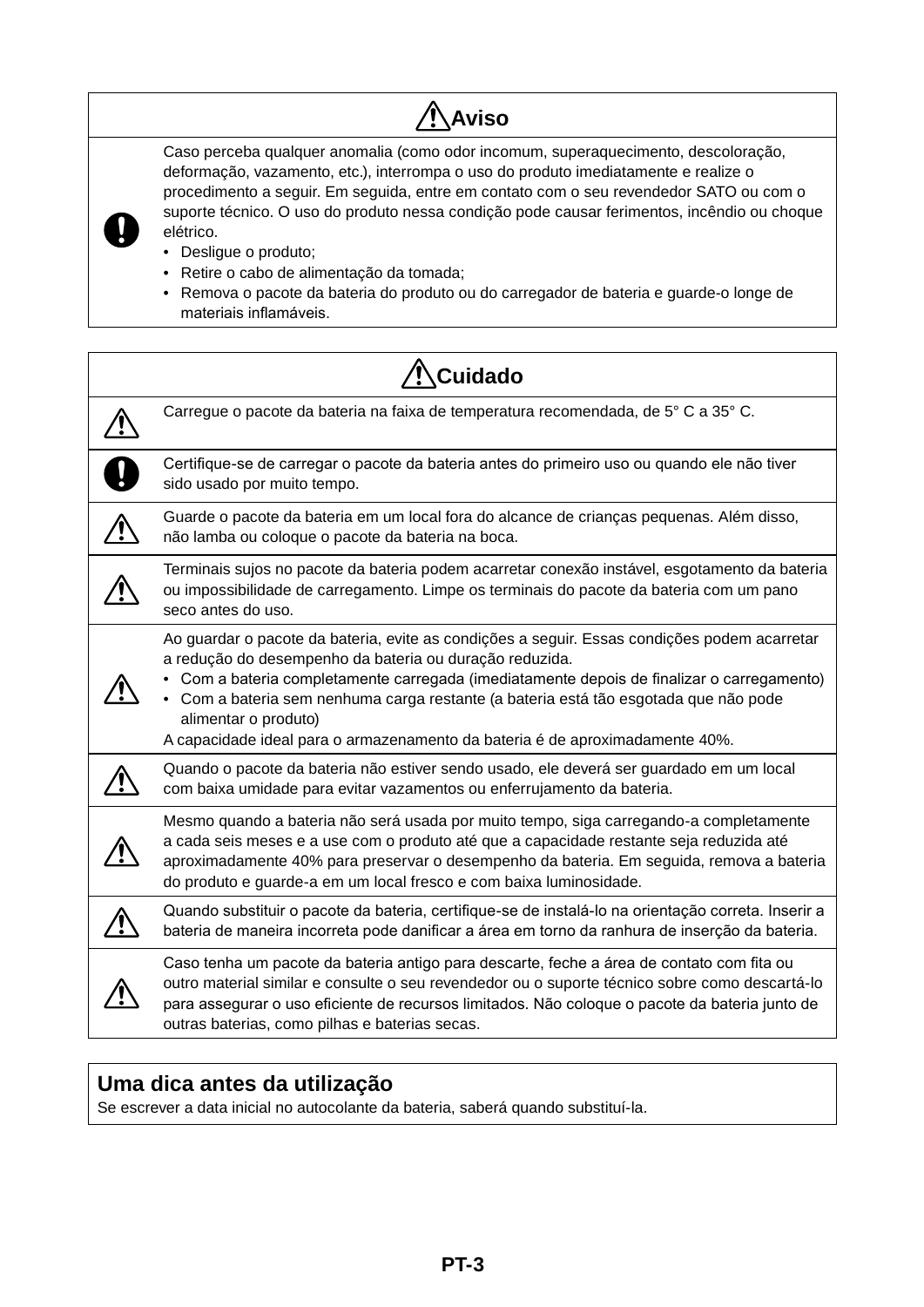# **Русский**

При использовании аккумулятора обязательно соблюдайте следующие меры предосторожности. Неправильное обращение с аккумулятором может привести к поражению электрическим током, утечке из аккумулятора жидкости, перегреву, появлению дыма, разрушению или пожару.

#### **Пиктографические символы**

В этом документа и в наклейках на продукте используются различные пиктографические символы. Эти символы обозначают безопасное и правильное использование продукта и позволяют предотвратить возможные телесные повреждения и материальный ущерб. Ниже приведено описание этих символов. Обязательно изучите эти символы, прежде чем читать основной текст.

**Осторожно!**

Игнорирование инструкций, отмеченных этим символом, и

материального ущерба.

неправильная эксплуатация продукта могут стать причиной травмы или



Игнорирование инструкций, отмеченных этим символом, и неправильная эксплуатация продукта могут стать причиной смерти или серьезной травмы.

#### **Примеры пиктограмм**



Пиктограмма  $\triangle$  означает "Осторожно!".

Пиктограмма ⊗ означает "Нельзя делать".

Пиктограмма • означает "Должно быть сделано".

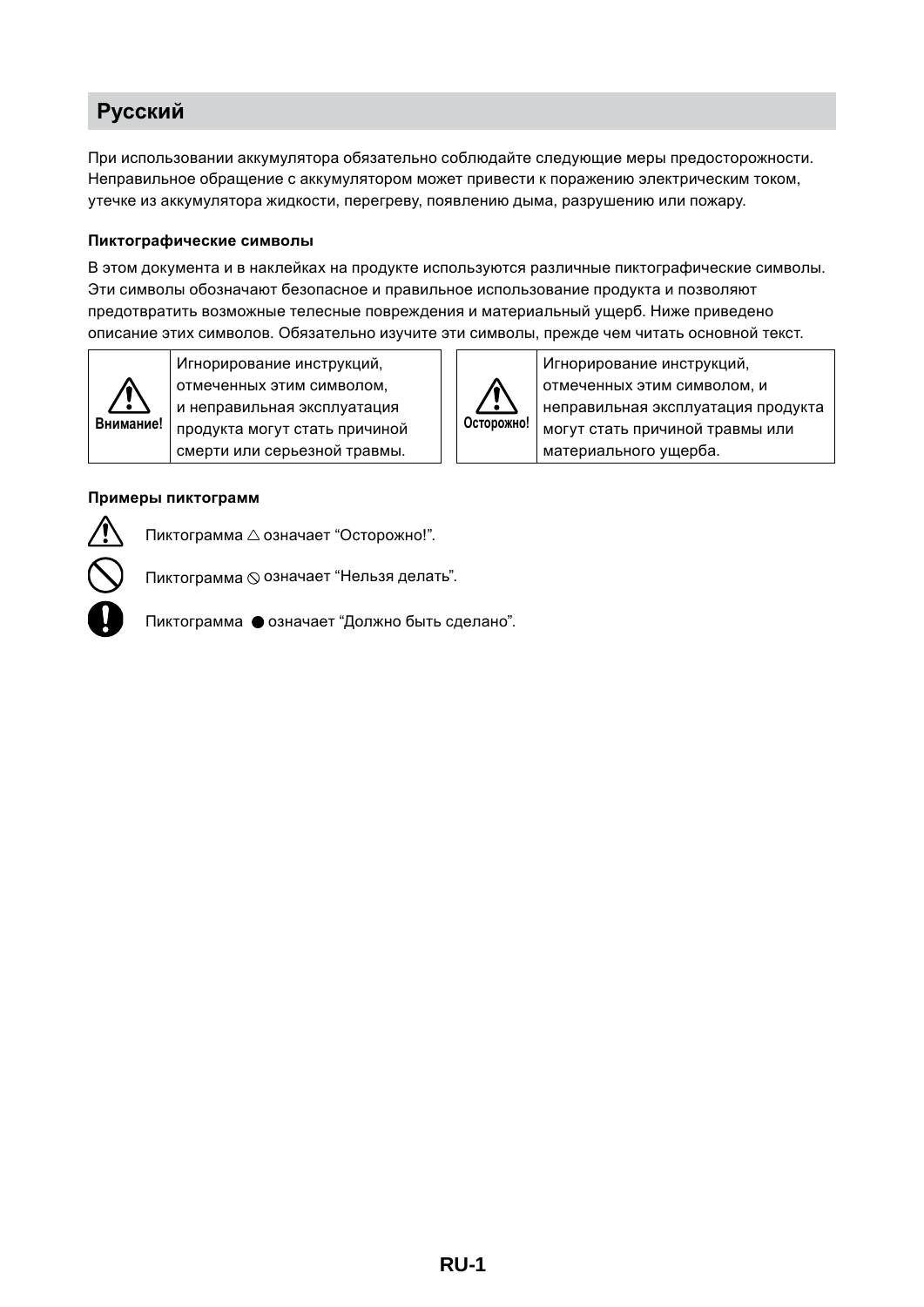| <b>Внимание!</b>                                                                                                                                                                                                                                                                                                                                                                                                                                                                                                                                                                                                                  |
|-----------------------------------------------------------------------------------------------------------------------------------------------------------------------------------------------------------------------------------------------------------------------------------------------------------------------------------------------------------------------------------------------------------------------------------------------------------------------------------------------------------------------------------------------------------------------------------------------------------------------------------|
| Литий-ионная аккумуляторная батарея имеет ограниченный срок службы. Мы<br>рекомендуем заменять аккумуляторную батарею после 300 циклов зарядки, но не<br>позднее чем через 3 года от даты первого использования.                                                                                                                                                                                                                                                                                                                                                                                                                  |
| Если вы заметили вмятины или трещины на поверхности аккумуляторной батареи,<br>возникшие в результате сильного удара или тряски, немедленно прекратите<br>использование этой батареи и замените ее на новую. Использование аккумуляторной<br>батареи в подобном состоянии может привести к перегреву или пожару.                                                                                                                                                                                                                                                                                                                  |
| Не разбирайте и не модифицируйте аккумуляторную батарею.                                                                                                                                                                                                                                                                                                                                                                                                                                                                                                                                                                          |
| Используйте только указанную аккумуляторную батарею.                                                                                                                                                                                                                                                                                                                                                                                                                                                                                                                                                                              |
| При подзарядке аккумуляторной батареи, находящейся в продукте, используйте<br>указанный нами адаптер переменного тока.                                                                                                                                                                                                                                                                                                                                                                                                                                                                                                            |
| Ни в коем случае не подвергайте аккумуляторную батарею воздействию высокой<br>температуры или огня.                                                                                                                                                                                                                                                                                                                                                                                                                                                                                                                               |
| Не оставляйте аккумуляторную батарею возле нагревательного оборудования<br>(электроплиты, нагревателя и т.п.), внутри автомобиля при ярком солнце и в других<br>местах с повышенной температурой (свыше 60°С). Это может привести к разрушению<br>аккумуляторной батареи.                                                                                                                                                                                                                                                                                                                                                         |
| Во время зарядки или разрядки аккумуляторной батареи не кладите на саму батарею<br>и на ее крышку никаких легковоспламеняющихся материалов и не накрывайте<br>аккумуляторную батарею тканью и прочими материалами.                                                                                                                                                                                                                                                                                                                                                                                                                |
| Не подсоединяйте положительную (+) и отрицательную (-) клемму аккумуляторной<br>батареи к электропроводным материалам, таким как металлические провода. Не<br>перемещайте и не храните аккумуляторную батарею вместе с цепочками, шпильками<br>для волос и другими металлическими предметами. Это может произойти к случайному<br>короткому замыканию аккумуляторной батареи.                                                                                                                                                                                                                                                     |
| При подключении аккумуляторной батареи к розетке, например к гнезду автомобильного<br>прикуривателя, всегда используйте специальное зарядное устройство.                                                                                                                                                                                                                                                                                                                                                                                                                                                                          |
| Не мочите и не погружайте аккумуляторную батарею в жидкости: в воду, морскую воду,<br>напитки и прочие пищевые продукты.                                                                                                                                                                                                                                                                                                                                                                                                                                                                                                          |
| Не бейте по аккумуляторной батарее молотком, не наступайте на нее, не бросайте и не<br>роняйте ее.                                                                                                                                                                                                                                                                                                                                                                                                                                                                                                                                |
| Не прокалывайте аккумуляторную батарею гвоздями и прочими металлическими<br>предметами.                                                                                                                                                                                                                                                                                                                                                                                                                                                                                                                                           |
| В случае вытекания жидкости из аккумуляторной батареи и попадании ее в глаза, не<br>трите глаза. Как следует прополощите их чистой водопроводной водой и немедленно<br>обратитесь к врачу. В противном случае ваше зрение может ухудшиться.                                                                                                                                                                                                                                                                                                                                                                                       |
| Если аккумуляторная батарея не успела полностью зарядиться за отведенное для этого<br>время, отключите ее от продукта или зарядного устройства и прекратите подзарядку.<br>Затем обратитесь к реселлеру SATO или в центр технической поддержки.                                                                                                                                                                                                                                                                                                                                                                                   |
| В случае обнаружения каких-либо необычных явлений (например странного запаха,<br>перегрева, изменения цвета, деформации, протеканий и т.п.), немедленно прекратите<br>использование продукта и выполните описанные ниже действия. Затем обратитесь к<br>реселлеру SATO или в центр технической поддержки. Использование продукта в подобном<br>состоянии может привести к пожару, травмам или поражению электрическим током.<br>• Выключите продукт.<br>Выньте вилку шнура питания из розетки.<br>Выньте аккумуляторную батарею из продукта или зарядного устройства и поместите ее<br>вдали от легковоспламеняющихся материалов. |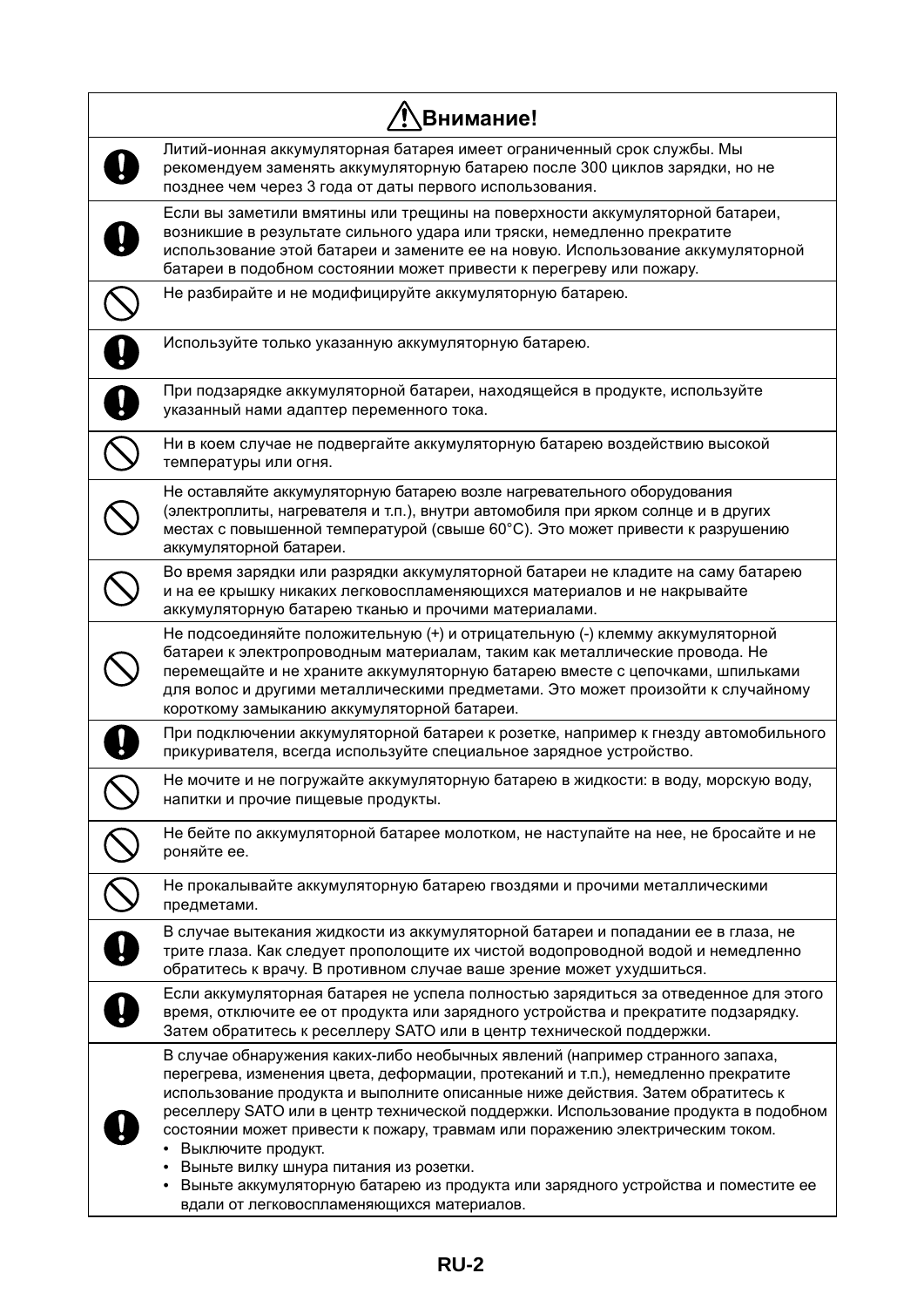| Осторожно! |                                                                                                                                                                                                                                                                                                                                                                                                                                                                                 |
|------------|---------------------------------------------------------------------------------------------------------------------------------------------------------------------------------------------------------------------------------------------------------------------------------------------------------------------------------------------------------------------------------------------------------------------------------------------------------------------------------|
|            | Зарядите аккумуляторную батарею при рекомендованном диапазоне температур от 5°С<br>до 35°С.                                                                                                                                                                                                                                                                                                                                                                                     |
|            | Если аккумуляторная батарея используется впервые или долго не использовалась, ее<br>необходимо зарядить перед использованием.                                                                                                                                                                                                                                                                                                                                                   |
|            | Храните аккумуляторную батарею в месте, недоступном для детей. Не облизывайте<br>аккумуляторную батарею и не берите ее в рот.                                                                                                                                                                                                                                                                                                                                                   |
|            | Загрязнение клемм аккумуляторной батареи может привести к плохому соединению,<br>разрядке батареи или невозможности ее зарядки. Перед использованием почистите<br>клеммы аккумуляторной батареи сухой тканью.                                                                                                                                                                                                                                                                   |
|            | Не допускайте, чтобы аккумуляторная батарея хранилась в одном из описанных ниже<br>состояний. Это может привести к ухудшению рабочих характеристик батареи или<br>сокращению ее срока службы.<br>В полностью заряженном состоянии (состояние сразу же после завершения<br>подзарядки)<br>• В состоянии полной разрядки (батарея настолько разряжена, что даже нельзя<br>включить продукт)<br>Оптимальная оставшаяся емкость для хранения батареи составляет приблизительно 40%. |
|            | Если аккумуляторная батарея не используется, храните ее в месте с низкой влажностью<br>во избежание протекания или ржавления.                                                                                                                                                                                                                                                                                                                                                   |
|            | Даже если батарея не используется в течение длительного периода времени, для<br>поддержания ее рабочих характеристик ее необходимо полностью заряжать каждые<br>шесть месяцев и затем использовать для питания продукта до тех пор, пока емкость<br>батареи не составит приблизительно 40%. После данной операции батарею необходимо<br>вынуть из продукта и поместить на хранение в прохладное помещение с низкой<br>влажностью.                                               |
|            | При замене аккумуляторной батареи следите, чтобы новая батарея была правильно<br>вставлена с учетом полюсов. Неправильная установка батареи может привести к<br>повреждению периферии слота для вставки батареи.                                                                                                                                                                                                                                                                |
|            | Если вам необходимо утилизировать отработанную аккумуляторную батарею, в целях<br>обеспечения эффективного использования ограниченных ресурсов заклейте контакт<br>изолентой или аналогичным материалом и проконсультируйтесь с реселлером или<br>представителем центра технической поддержки в отношении порядка утилизации<br>батареи. Не помещайте аккумуляторную батарею вместе с другими батареями, такими,<br>как сухие батареи.                                          |

# **Совет перед использованием**

Если на наклейке на аккумуляторе записать дату начала использования, будет известно, когда аккумулятор требуется заменить.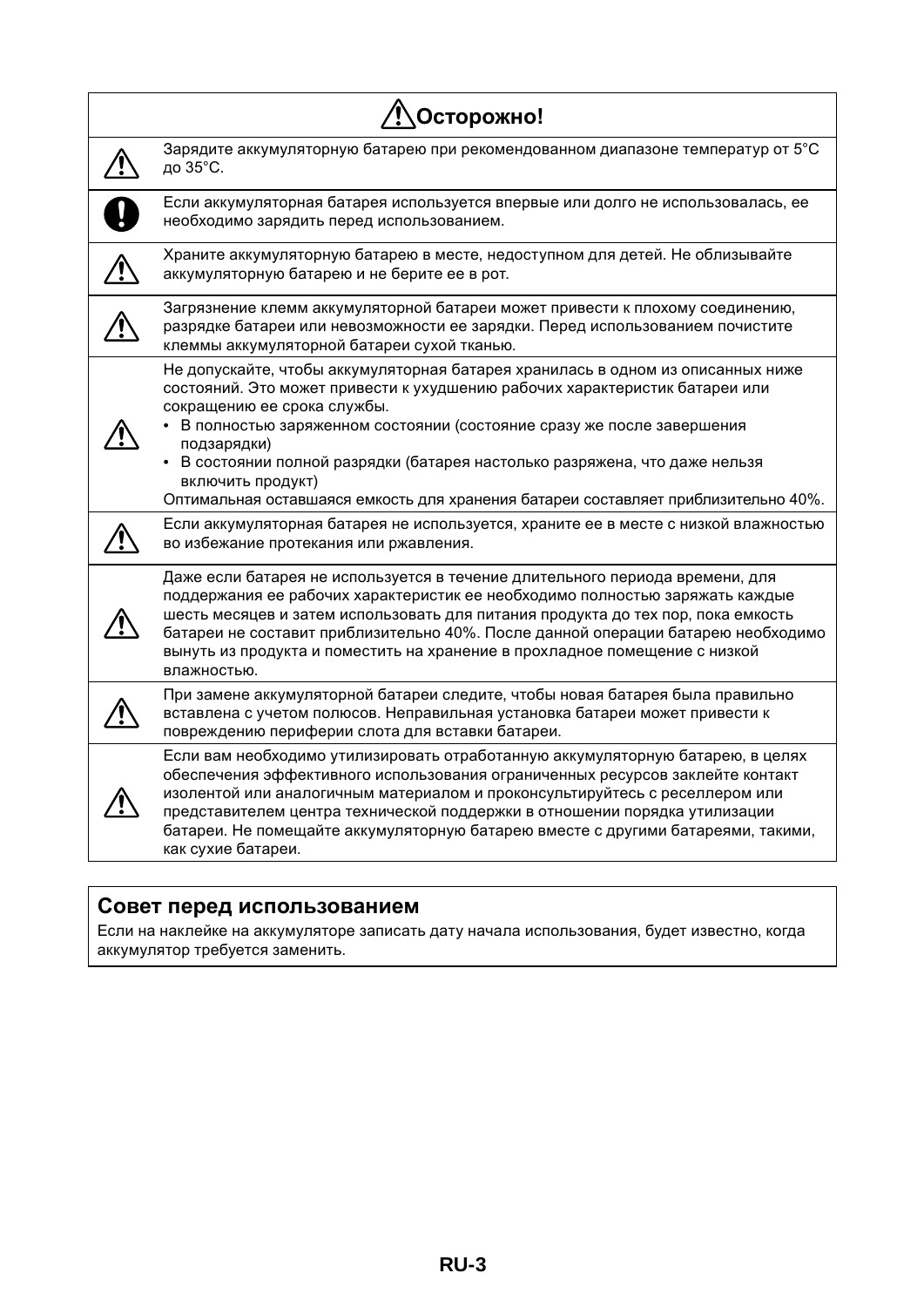## **Svenska**

Följ alltid följande säkerhetsföreskrifter för batterianvändning.

Felaktig hantering av batteriet kan orsaka elektriska stötar, batteriläckage, överhettning, rök, bristning eller brand.

#### **Bildsymboler**

Detta dokument och etiketter på produkten använder en mängd olika bildsymboler. Dessa symboler betonar säker och korrekt användning av produkten för att undvika skada på andra och på egendom. Förklaringen för dessa symboler är som följer. Se till att förstå dessa symboler ordentligt innan du läser huvudtexten.

**Försiktighet**

Ţ

Om instruktionerna som markeras med denna symbol ignoreras och produkten används på felaktigt sätt kan det leda till personskada eller skada på egendom.



Om instruktionerna som markeras med denna symbol ignoreras och produkten används på felaktigt sätt kan det leda till dödsfall eller allvarlig skada.

#### **Exempel på bildsymboler**



Bilden  $\triangle$  betyder "Försiktighet krävs".



Bilden  $\Diamond$  betyder "Får inte utföras".



Bilden betyder "Måste göras".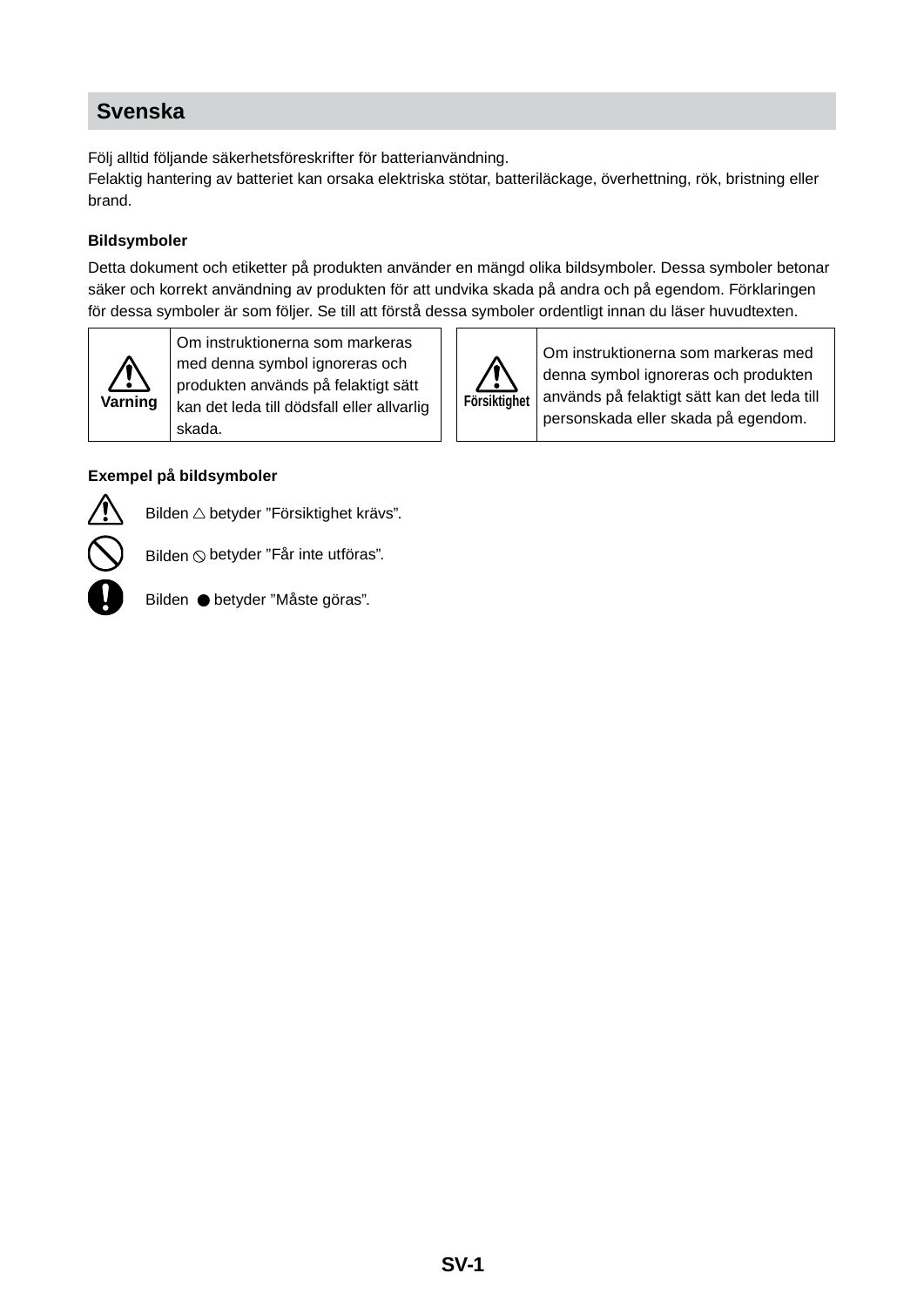| Varning                                                                                                                                                                                                                                                                                                                                                                                                                                                                                                                                     |  |
|---------------------------------------------------------------------------------------------------------------------------------------------------------------------------------------------------------------------------------------------------------------------------------------------------------------------------------------------------------------------------------------------------------------------------------------------------------------------------------------------------------------------------------------------|--|
| Batteripaketet med litiumjonbatterier har en begränsad livslängd. Vi rekommenderar att du byter<br>ut batteriet efter 300 laddningscykler eller tre år efter första användningstillfället, beroende på<br>vilket som inträffar först.                                                                                                                                                                                                                                                                                                       |  |
| Om du upptäcker bucklor eller sprickor på batteripaketet som har orsakats av en kraftig stöt eller<br>törn ska du omedelbart sluta att använda batteriet och byta ut det mot ett nytt. Användning av<br>batteripaketet i detta tillstånd kan leda till onormal överhettning eller brand.                                                                                                                                                                                                                                                    |  |
| Ta inte isär eller modifiera batteripaketet.                                                                                                                                                                                                                                                                                                                                                                                                                                                                                                |  |
| Använd endast det batteripaket som anges.                                                                                                                                                                                                                                                                                                                                                                                                                                                                                                   |  |
| Om du laddar batteripaketet medan det sitter i produkten ska du använda den AC-adapter som<br>vi har angett.                                                                                                                                                                                                                                                                                                                                                                                                                                |  |
| Se till att batteripaketet inte utsätts för värme, och placera det inte i eld.                                                                                                                                                                                                                                                                                                                                                                                                                                                              |  |
| Placera inte batteripaketet i närheten av apparater som avger värme, till exempel spisar eller<br>värmeelement, inuti en bil som står i gassande sol eller på andra platser med hög temperatur (över<br>60 °C). Det kan leda till att batteripaketet spricker.                                                                                                                                                                                                                                                                              |  |
| När du laddar eller laddar ur batteripaketet ska du inte placera något brandfarligt material på<br>batteripaketet eller täcka över batteripaketet med en trasa eller annat material.                                                                                                                                                                                                                                                                                                                                                        |  |
| Anslut inte batteripaketets positiva (+) och negativa (-) terminaler till något ledande material, t.ex.<br>metalledningar. Bär eller förvara inte batteripaketet tillsammans med halsband, hårnålar eller<br>andra metallföremål. Det kan leda till oavsiktlig kortslutning av batteripaketet.                                                                                                                                                                                                                                              |  |
| Använd alltid den avsedda batteriladdaren när du ansluter batteripaketet till ett vägguttag, t.ex.<br>ett cigarettändaruttag.                                                                                                                                                                                                                                                                                                                                                                                                               |  |
| Blöt inte ned eller sänk ned batteripaketet i vätskor som vatten, havsvatten, drycker och<br>smaksättande ämnen.                                                                                                                                                                                                                                                                                                                                                                                                                            |  |
| Slå inte på batteripaketet med en hammare och kliv inte på, kasta eller tappa det.                                                                                                                                                                                                                                                                                                                                                                                                                                                          |  |
| Stick inte hål på batteripaketet med en spik eller andra metallföremål.                                                                                                                                                                                                                                                                                                                                                                                                                                                                     |  |
| Gnugga inte ögonen om vätskan från batteripaketet har läckt ut och kommer i kontakt med<br>ögonen. Skölj noga med rent vatten, t.ex. kranvatten, och uppsök omedelbart läkare. Om du inte<br>gör detta kan din syn skadas.                                                                                                                                                                                                                                                                                                                  |  |
| Om laddningen inte är klar även efter att den angivna tiden har passerat ska du ta bort<br>batteripaketet från produkten eller batteriladdaren och avbryta laddningen. Kontakta sedan en<br>SATO-återförsäljare eller teknisk support.                                                                                                                                                                                                                                                                                                      |  |
| Om någon avvikelse upptäcks (t.ex. en konstig lukt, överhettning, missfärgning, deformering<br>eller läckage) ska du omedelbart sluta att använda produkten och utföra följande. Kontakta<br>sedan en SATO-återförsäljare eller teknisk support. Användning av produkten i detta tillstånd<br>kan leda till brand, skador eller elektriska stötar.<br>• Stäng av produkten.<br>• Dra ut strömkabeln ur vägguttaget.<br>· Ta bort batteripaketet från produkten eller batteriladdaren och placera det på avstånd från<br>brännbara material. |  |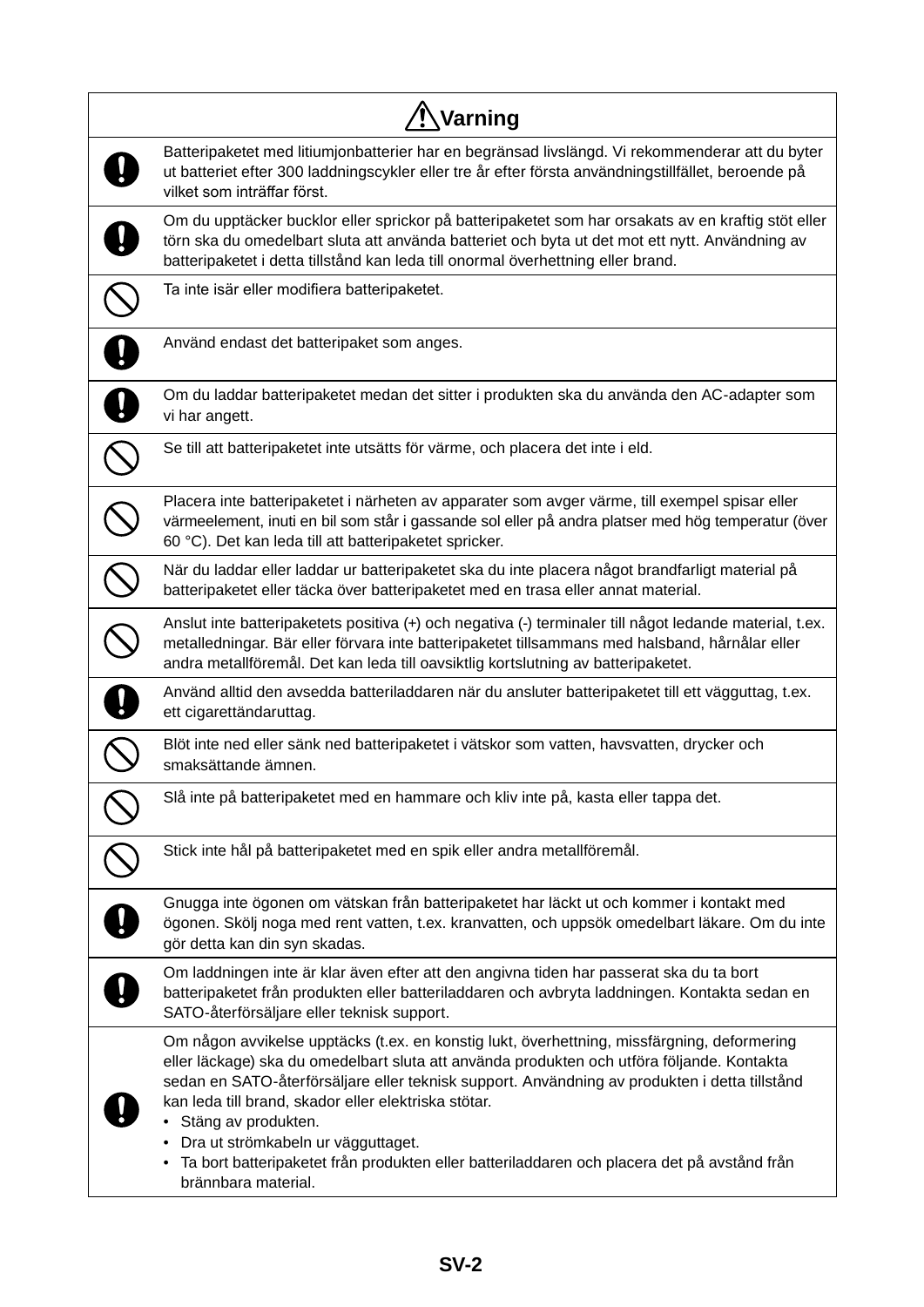| Försiktighet                                                                                                                                                                                                                                                                                                                                                                                                  |
|---------------------------------------------------------------------------------------------------------------------------------------------------------------------------------------------------------------------------------------------------------------------------------------------------------------------------------------------------------------------------------------------------------------|
| Ladda batteripaketet i det rekommenderade temperaturintervallet från 5 °C till 35 °C.                                                                                                                                                                                                                                                                                                                         |
| Var noga med att ladda batteripaketet innan du använder det för första gången eller när det inte<br>har använts under en längre tid.                                                                                                                                                                                                                                                                          |
| Förvara batteripaketet på en plats utom räckhåll för små barn. Slicka inte på batteripaketet och<br>stoppa inte in det i munnen.                                                                                                                                                                                                                                                                              |
| Smutsiga terminaler på batteripaketet kan leda till att batteriets anslutning blir instabil, att<br>batteriet slits ut eller att batteriet inte går att ladda. Rengör batteripaketets poler med en torr<br>trasa före användning.                                                                                                                                                                             |
| Förvara inte batteripaketet i nedanstående tillstånd. Detta kan leda till försämrad<br>batteriprestanda eller minskad livslängd.<br>Då batteriet är fulladdat (omedelbart efter att laddningen har slutförts)<br>Då batteriet är helt urladdat (batteriet är så urladdat att det inte ens går att sätta på produkten)<br>Det optimala lagringstillståndet är när cirka 40 % av batteriets kapacitet återstår. |
| När du inte använder batteripaketet ska du förvara det på en plats med låg luftfuktighet för att<br>förhindra att batteriet läcker eller rostar.                                                                                                                                                                                                                                                              |
| Även om du inte använder batteriet under en längre tid ska du fulladda det var sjätte månad<br>och använda det för att köra produkten tills dess återstående kapacitet är ungefär 40 %, så att<br>batteriets prestanda bibehålls. Ta sedan bort batteriet ur produkten och förvara det i ett svalt<br>rum med låg luftfuktighet.                                                                              |
| När du byter ut batteripaketet måste du sätta in det i rätt riktning. Om du sätter in batteriet på fel<br>sätt kan kantdelarna på batterifacket skadas.                                                                                                                                                                                                                                                       |
| Om du har ett gammalt batteripaket som du tänker kasta ska du, för att säkerställa effektiv<br>användning av knappa resurser, täta kontakten med tejp eller liknande material och rådgöra<br>med en återförsäljare eller tekniska support om hur det ska kasseras. Förvara inte batteripaketet<br>tillsammans med andra batterier, t.ex. torrbatterier.                                                       |

# **Ett tips före användning**

Om du antecknar startdatumet på klistermärket på batteriet kommer du att veta när du ska byta batteriet.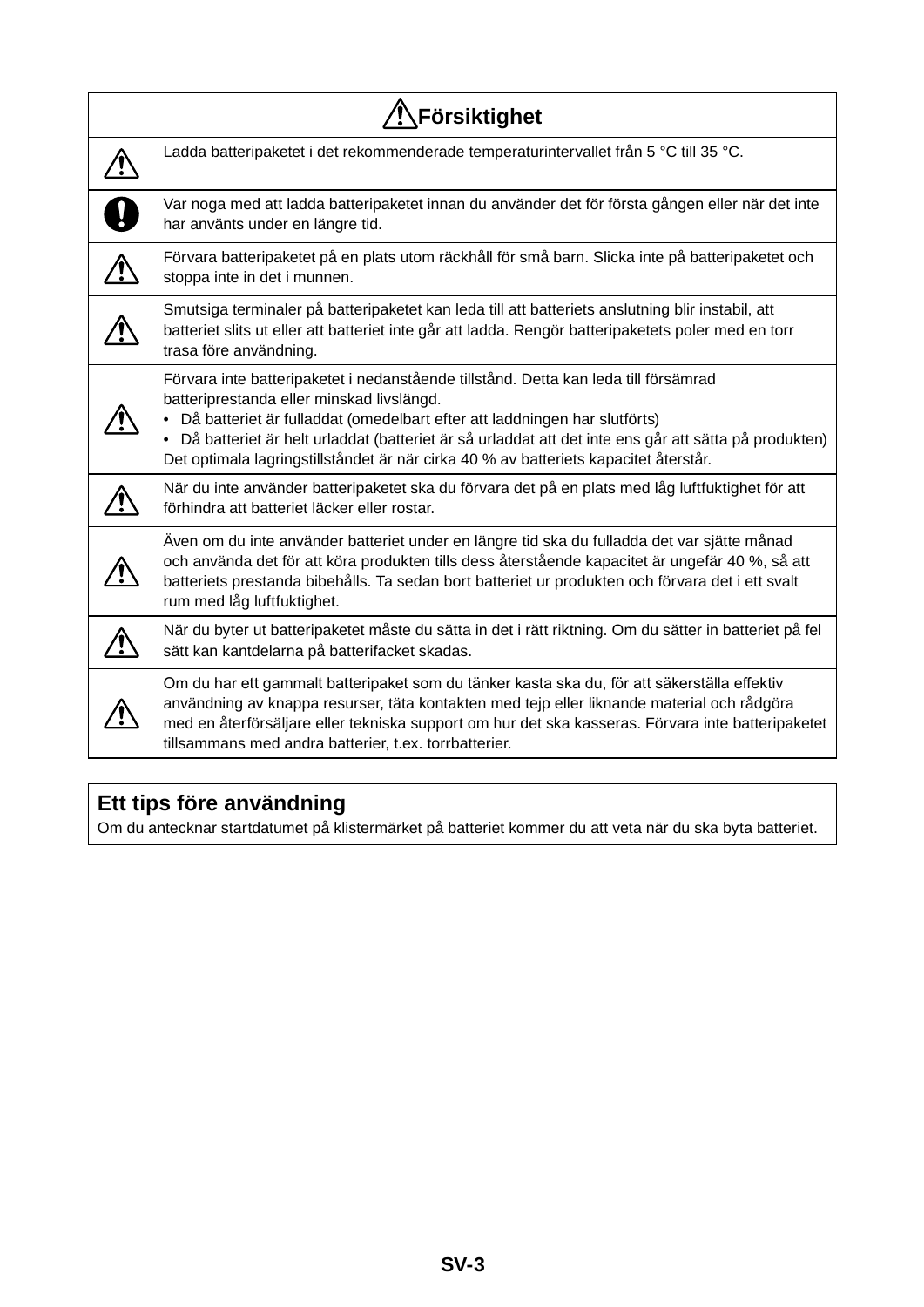# 한국어

배터리를 사용할 때는 다음과 같은 안전상의 주의 사항을 지켜 주십시오 . 배터리를 올바르게 사용하지 못하면 감전 또는 누액 , 발열 , 발연 , 파열 , 화재의 원인이 될 수 있습니다 .

#### 그림 기호

이 문서와 제품 라벨에는 다양한 그림 기호를 사용했습니다 . 이 기호는 안전과 제품의 올바른 사용 방법을 나타내며 또한 주위 사람이 다치거나 물적 손상을 방지하기 위한 것입니다 . 기호에는 다음과 같은 의미가 있습니다 . 본문은 이 기호를 잘 이해하신 후에 읽어 주십시오 .



이 기호가 나타내는 지시 내용을 지키지 않아 제품을 올바르게 사용하지 못하면 사망하거나 중상을 초래할 수  $\begin{bmatrix} \left| \right| & \overline{\bullet} \mathbf{9} \ \text{MeV} & \text{MeV} \end{bmatrix}$ 



이 기호가 나타내는 지시 내용를 지키지 않아 제품을 올바르게 사용하지 못하면 다치거나 물적 손상을 초래할 있습니다 .

#### 그림문자의 예



 $0 \wedge 2$  크림문자는 "주의해야 할 내용"을 의미합니다.

 $0 \in \mathbb{R}$  그림문자는 "금지해야 할 내용"을 의미합니다.



이 ● 그림문자는 "반드시 해야 할 내용"을 의미합니다.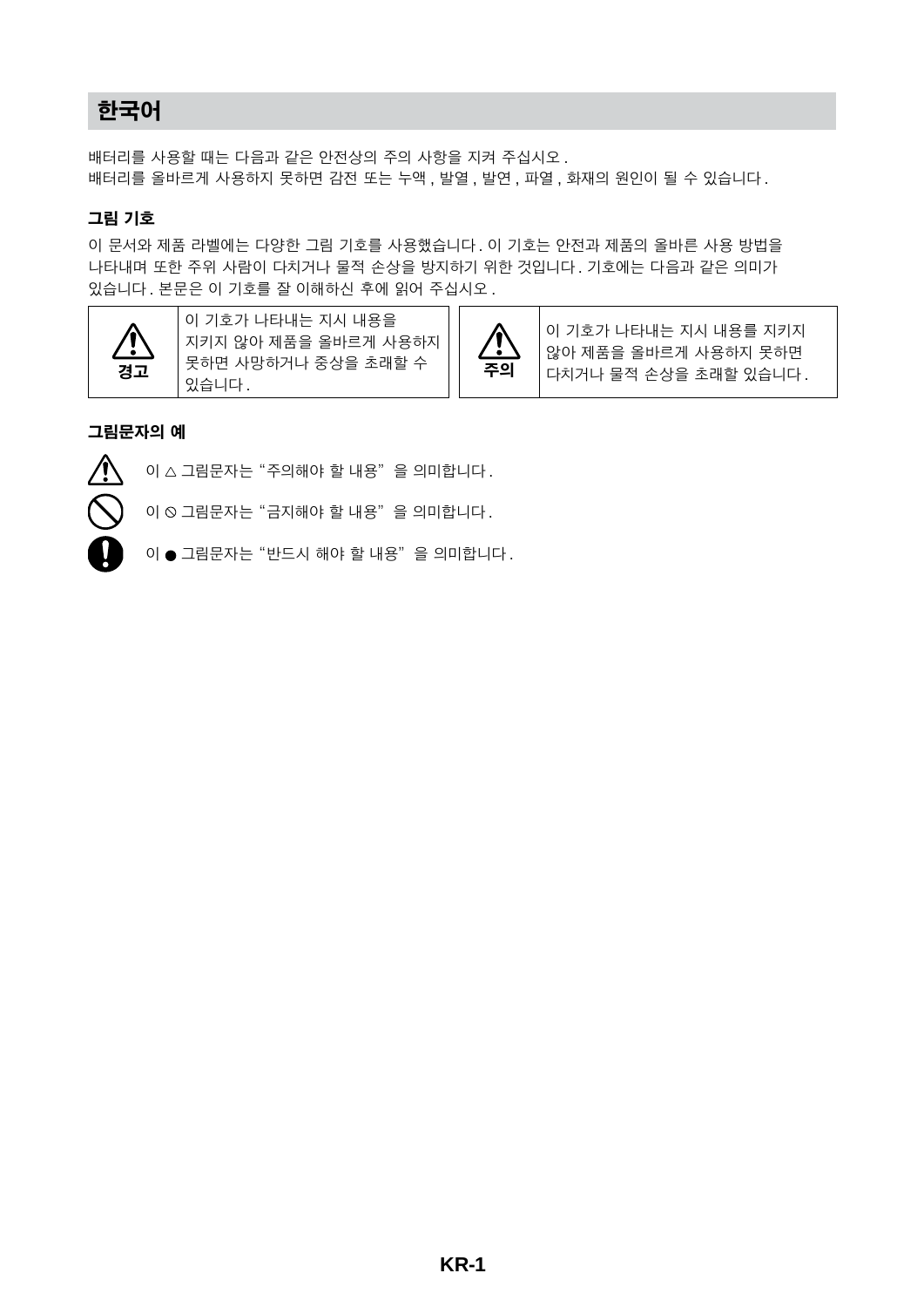| /!\경고                                                                                                                                                                                                                                                                      |
|----------------------------------------------------------------------------------------------------------------------------------------------------------------------------------------------------------------------------------------------------------------------------|
| 리튬 이온 배터리 팩에는 수명이 있습니다. 300 회 충전 주기 또는 처음 사용일로부터 3 년이 지난<br>경우 중에 하나라도 적용되면 배터리를 교체하는 것이 좋습니다.                                                                                                                                                                             |
| 강한 타격이나 충격으로 인해 배터리 팩이 눌리거나 손상된 경우, 즉시 배터리 사용을 중지하고 새<br>배터리로 교체하십시오. 이러한 상태에서 배터리 팩을 사용하면 비정상적인 과열 또는 화재가 발생할<br>수 있습니다.                                                                                                                                                  |
| 배터리 팩을 분해하거나 개조하지 마십시오.                                                                                                                                                                                                                                                    |
| 지정된 배터리 팩만 사용하십시오.                                                                                                                                                                                                                                                         |
| 제품에 장착된 배터리 팩을 충전할 때는 본사에서 지정한 AC 어댑터를 사용하십시오 .                                                                                                                                                                                                                            |
| 절대로 배터리 팩을 가열하거나 불에 넣지 마십시오.                                                                                                                                                                                                                                               |
| 배터리 팩을 취사 도구나 전열기와 같은 발열 장비 근처 , 직사광선 아래의 자동차 내부 또는 기타<br>고온 장소 (60° C 이상 ) 에 두지 마십시오 . 이 경우 배터리 팩이 파열될 수 있습니다.                                                                                                                                                            |
| 배터리 팩을 충전하거나 방전하는 동안 배터리 팩에 가연성 물체를 두거나 배터리 팩을 천이나 다른<br>물질로 덮지 마십시오.                                                                                                                                                                                                      |
| 배터리 팩의 양극 (+) 과 음극 (-) 단자를 철사 등의 전도성 물체로 연결하지 마십시오 . 배터리 팩을<br>목걸이 , 머리핀 또는 기타 금속 물체와 함께 운반하거나 보관하지 마십시오 . 이 경우 배터리 팩의<br>우발적 단락이 발생할 수 있습니다.                                                                                                                              |
| 배터리 팩을 자동차 시가잭 콘센트와 같은 콘센트에 연결할 경우 항상 전용 배터리 충전기를<br>사용하십시오.                                                                                                                                                                                                               |
| 배터리 팩을 물, 바닷물, 음료수 및 조미료와 같은 액체에 적시거나 담그지 마십시오 .                                                                                                                                                                                                                           |
| 배터리 팩을 망치로 치거나 밟거나 던지거나 떨어뜨리지 마십시오 .                                                                                                                                                                                                                                       |
| 배터리 팩에 못이나 기타 금속 물체로 구멍을 뚫지 마십시오.                                                                                                                                                                                                                                          |
| 배터리 팩에서 액체가 누출되어 눈에 닿은 경우 눈을 비비지 마십시오. 수돗물과 같은 깨끗한 물로<br>잘 씻은 다음 즉시 의사의 진료를 받으십시오 . 그렇지 않으면 시력이 손상될 수 있습니다 .                                                                                                                                                               |
| 지정된 시간이 지난 후에도 충전이 완료되지 않는 경우, 제품 또는 배터리 충전기에서 배터리 팩을<br>분리하고 충전을 중지하십시오. 그런 다음 SATO 판매점 또는 기술 지원 센터에 문의하십시오.                                                                                                                                                              |
| 비정상적인 상황이 감지된 경우 (예 : 이상한 냄새 , 과열 , 변색 , 변형 , 누출 등 ) 즉시 제품 사용을<br>중지하고 다음을 수행하십시오 . 그런 다음 SATO 판매점 또는 기술 지원 센터에 문의하십시오 .<br>이러한 조건에서 제품을 사용하면 화재, 부상 또는 감전이 발생할 수 있습니다.<br>• 제품의 전원을 끕니다.<br>● 콘센트에서 전원 코드를 분리합니다 .<br>● 제품 또는 배터리 충전기에서 배터리 팩을 분리하고 가연성 물질로부터 멀리 떨어뜨립니다 . |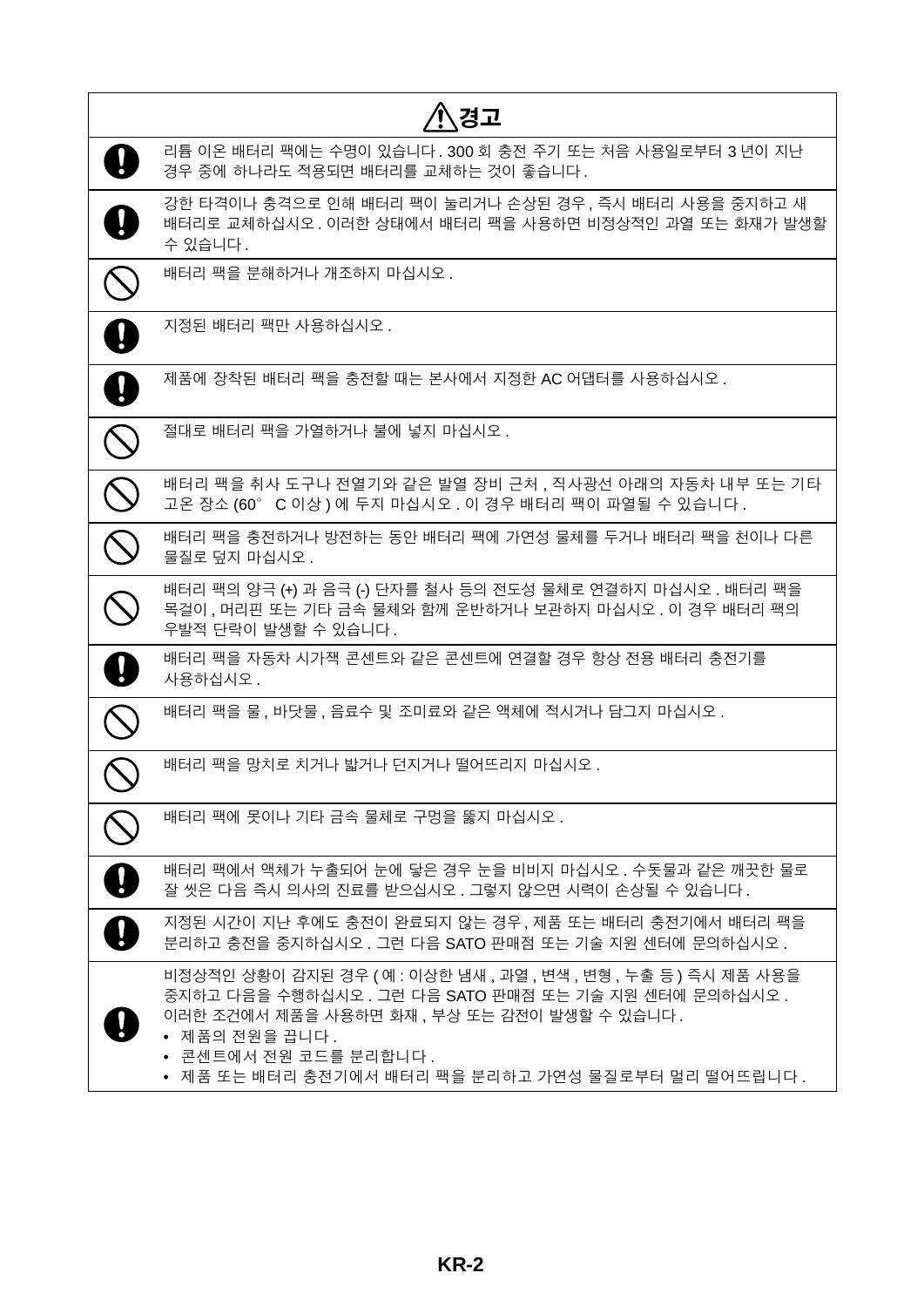| 주의 |                                                                                                                                                                                                   |  |
|----|---------------------------------------------------------------------------------------------------------------------------------------------------------------------------------------------------|--|
|    | 배터리 팩을 권장 온도 범위 5° C ~ 35° C 에서 충전하십시오.                                                                                                                                                           |  |
|    | 배터리 팩을 처음 사용할 때 또는 장기간 사용하지 않았을 경우 먼저 충전을 하십시오 .                                                                                                                                                  |  |
|    | 배터리 팩은 어린이 손이 닿지 않는 곳에 보관하십시오 . 또한 배터리 팩을 핥거나 입에 넣지<br>마십시오.                                                                                                                                      |  |
|    | 배터리 팩의 단자가 오염되면 연결 불안정 , 배터리 과다 소모 또는 충전 불가 현상이 발생할 수<br>있습니다. 사용하기 전에 배터리 팩의 단자를 깨끗한 천으로 닦으십시오.                                                                                                  |  |
|    | 배터리 팩을 보관하는 경우 다음 상태에서 보관하지 마십시오 . 이 경우 배터리 성능이 저하되거나<br>수명이 단축될 수 있습니다.<br>• 완전 충전된 상태 ( 충전이 완료된 직후의 상태 )<br>● 배터리 잔량이 없는 상태 ( 배터리가 완전히 소진되어 제품 전원이 켜지지 않는 상태 )<br>배터리 보관에 최적의 잔여 용량은 약 40% 입니다. |  |
|    | 배터리 팩을 사용하지 않을 때는 배터리의 누출이나 녹을 방지하기 위해 습도가 낮은 곳에<br>보관하십시오.                                                                                                                                       |  |
|    | 배터리를 장기간 사용하지 않더라도 배터리 성능을 유지하기 위해 , 6 개월마다 완전히 충전하고 잔여<br>용량이 약 40% 가 될 때까지 제품에 사용하십시오 . 그런 다음 제품에서 배터리를 분리하여 습도가<br>낮고 시원한 곳에 보관하십시오.                                                           |  |
|    | 배터리 팩을 교체할 때는 배터리 팩을 올바른 방향으로 설치하십시오 . 배터리를 잘못된 방향으로<br>삽입하면 배터리 삽입 슬롯 주위가 손상될 수 있습니다.                                                                                                            |  |
|    | 폐기해야 하는 오래된 배터리 팩이 있는 경우 부족한 자원의 효율적 사용을 위해 , 접점을 테이프나<br>비슷한 물건으로 밀봉한 다음 판매점이나 기술 지원 센터에 폐기 방법을 문의하십시오 . 배터리 팩을<br>건전지와 같은 다른 배터리와 함께 두지 마십시오.                                                   |  |

# 사용 전 힌트

- - <del>- -</del> --<br>배터리의 스티커에 사용하기 시작한 날을 기입해 놓으면 배터리의 교체 시기를 알 수 있습니다.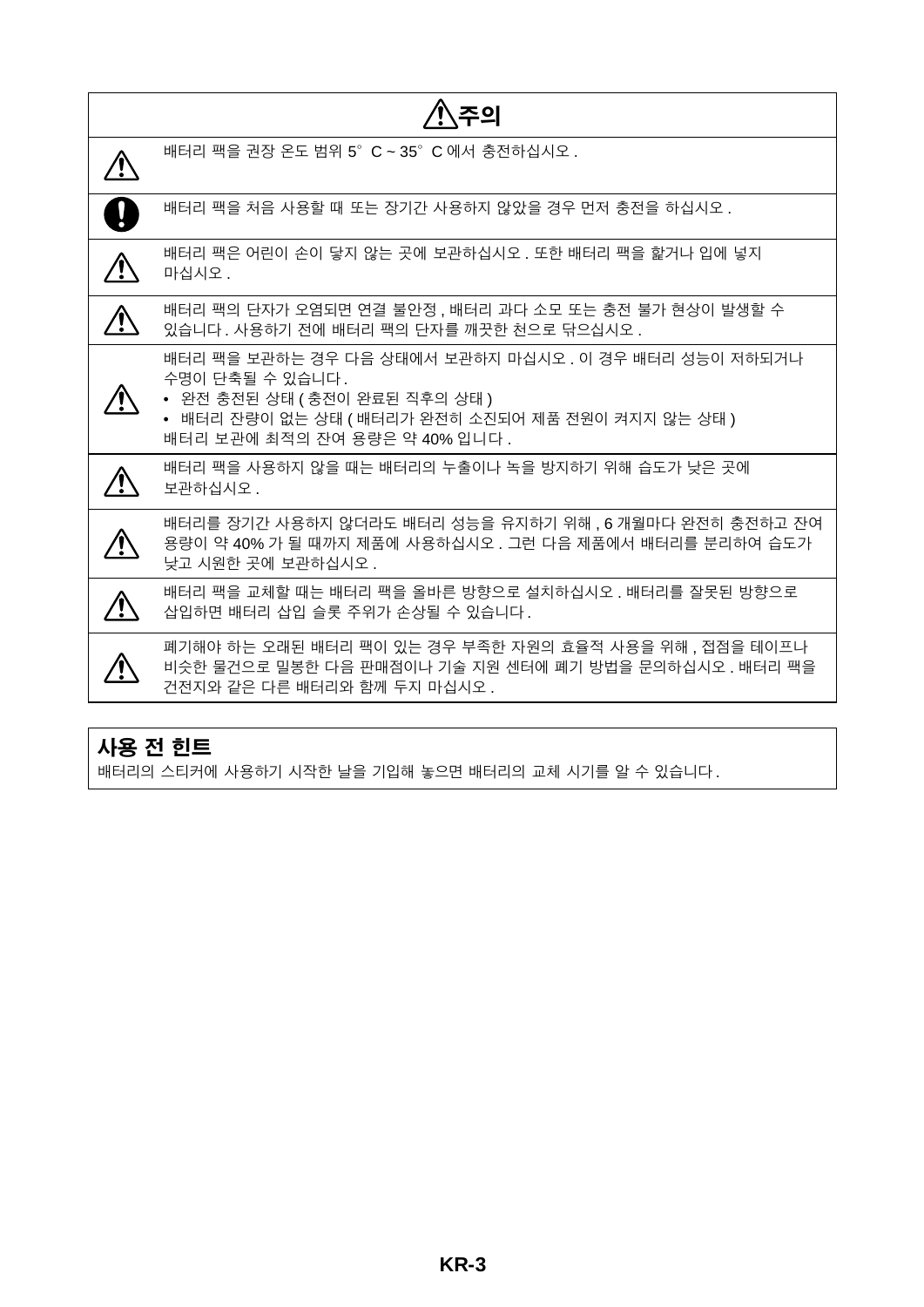# 繁體中文

務必遵守以下電池組使用安全注意事項。 電池組使用不當可能造成觸電、漏電、過熱、冒煙、爆裂或起火。

#### 符號標記

本文件和產品標籤使用各種圖示符號。這些符號強調於產品的安全與正確使用並防止傷害他人及損壞財產。圖 示符號的說明如下:詳閱正文之前請確定已了解這些符號。



忽略本符號所標示的指令且錯誤操作 產品可能導致死亡或嚴重受傷。 注意



忽略本符號所標示的指令且錯誤操作產品 可能導致受傷或財產損壞。

#### 符號標記舉例



表示「需要注意」。

表示「不得操作」。



● 表示「必須操作」。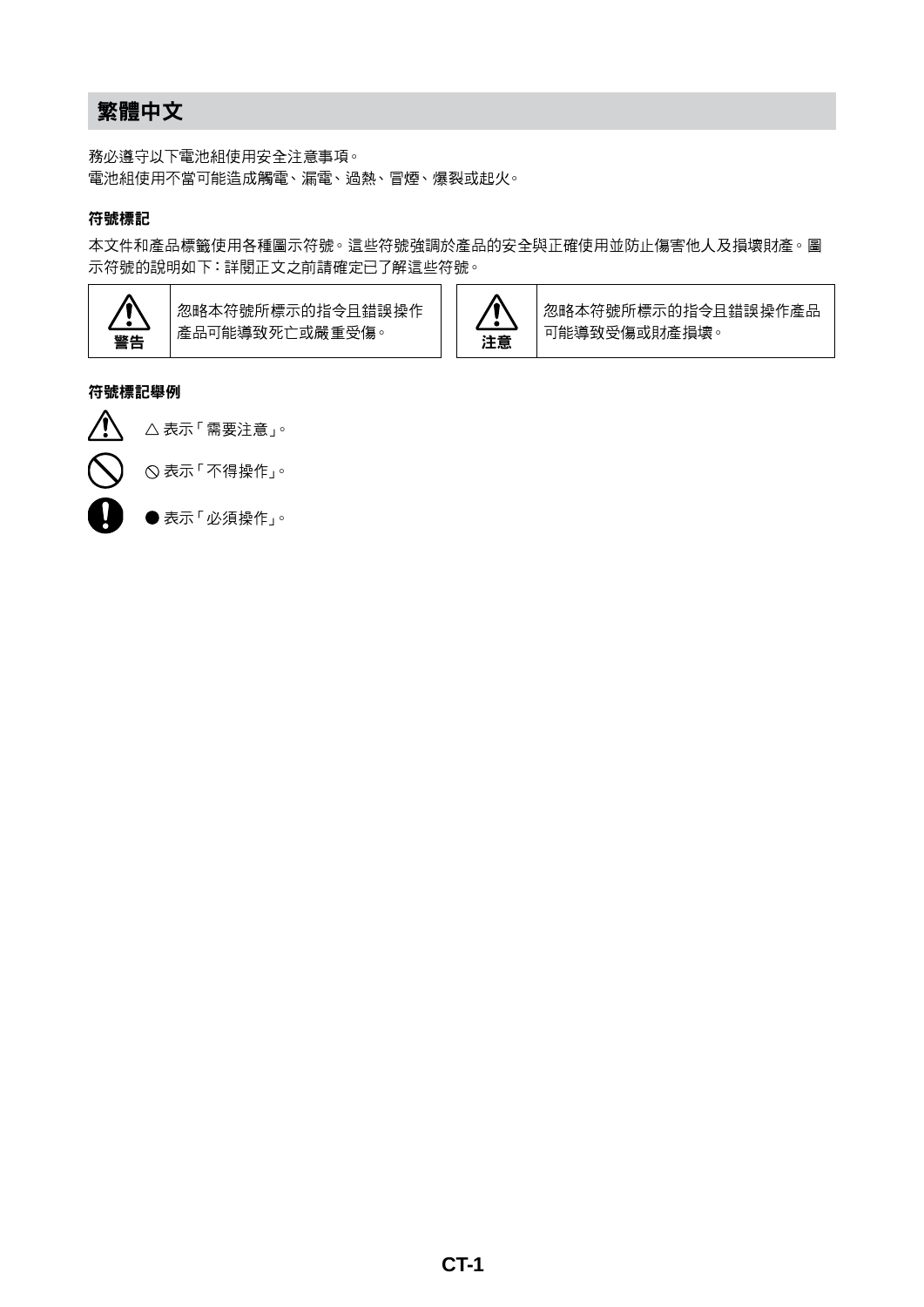| 警告                                                                                                                                                    |
|-------------------------------------------------------------------------------------------------------------------------------------------------------|
| 鋰離子電池組的壽命有限。我們建議您在充電循環 300 次後,或從首次使用日起算 3 年後更換電池,<br>以先到者為準。                                                                                          |
| 如果您發現電池組外殼因強烈的衝擊或震動而造成任何凹陷或裂縫,請立即停止使用該電池組並更<br>换為新品。在這些狀況下使用電池組可能導致異常過熱或起火。                                                                           |
| 請勿拆卸或改裝電池組。                                                                                                                                           |
| 僅使用指定的電池組。                                                                                                                                            |
| 充電產品中的電池組時,請使用我們指定的 AC 配接器。                                                                                                                           |
| 切勿對電池組加熱或放入火中。                                                                                                                                        |
| 請勿將電池組放置在加熱設備旁邊,例如調理裝置或加熱器、車內或烈日下,或其他高溫場所(高<br>於 60° C )。這樣做可能會使電池組破裂。                                                                                |
| 電池組充電或放電時,請勿將易燃物質放置在電池組上方,或以布料或其他材質覆蓋電池組。                                                                                                             |
| 請勿使用任何導電材質(例如金屬線)連接電池組的正極 (+) 與負極 (-)。搬運或存放電池組時請勿<br>與項鍊、髮夾或其他金屬物品放置在一起。這樣做可能會導致電池組意外短路。                                                              |
| 將電池組連接至插座(例如汽車點菸器插口)時,請務必使用專用的電池充電器。                                                                                                                  |
| 請勿將電池組沾濕或浸入液體(例如水、海水、飲料與調味劑)中。                                                                                                                        |
| 請勿以鐵鎚敲打電池組,或對其踩踏、丟擲或拋摔。                                                                                                                               |
| 請勿以釘子或其他金屬物品穿刺電池組。                                                                                                                                    |
| 若電池組漏液並濺入眼睛中,請勿揉眼。請使用自來水等乾淨水源充分清洗,並立即尋求醫療處置。<br>否則,這會使您的視力受損。                                                                                         |
| 若經過指定時間充電仍未完成,請從產品拆下電池組或電池充電器並停止充電。然後,請與佐藤經<br>銷商或技術支援聯繫。                                                                                             |
| 若發現任何異常情況(例如異味、過熱、變色、變形或洩漏等),請立即停止使用產品並執行下列動作。<br>然後,請與佐藤經銷商或技術支援聯繫。在此類狀態下如繼續使用產品會引起火災、受傷或觸電。<br>將產品關閉。<br>將電源線從插座拔下。<br>從產品或電池充電器拆卸電池組時,請使其遠離任何易燃材質。 |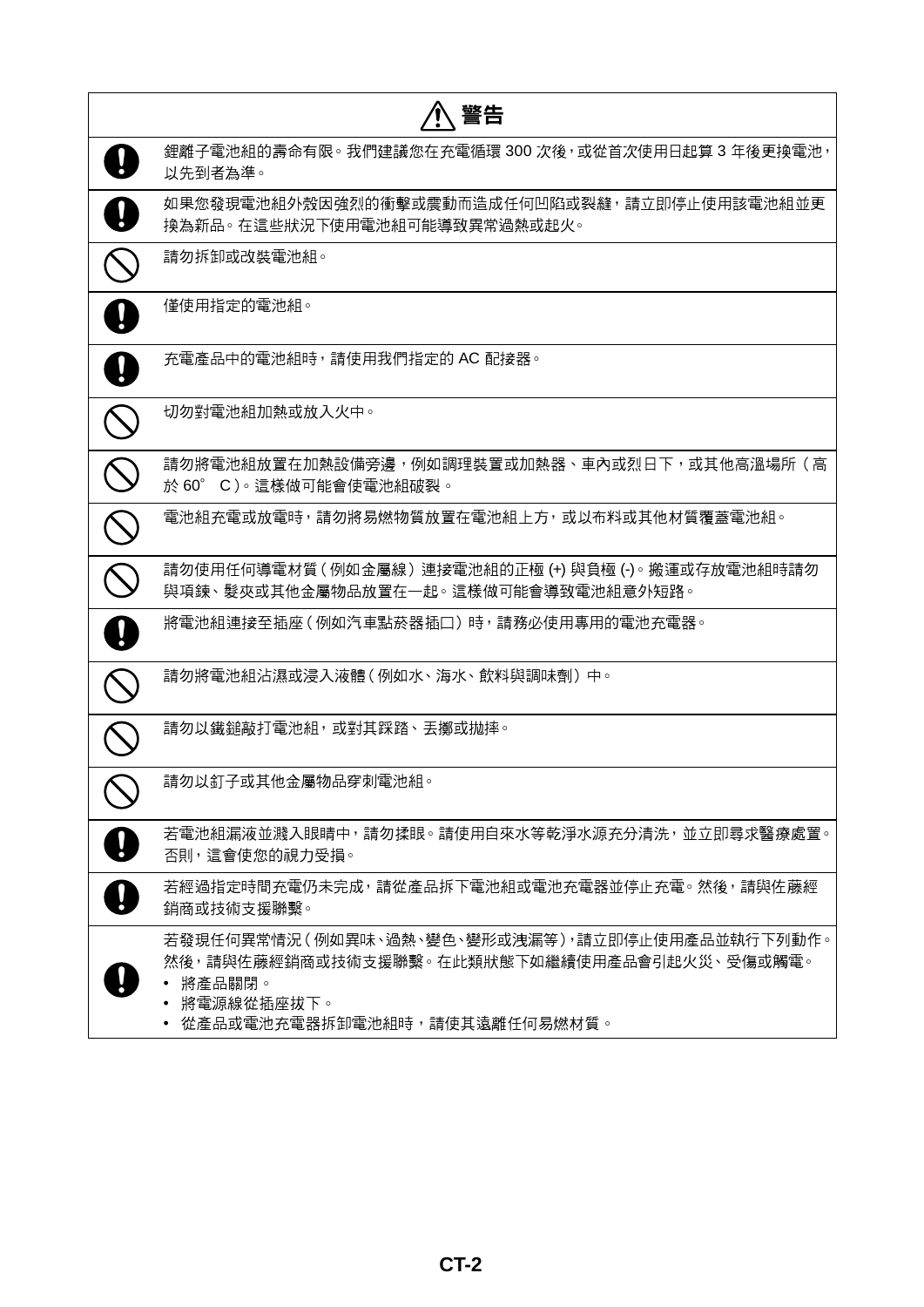| 注意                                                                                                               |
|------------------------------------------------------------------------------------------------------------------|
| 請在建議的溫度範圍 5°C 到 35°C 內將電池組充電。                                                                                    |
| 若為第一次使用,或長時間未使用,請務必將電池組充電。                                                                                       |
| 請將電池組存放在兒童不易接觸的地方。此外,請勿舔舐電池組或放入口中。                                                                               |
| 電池組上的電極變髒可能會導致連接不穩定、電池耗損,或無法充電。使用之前請使用乾布清理電<br>池組的雷極。                                                            |
| 存放電池組時,請避免存放在下列環境條件下。這樣做可能會導致電池效能減損或壽命減少。<br>完全充電狀態(充電剛完成時的狀態)<br>無剩餘電力狀態(電池耗盡,從而無法提供產品電力)<br>存放電池的最佳剩餘電力約為 40%。 |
| 未使用電池組時,請存放在濕度低的場所,以避免漏液或生鏽。                                                                                     |
| 即便長時間未使用電池,為了讓電池維持其效能,請每六個月完全充電一次並用來執行產品,直到剩<br>餘電力下降至約 40%。然後,從產品拆卸電池,並存放在低濕度的涼爽房間。                             |
| 更换電池組時,請務必以正確的方向安裝。以錯誤方式插入電池可能會導致電池插槽的外圍受損。                                                                      |
| 為確保可有效地運用稀有資源,當您要丟棄老舊電池組時,請使用膠帶或類似材質密封接觸面,並<br>與佐藤經銷商或技術支援洽談以瞭解處置方式。 請勿將電池組與其他電池 例如乾電池 )放置在一起。                   |

## 使用前的提示

如果您在電池上的貼紙寫下開始日期,則將知道何時要更換電池。